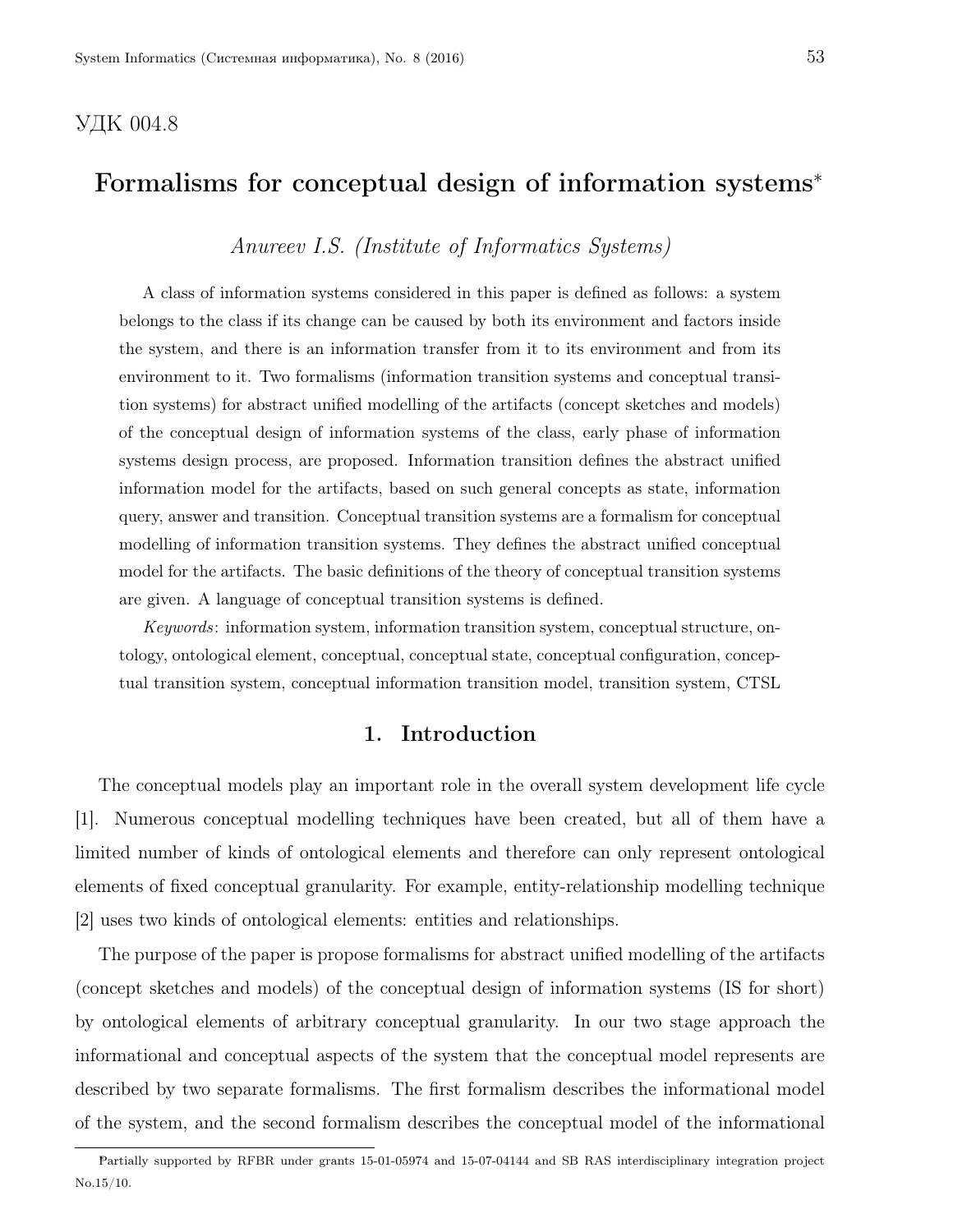model.

An information transition system (ITS for short) is an extension of an information query system (IQS for short) characterized additionally by the exogenous and endogenous transition relations specifying transitions on states. The exogenous transition relation models change of an information system caused by its environment. It associates queries with binary relations on states called transition relations and answers returning by state pairs from these transition relations called transitions. The endogenous transition relation models change of an information system caused by factors inside the system. It is defined as a transition relation with answers returning by transitions of the transition relation.

A wide variety of information systems is modelled by ITSs in the information aspect, including database management systems with transitions initiated by queries, expert systems with transitions initiated by operations with facts and rules, social networks with transitions initiated by actions of users in accordance with certain communications protocols, abstract machines specifying operational semantics of programming languages with transitions initiated by instructions of abstract machines, verification condition generators specifying axiomatic semantics of programming languages with transitions initiated by inference rules and so on.

We consider that the second formalism used for for conceptual modelling of ITSs must meet the following general requirements (in relation to modelling of a ITS):

- 1. It must model the conceptual structure of states and state objects of the ITS.
- 2. It must model the content of the conceptual structure.
- 3. It must model information queries, information query objects, answers and answer objects of the IQS.
- 4. It must model the interpretation function of the ITS.
- 5. It must be quite universal to model typical ontological elements (concepts, attributes, concept instances, relations, relation instances, individuals, types, domains, and so on.).
- 6. It must provide a quite complete classification of ontological elements, including the determination of their new kinds and subkinds with arbitrary conceptual granularity.
- 7. The model of the interpretation function must be extensible.
- 8. It must have language support. The language associated with the formalism must define syntactic representations of models of states, state objects, queries, query objects, answers and answer objects and includes the set of predefined basic query models.
- 9. It must model the change of the conceptual structure of states and state objects of the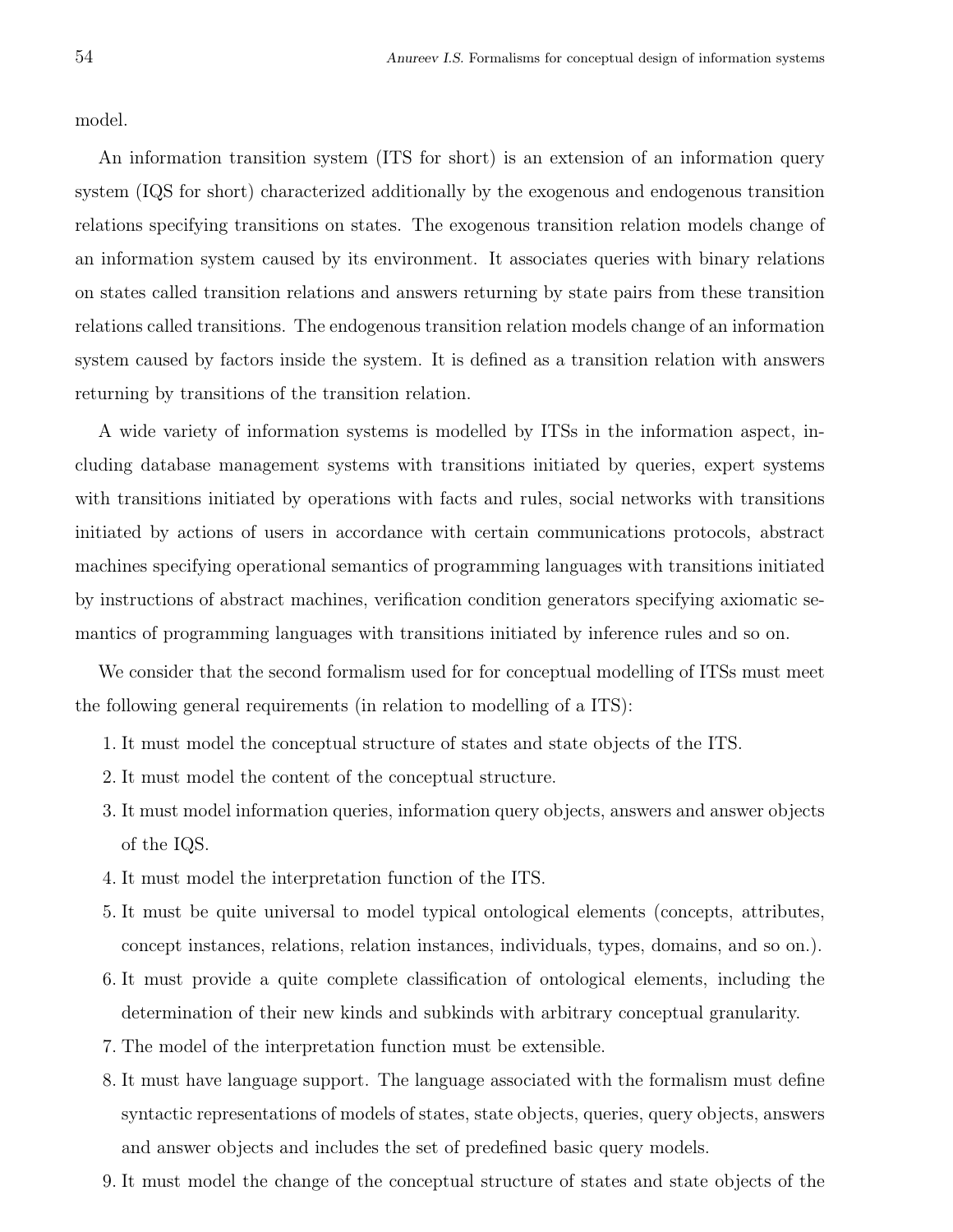ITS.

10. It must model the change of the content of the conceptual structure.

- 11. It must model the transition relations of the ITS.
- 12. The model of the exogenous transition relation must be extensible.

As is shown in [3], conceptual configuration systems (CCSs for short) meet the seven requirements in relation to IQSs. Comparison of CCSs with the abstract state machines [4, 5] which partially meet these requirements was made in [3]. In this paper we present an extension of CCSs, conceptual transition systems (CTSs for short) as the formalism satisfying the all above requirements.

The paper has the following structure. The preliminary concepts and notation are given in section 2. The basic definitions of the theory of CTSs are given in section 3. The language CTSL of CTSs is described in section 4. Semantics of executable elements in CTSL is defined in 5. We establish that CTSs meet the above requirements in section 6.

# 2. Preliminaries

#### 2.1. Sets, sequences, multisets

Let  $O_b$  be the set of objects considered in this paper. Let  $S_t$  be a set of sets. Let  $I_{nt}$ ,  $N_t$ ,  $N_{t0}$  and  $B_l$  be sets of integers, natural numbers, natural numbers with zero and boolean values true and false, respectively.

Let the names of sets be represented by capital letters possibly with subscripts and the elements of sets be represented by the corresponding small letters possibly with extended subscripts. For example,  $i_{nt}$  and  $i_{nt,1}$  are elements of  $I_{nt}$ .

Let  $S_q$  be a set of sequences. Let  $s_{t,(*)}$ ,  $s_{t,\{*\}}$ , and  $s_{t,*}$  denote sets of sequences of the forms  $(o_{b.1},\ldots,o_{b.n_{t0}}),\{o_{b.1},\ldots,o_{b.n_{t0}}\}\text{, and }o_{b.1},\ldots,o_{b.n_{t0}}\text{ from elements of }s_t\text{. For example, }I_{nt,(*)}\text{ is a }$ set of sequences of the form  $(i_{nt,1},...,i_{nt,n_{t0}})$ , and  $i_{nt*}$  is a sequence of the form  $i_{nt,1},...,i_{nt,n_{t0}}$ . Let  $o_{b,1},\ldots,o_{b,n_{t0}},$  denote  $o_{b,1},\ldots,o_{b,n_{t0}}$ . Let  $s_{t,(*n_{t0})}, s_{t,\{*n_{t0}\}}$ , and  $s_{t,*n_{t0}}$  denote sets of the corresponding sequences of the length  $n_{t0}$ .

Let  $o_{b,1} \prec_{s_q} o_{b,2}$  denote the fact that there exist  $o_{b,*,1}$ ,  $o_{b,*,2}$  and  $o_{b,*,3}$  such that  $s_q =$  $o_{b.*.1}, o_{b.1}, o_{b.*.2}, o_{b.2}, o_{b.*.3}, \text{or } s_q = (o_{b.*.1}, o_{b.1}, o_{b.*.2}, o_{b.2}, o_{b.*.3}).$ 

Let  $[o_b \ o_{b.1} \leftarrow o_{b.2}]$  denote the result of replacement of all occurrences of  $o_{b.1}$  in  $o_b$  by  $o_{b.2}$ . Let  $[s_q \ o_b \leftrightarrow_{*} o_{b,1}]$  denote the result of replacement of each element  $o_{b,2}$  in  $s_q$  by  $[o_{b,1} \ o_b \leftrightarrow o_{b,2}]$ . For example,  $[(a, b) \ x \leftrightarrow_{*} (f \ x)]$  denotes  $((f \ a), (f \ b))$ .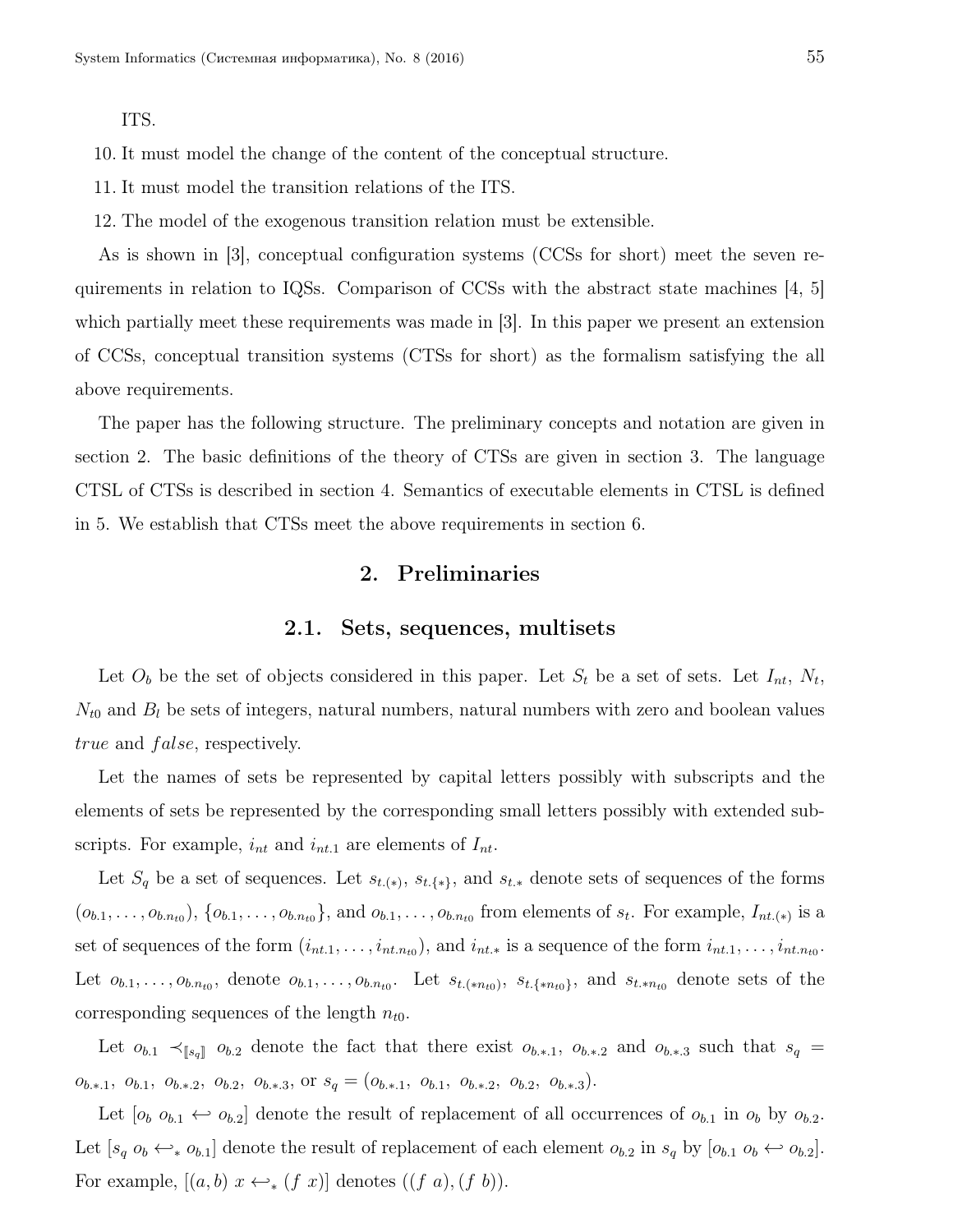Let  $[len s_q]$  denote the length of  $s_q$ . Let und denote the undefined value. Let  $[s_q, n_t]$  denote the  $n_t$ -th element of  $s_q$ . If  $[len s_q] < n_t$ , then  $[s_q : n_t] = und$ . Let  $[s_q + s_{q,1}], [o_b + s_q]$  and  $[s_q + c_b]$  denote  $o_{b,*}, o_{b,*,1}, o_b, o_{b,*}$  and  $o_{b,*}, o_b$ , where  $s_q = o_{b,*}$  and  $s_{q,1} = o_{b,*,1}$ .

Let [and  $s_q$ ] denote  $(c_{nd,1}$  and ... and  $c_{nd,n_t}$ , where  $s_q = c_{nd,1}, ..., c_{nd,n_t}$ , and [and] denote true. In the case of  $n_t = 1$ , the brackets can be omitted.

Let  $o_{b,1}, o_{b,2} \in S_t \cup S_q$ . Then  $o_{b,1} =_{st} o_{b,2}$  denote that the sets of elements of  $o_{b,1}$  and  $o_{b,2}$ coincide, and  $o_{b,1} =_{ml} o_{b,2}$  denote that the multisets of elements of  $o_{b,1}$  and  $o_{b,2}$  coincide.

#### 2.2. Contexts

The terms used in the paper are context-dependent.

Let  $L_b$  be a set of objects called labels. Contexts have the form  $[\![o_{b,*}]\!]$ , where the elements of  $o_{b,*}$  called embedded contexts have the form:  $l_b: o_b, l_b:$  or  $o_b$ .

The context in which some embedded contexts are omitted is called a partial context. All omitted embedded contexts are considered bound by the existential quantifier, unless otherwise specified.

Let  $o_b \llbracket o_{b,*} \rrbracket$  denote the object  $o_b$  in the context  $\llbracket o_{b,*} \rrbracket$ .

The object 'in  $[\![o_b, o_{b*}]\!]$ ' can be reduced to 'in  $[\![o_b]\!]$  in  $[\![o_{b*}]\!]$ ' if this does not lead to ambiguity.

#### 2.3. Functions

Let  $F_n$  be a set of functions. Let  $A_{rg}$  and  $V_l$  be sets of objects called arguments and values. Let  $[f_n \, a_{rg,*}]$  denote the application of  $f_n$  to  $a_{rg,*}$ .

Let [support  $f_n$ ] denote the support in [ $f_n$ ], i. e. [support  $f_n$ ] = { $a_{rg}$  : [ $f_n$   $a_{rg}$ ]  $\neq$  und}. Let  $[image \ f_n \ s_t]$  denote the image in  $[[f_n, s_t]],$  i. e.  $[image \ f_n \ s_t] = \{[f_n \ a_{rg}] : a_{rg} \in s_t\}$ . Let [*image*  $f_n$ ] denote the image in [ $f_n$ , [*support*  $f_n$ ]]. Let [*narrow*  $f_n$   $s_t$ ] denote the function  $f_{n,1}$ such that  $[support\ f_{n.1}] = [support\ f_{n.1}]\cap s_t$ , and  $[f_{n.1}\ a_{rg}] = [f_n\ a_{rg}]$  for each  $a_{rg} \in [support\ f_{n.1}].$ The function  $f_{n,1}$  is called a narrowing of  $f_n$  to  $s_t$ . Let  $[support f_{n,1}] \cap [support f_{n,2}] = \emptyset$ . Let  $f_{n,1} \cup f_{n,2}$  denote the union  $f_n$  of  $f_{n,1}$  and  $f_{n,2}$  such that  $[f_n, a_{rg}] = [f_{n,1}, a_{rg}]$  for each  $a_{rg} \in$ [support  $f_{n,1}$ ], and  $[f_n \, a_{rg}] = [f_{n,2} \, a_{rg}]$  for each  $a_{rg} \in [support \, f_{n,2}]$ . Let  $f_{n,1} \subseteq f_{n,2}$  denote the fact that  $[support\ f_{n.1}] \subseteq [support\ f_{n.2}]$ , and  $[f_{n.1}\ a_{rg}] = [f_{n.2}\ a_{rg}]$  for each  $a_{rg} \in [support\ f_{n.1}]$ .

An object  $u_p$  of the form  $a_{rg} : v_l$  is called an update. Let  $U_p$  be a set of updates. The objects  $a_{rg}$  and  $v_l$  are called an argument and value in  $\llbracket u_p \rrbracket$ .

Let  $[f_n u_p]$  denote the function  $f_{n,1}$  such that  $[f_{n,1} a_{rg}] = [f_n a_{rg}]$  if  $a_{rg} \neq a_{rg}[[u_p]]$ , and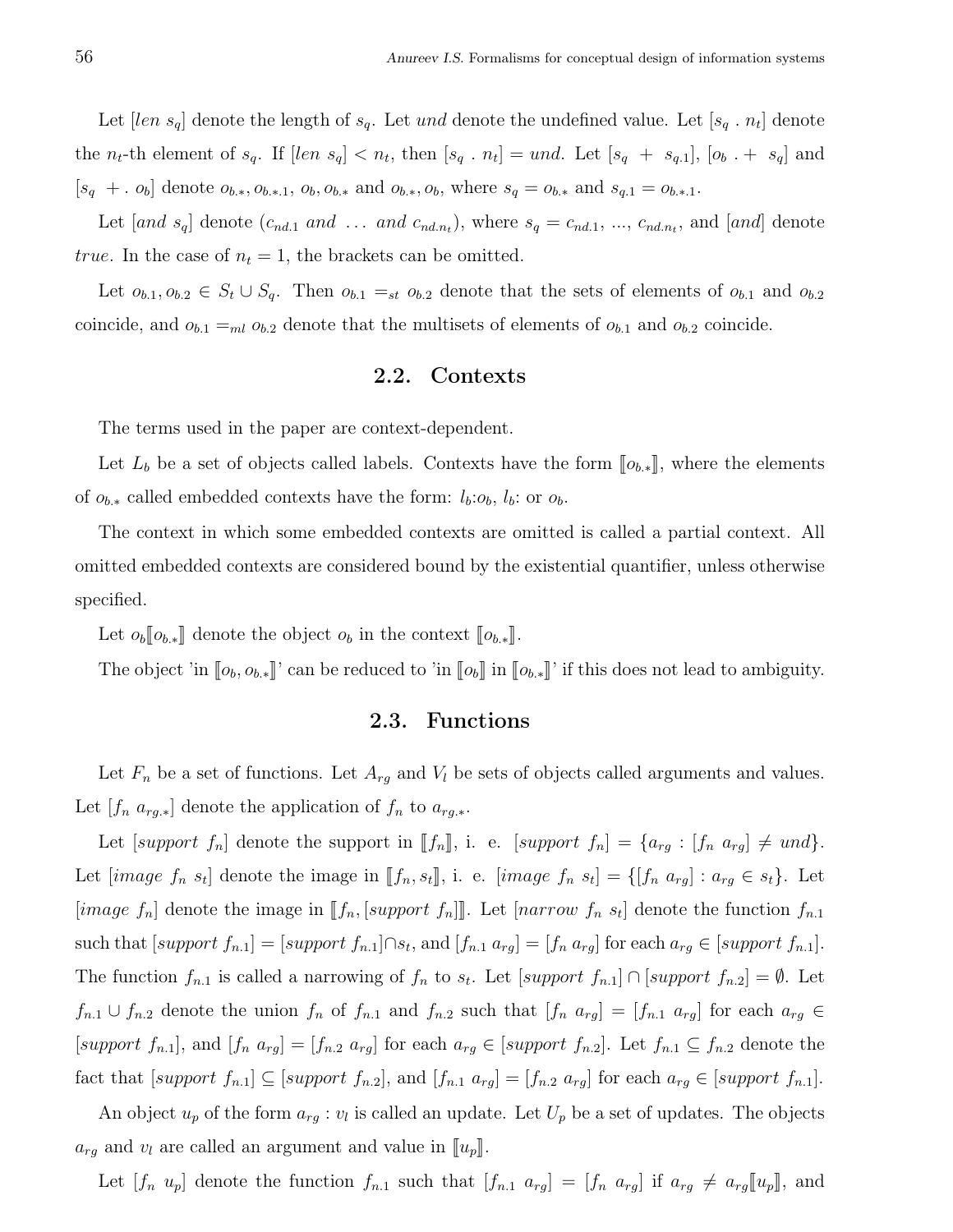$[f_{n.1} a_{rg}[[u_p]]] = v_l[[u_p]]$ . Let  $[f_n u_p, u_{p, *n_t}]$  be a shortcut for  $[[f_n u_p] u_{p, *n_t}]$ . Let  $[f_n a_{rg}.a_{rg.1}. \ldots]$  $[a_{rg,n_t}:v_l]$  be a shortcut for  $[f_n a_{rg}:[f_n a_{rg}] a_{rg,1} \ldots a_{rg,n_t}:v_l]$ . Let  $[u_{p,*}]$  be a shortcut for  $[f_n u_{p,*}],$  where  $[support f_n] = \emptyset.$ 

Let  $C_{nd}$  be a set of objects called conditions. Let [if  $c_{nd}$  then  $o_{b,1}$  else  $o_{b,2}$ ] denote the object  $o<sub>b</sub>$  such that

- if  $c_{nd} = true$ , then  $o_b = o_{b,1}$ ;
- if  $c_{nd} = false$ , then  $o_b = o_{b,2}$ .

#### 2.4. Attributes and multi-attributes

An object  $o_{b,m}$  of the form  $(u_{p,*})$  is called a multi-attribute object. Let  $O_{b,m}$  be a set of multi-attribute objects. The elements of  $[o_{b,ma} w \leftrightarrow_{*} a_{rg}[[w]]$  are called multi-attributes in  $\llbracket o_{b,ma} \rrbracket$ . Let  $O_{b,ma}$  be a set of multi-attributes. The elements of  $\llbracket o_{b,ma} \ w \leftrightarrow_{*} v_l \llbracket w \rrbracket$  are called values in  $[\![o_{b,ma}]\!]$ . The sequence  $u_{p,*}$  is called a sequence in  $[\![o_{b,ma}]\!]$  and denoted by [sequence in  $o_{b,m}$ ]. An object  $v_l$  is a value in  $[[a_{tt,m}, o_{b,m}]]$  if  $o_{b,m} = (u_{p,*,1}, a_{tt,m} : v_l, u_{p,*,2})$  for some  $u_{p.*.1}$  and  $u_{p.*.2}$ .

An object  $o_{b,m}$  is an attribute object if the elements of  $[o_{b,m} w \leftrightarrow a_{rg}[[w]]$  are pairwise distinct. Let  $O_{b,a}$  be a set of attribute objects. The multi-attributes in  $\llbracket o_{b,a} \rrbracket$  are called attributes in  $[\![o_{b,a}]\!]$ . Let  $A_{tt}$  be a set of objects called attributes.

Let  $[function o_{b,a}], [o_{b,a} a_{tt}],$  and  $[support o_{b,a}]$  denote  $[[sequence in o_{b,a}]], [[function o_{b,a}] a_{tt}],$ and [support [function  $o_{b,a}$ ]].

Let  $[seq-to-att-obj \ s_q]$  denote  $(1 : [s_q : 1], ..., [len \ s_q] : [s_q : [len \ s_q]])$ . Let  $o_{b,a} =_{st} (1 : [s_q : 1], ..., [len \ s_q]$  $v_{l,1},...,n_t:v_{l,n_t}$ ). Then  $[att-obj-to-seq o_{b,a}]$  denote  $(v_{l,1},...,v_{l,n_t})$ .

#### 3. Basic definitions of the theory of conceptual transition systems

Conceptual transition systems (CTSs) are transition systems in which states are conceptual configurations, and transition relations are binary relations on conceptual configurations. In this section the basic definitions of the theory of conceptual transition systems are presented. The defined structures of CTSs are constructed from atoms and, thus, defined implicitly in  $\llbracket A_{tm} \rrbracket.$ 

#### 3.1. Information transition systems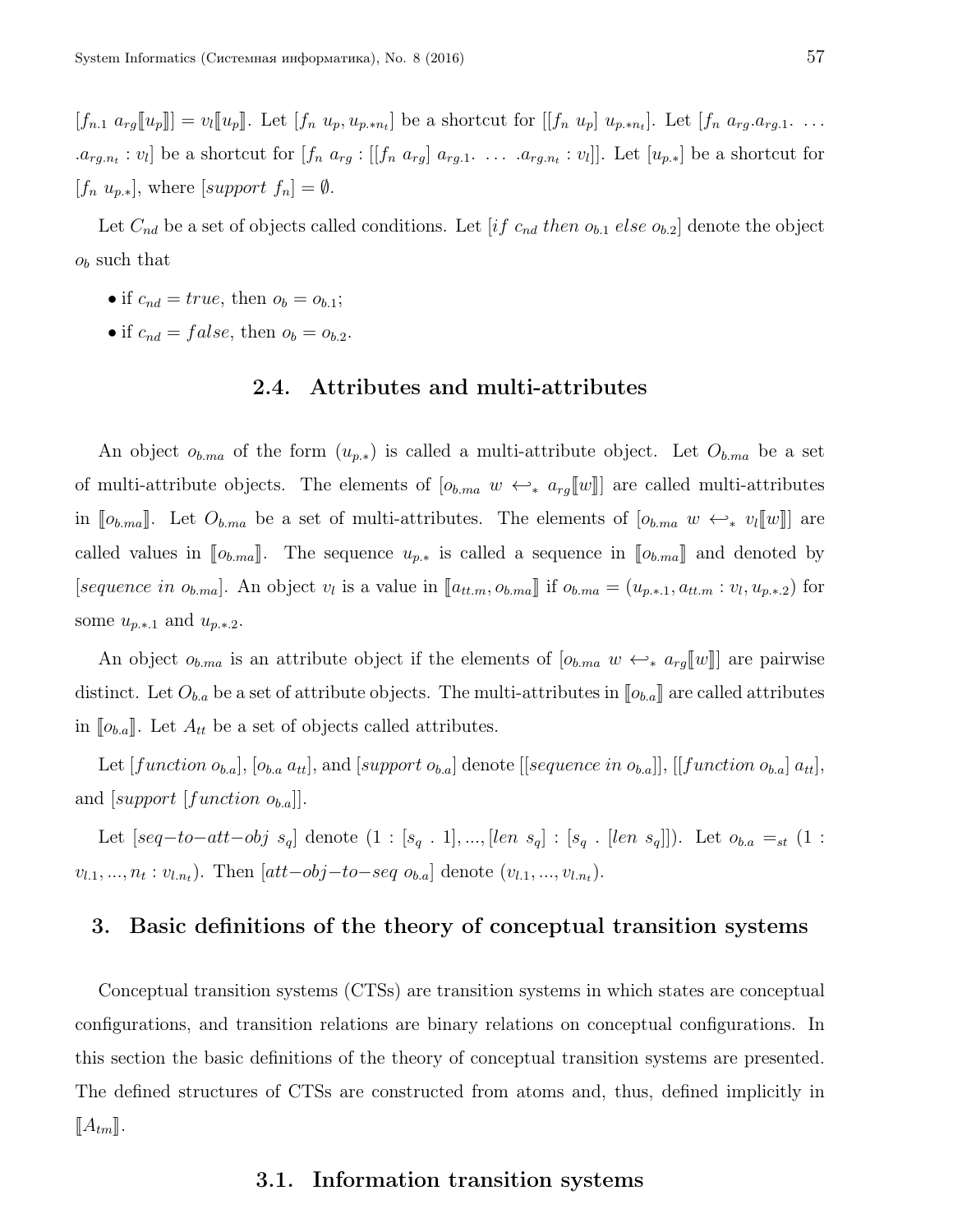Let  $S_{tt}$  be a set of objects called states. An element  $t_{rn}$  of the form  $(s_{tt,1}, s_{tt,2})$  is called a transition. Let  $T_{rn}$  be a set of transitions. The states  $s_{tt,1}$  and  $s_{tt,2}$  are called input and output states in  $[t_{rn}]$ .

Let  $S_{s,q}$  be a set of query systems. An object  $s_{s,t,i}$  of the form  $(s_{s,q}, t_{rn.rlt.ex}, t_{rn.rlt.en})$  is an information transition system if  $t_{rn.rlt.ex} \in Q_r \times A_{ns} \times S_{tt} \times S_{tt} \to B_l$ ,  $t_{rn.rlt.en} \in A_{ns} \times S_{tt} \times S_{tt} \to$  $B_l$ , and for all  $q_r \in Q_r$  there exists  $s_{tt} \in S_{tt}$  such that  $[value \ q_r \ s_{tt}] \neq und$ , or there exist  $s_{tt,1} \in S_{tt}$ ,  $s_{tt,2} \in S_{tt}$  and  $a_{ns} \in A_{ns}$  such that  $[t_{rn,rtt,ex} q_r a_{ns} s_{tt,1} s_{tt,2}] = true$ . Let  $S_{s,t,i}$  be a set of information transition systems.

The system  $s_{s,q}$  is called a query system in  $[s_{s,t,i}].$  The function  $t_{rn,rlt,ex}$  is called an exogenous transition relation in  $[s_{s,t,i}].$  The function  $t_{rn.rlt.en}$  is called an endogenous transition relation in  $[s_{s,t,i}]$ . Let  $s_{tt,1} \rightarrow_{q_r,a_{ns}} s_{tt,2}$  and  $s_{tt,1} \rightarrow_{a_{ns}} s_{tt,2}$  be shortcuts for  $[t_{rn.rl.ex} q_r a_{ns} s_{tt,1} s_{tt,2}] = true$ and  $[t<sub>rn.rlt.en</sub> a<sub>ns</sub> s<sub>tt.1</sub> s<sub>tt.2</sub>] = true$ , respectively.

The elements of  $S_{tt}[[s_{s,q}]]$ ,  $O_{b.s}[[s_{s,q}]]$ ,  $Q_r[[s_{s,q}]]$ ,  $O_{b,q}[[s_{s,q}]]$  and  $O_{b,a}[[s_{s,q}]]$  are called states, state objects, queries, query objects, answers and answer objects in  $[s_{s.t.i}]$ , respectively. The function  $value[[s_{s,q}]]$  is called a query interpretation in  $[[s_{s,t,i}]]$ .

A query  $q_r$  is an information query in  $[s_{s,t,i}]$  if  $[value \t q_r s_{tt}] \neq und$  for some  $s_{tt}$ . A query  $q_r$ is a change query in  $[s_{s,t,i}]$  if  $[t_{rn.rlt.ex} q_r a_{ns} s_{tt.1} s_{tt.2}] = true$  for some  $s_{tt.1}$ ,  $s_{tt.2}$  and  $a_{ns}$ .

A system  $s_{s.t.i}$  executes  $t_{rn}$  if  $s_{tt.1}[[t_{rn}]] \rightarrow_{q_r,a_{ns}} s_{tt.2}[[t_{rn}]]$  for some  $q_r$  and  $a_{ns}$ , or  $s_{tt.1}[[t_{rn}]] \rightarrow_{a_{ns}} s_{tt.3}$  $s_{tt,2}$ [ $t_{rn}$ ] for some  $a_{ns}$ . A system  $s_{s,t,i}$  transits from  $s_{tt,1}$  to  $s_{tt,2}$  if  $s_{s,t,i}$  executes  $(s_{tt,1}, s_{tt,2})$ .

#### 3.2. Substitutions, patterns, pattern specifications, instances

A function  $s_b \in E_l \to E_{l,*}$  is called a substitution. Let  $S_b$  be a set of substitutions. A function subst  $\in S_b \times E_{l_*} \to E_{l_*}$  is a substitution function if it is defined as follows (the first proper rule is applied):

- if  $e_l \in [support\ s_b],$  then  $[subst\ s_b\ e_l] = [s_b\ e_l];$
- [subst  $s_b$   $a_{tm}$ ] =  $a_{tm}$ ;
- [subst  $s_b$   $l_b$  :  $e_l$ ] = [subst  $s_b$   $l_b$ ] : [subst  $s_b$   $e_l$ ];
- $\bullet$  [subst  $s_b$   $e_l$  :: nosubst] =  $e_l$ ;
- [subst  $s_b e_l$  :: (nosubstexcept  $e_{l,*}$ )] = [subst [narrow  $s_b \{e_{l,*}\}$ ]  $e_l$ ];
- $\bullet$  [subst  $s_b$   $e_l$  ::  $s_{rt}$ ] = [subst  $s_b$   $e_l$ ] :: [subst  $s_b$   $s_{rt}$ ];
- $[subst \; s_b \; (e_{l,*})] = ([e_{l,*} \; w \leftrightarrow_{*} [subst \; s_b \; w)]);$
- $[subst s_b e_{l,*}] = [e_{l,*} w \leftrightarrow_{*} [subst s_b w]].$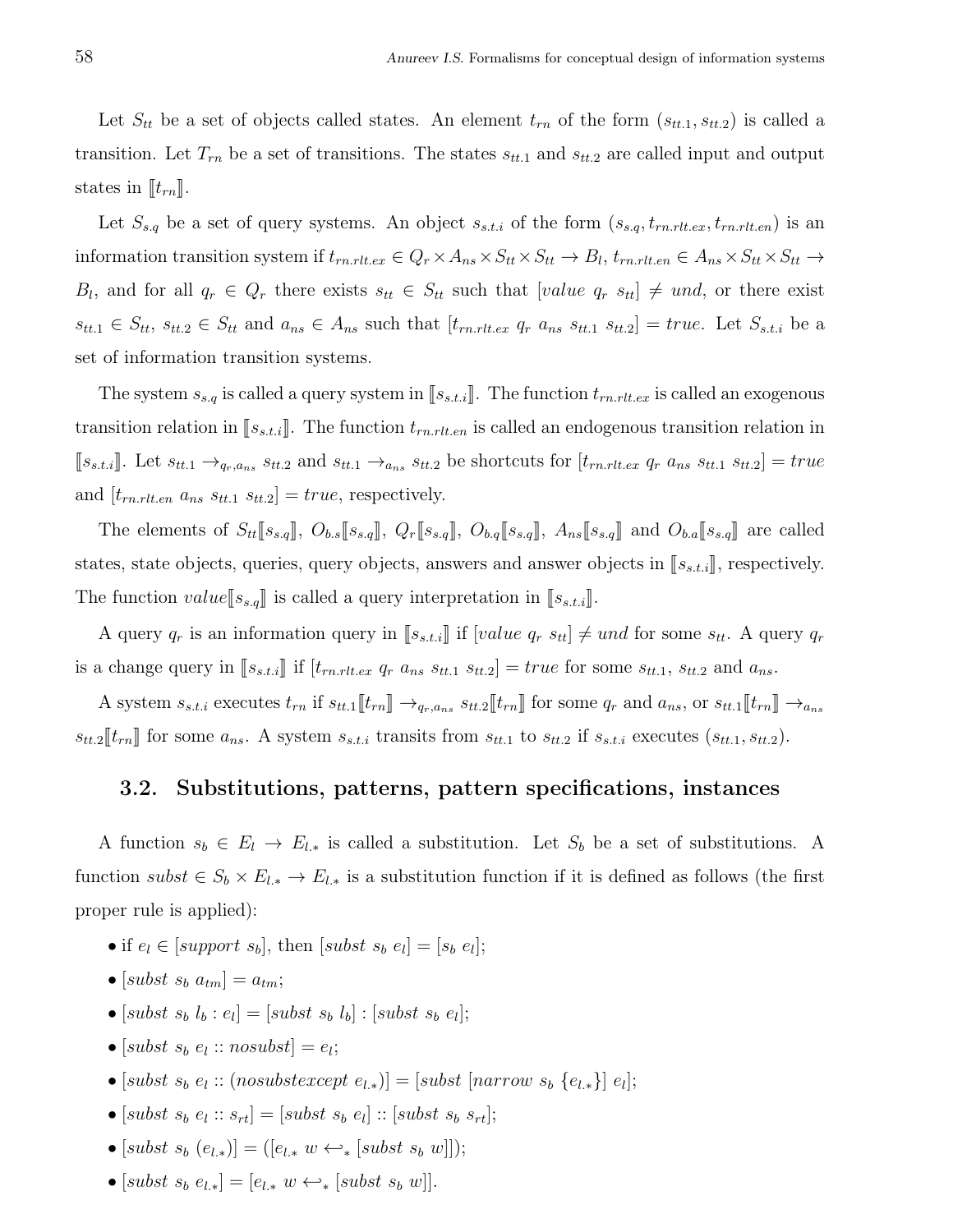The sort *nosubst* specifies the elements to which the substitution  $s_b$  is not applied. The sort (nosubstexcept  $e_{l,*}$ ) specifies the elements to which the narrowing of the substitution  $s_b$  to the set  $e_{l,*}$  is applied. An element  $p_t$  is a pattern in  $[\![e_l, s_b]\!]$  if  $[subst \; s_b \; p_t] = e_l$ . Let  $P_t$  be a set of patterns. An element  $i_{nst}$  is an instance in  $[\![p_t, s_b]\!]$  if  $[subst \; s_b \; p_t] = i_{nst}$ . Let  $I_{nst}$  be a set of instances.

Let  $V_r$  and  $V_{r,s}$  be sets of objects called element variables and sequence variables, respectively. An element  $p_{t,s}$  of the form  $(p_t,(v_{r,s},),(v_{r,s,*}))$  is a pattern specification if  $\{v_{r,s,*}\}\cap \{v_{r,*}\}=\emptyset$ , and the elements of  ${v_{r,*}} \cup {v_{r,s,*}}$  are pairwise distinct. Let  $P_{t,s}$  be a set of pattern specifications.

The objects  $p_t$ ,  $(v_{r,*})$ , and  $(v_{r,s,*})$  are called a pattern, element variable specification, and sequence variable specification in  $[\![p_{t,s}]\!]$ . The elements of  $v_{r,*}$  and  $v_{r,s,*}$  are called element pattern variables and sequence pattern variables in  $[\![p_{t,s}]\!]$ , respectively.

An element  $i_{nst}$  is an instance in  $[\![p_{t,s}, s_b]\!]$  if  $[support\ s_b] = \{v_{r,*}\},\ [s_b\ v_r] \in E_l$  for  $v_r \in E_l$  ${v_{r,*}} \ (v_{r,s,*}), [s_b v_r] \in E_{l,*}$  for  $v_r \in {v_{r,s,*}}$ , and  $i_{nst}$  is an instance in  $[ p_t, s_b ]$ . An element  $i_{nst}$ is an instance in  $[\![p_{t,s}]\!]$  if there exists  $s_b$  such that  $i_{nst}$  is an instance in  $[\![p_{t.s}, s_b]\!]$ .

A function  $m_t \in E_l \times P_{t,s} \to S_b$  is a match if the following property holds:

• if  $[m_t e_l p_{t,s}] = s_b$ , then  $e_l$  is an instance in  $[\![p_{t,s}, s_b]\!]$ .

An element  $i_{nst}$  is an instance in  $[\![p_{t,s}, m_t, s_b]\!]$  if  $[m_t \, i_{nst} \, p_{t,s}] = s_b$ . An element  $i_{nst}$  is an instance in  $[\![p_{t,s}, m_t]\!]$  if there exists  $s_b$  such that  $i_{nst}$  is an instance in  $[\![p_{t,s}, m_t, s_b]\!]$ .

# 3.3. The transition relation

Let  $S_{s.c.c}$  be a set of conceptual configuration systems. Let  $C_{nf}$  be a set of conceptual configurations. An element  $t_{rn}$  of the form  $(c_{nf,1}, c_{nf,2})$  is called a transition. Let  $T_{rn}$  be a set of transitions. The configurations  $c_{nf,1}$  and  $c_{nf,2}$  are called input and output configurations in  $\llbracket t_{rn} \rrbracket.$ 

The transition relations of a IQS is modelled by the transition relation  $t_{rn,rlt} \in T_{rn} \to B_l$ based on atomic exogenous transition relations, transition rules, atomic endogenous transition relations, the exogenous transition order and the endogenous transition order. The exogenous transition relation of the IQS is modelled by atomic exogenous transition relations and transition rules. The endogenous transition relation of the IQS is modelled by atomic endogenous transition relations.

Transitions from a configuration  $c_{nf}$  in  $[\![t_{rn.rlt}]\!]$  are executed by a program in  $[\![c_{nf}]\!]$ . An element sequence  $p_{rg}$  is a program in  $\llbracket c_{nf} \rrbracket$  if  $[c_{nf} (0 : ()): state :: program] = (p_{rg}).$  Let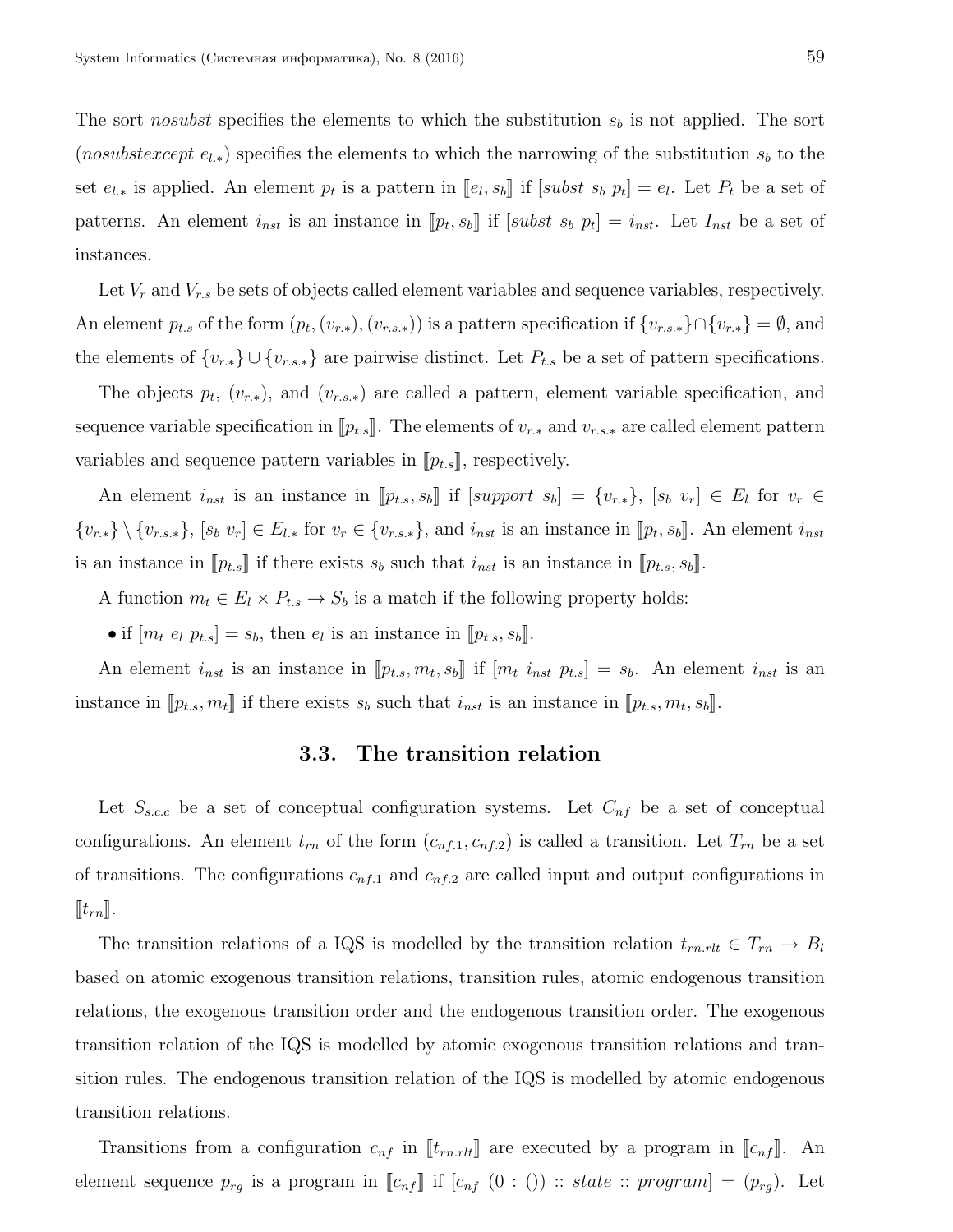$P_{rg}$  be a set of programs. Thus, programs in configurations are specified by the conceptual  $(0:$   $($ ) :: *state* :: *program* from the substate *program* of the configurations. A program in  $\llbracket c_{nf} \rrbracket$  is empty if  $[c_{nf} (0 : ()): state:: program] = ()$ . Atomic exogenous transition relations and transition rules define transitions executed by the first element of the program. Atomic endogenous transition relations define transitions executed in the case of the empty program.

Let  $c_{nf,1} \rightarrow c_{nf,2}$  be a shortcut for  $[t_{rn,rlt} c_{nf,1} c_{nf,2}] = true$ . Transitions can return values. An element  $v_l$  is a value in  $[\![c_{nf}]\!]$  if  $v_l = [c_{nf}(0:())::state::value]$ . An element  $v_l$  is a value in  $[\![t_{rn}]\!]$  if  $c_{nf,1}[\![t_{rn}]\!] \to c_{nf,2}[\![t_{rn}]\!]$ , and  $v_l$  is a value in  $[\![c_{nf,2}[\![t_{rn}]\!]$ . Thus, the returned values in transitions are specified by the conceptual  $(0:$   $()$ ) :: *state* :: *value* from the substate *value* of output configurations of the transitions. A transition  $t_{rn}$  returns a value  $v_l$  if  $v_l$  is a value in  $[\![t_{rn}]\!]$ . A transition  $t_{rn}$  returns (or generates) an exception  $e_{xc}$  if  $e_{xc}$  is a value in  $[\![t_{rn}]\!]$ . A transition  $t_{rn}$  is normally executed if  $t_{rn}$  returns no exception.

The special variables  $conf :: in$  and val :: in reference to the current configuration and the value in the current configuration, respectively, in the definitions below.

An object  $t_{rn.rlt. ex}$  of the form  $(p_t, (v_{r.*}), (v_{r.s.*}), f_n)$  is an atomic exogenous transition relation if  $(p_t,(v_{r,*}), (v_{r,s,*}))$  is a pattern specification,  $conf::in \notin \{v_{r,*}\} \cup \{v_{r,s,*}\}, val::in \notin \{v_{r,*}\} \cup$  ${v_{r,s,*}}$ ,  $f_n \in S_b$  →  $(T_{rn} \to B_l)$ , [support  $f_n$ ] = { $s_b$  : [support  $s_b$ ] = { $v_{r,*}$ } ∪ { $conf$  ::  $in, val : in$ ,  $[s_b \ v_r] \in E_l$  for  $v_r \in \{v_{r,*}\}\$  and  $[s_b \ v_r] \in E_{l,*}$  for  $v_r \in \{v_{r,s,*}\}\$ . Let  $T_{rn.rlt, ex}$ be a set of atomic exogenous transition relations. Let  $c_{nf,1} \rightarrow_{f_n,s_b} c_{nf,2}$  be a shortcut for  $[[f_n s_b] c_{nf,1} c_{nf,2}] = true.$ 

The objects  $p_t$ ,  $(v_{r,*})$ ,  $(v_{r,s,*})$ , and  $f_n$  are called a pattern, element variable specification, sequence variable specification, and value in  $[[t_{rn.rlt. ex}]]$ . The elements of  $v_{r.*}$  and  $v_{r.s.*}$  are called element pattern variables and sequence pattern variables in  $[\![t_{rn.rlt.ex}]\!]$ , respectively.

A function  $t_{rn.rlt.ex.} \in E_l \to T_{rn.rlt.ex}$  is called an atomic exogenous transition specification if  $[support\ t_{rn.rl.ex.s}]$  is finite. A relation  $t_{rn.rl.ex}$  is an atomic exogenous transition relation in  $[t_{rn.rlt.ex.s}]$  if  $[t_{rn.rlt.ex.s}$   $n_m] = t_{rn.rlt.ex}$  for some  $n_m \in E_l$ . An element  $n_m$  is a name in  $[t_{rn.rtt.ex}, t_{rn.rtt.ex.s}]$  if  $[t_{rn.rtt.ex.s}$   $n_m] = t_{rn.rtt.ex}$ . An element  $n_m$  a name in  $[t_{rn.rtt.ex.s}]$  if  $n_m$ is a name in  $[\![t_{rn.rlt.ex}, t_{rn.rlt.ex.s}]\!]$  for some  $t_{rn.rlt.ex}$ . Let  $c_{nf,1} \rightarrow_{n_m,s_b} c_{nf,2}$  be a shortcut for  $c_{nf,1} \rightarrow f_n[[t_{rn.rlt.ex.s} \ n_m]], s_b \ c_{nf,2}.$ 

An element  $r_l$  of the form  $(p_t, (v_{r,*}), (v_{r,s,*}), (b_d))$  is a transition rule if  $b_d \in E_{l,*}, (p_t, (v_{r,*}),$  $(v_{r,s,*})$ ) is a pattern specification,  $conf :: in \notin \{v_{r,*}\} \cup \{v_{r,s,*}\},$  and  $val :: in \notin \{v_{r,*}\} \cup \{v_{r,s,*}\}.$ Let  $R_l$  be a set of transition rules.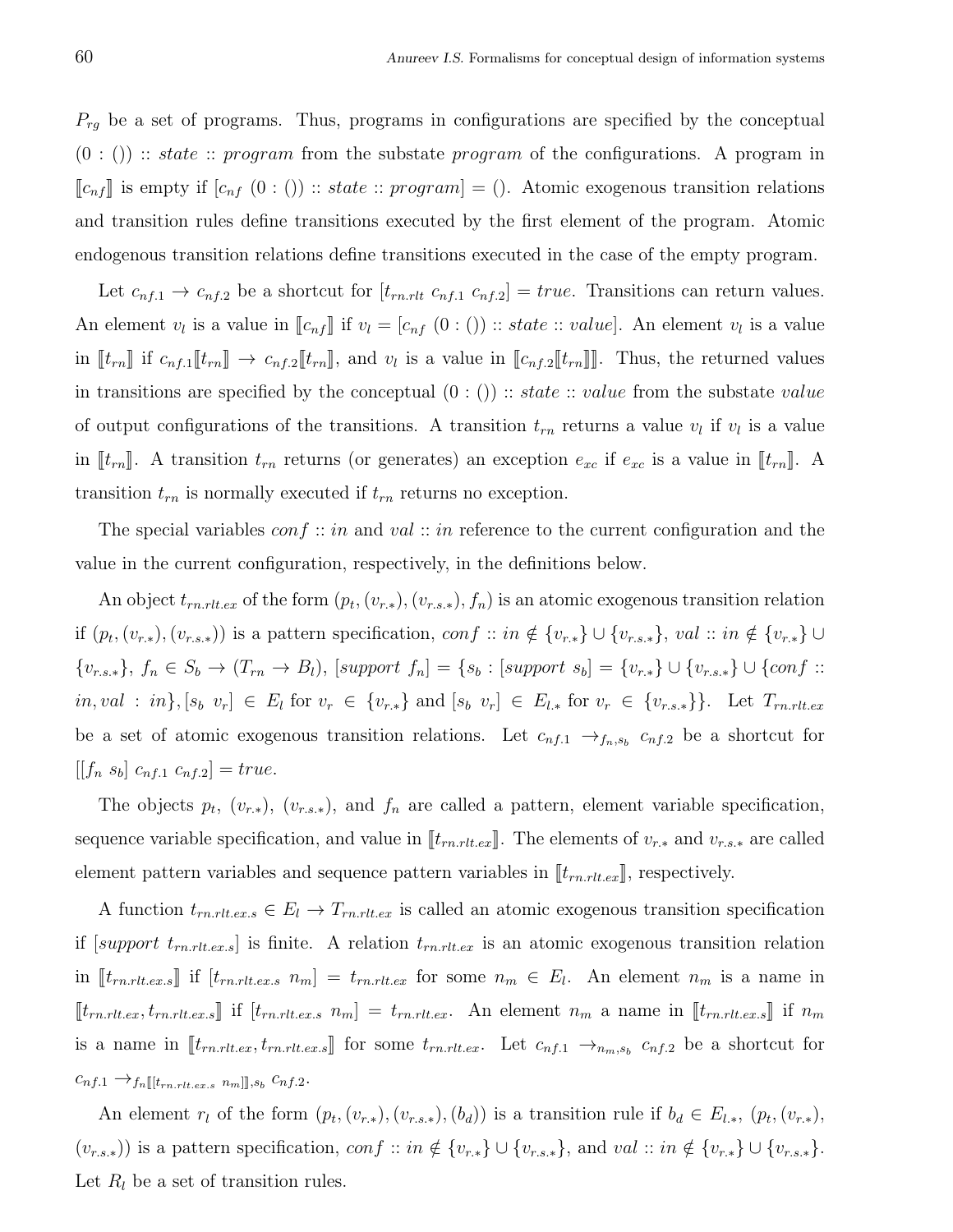The objects  $p_t$ ,  $(v_{r,*})$ ,  $(v_{r,s,*})$  and  $b_d$  are called a pattern, element variable specification, sequence variable specification and body in  $[[r_1]]$ . The elements of  $v_{r,*}$  and  $v_{r,s,*}$  are called element pattern variables and sequence pattern variables in  $[r_l]$ , respectively.

An attribute element  $r_{l,s}$  is called a transition rule specification if  $[support\ r_{l,s}] \subseteq E_l$ , and [image  $r_{l,s}$ ]  $\subseteq E_l$ . A rule  $r_l$  is a rule in [ $r_{l,s}$ ] if [ $r_{l,s}$   $n_m$ ] =  $r_l$  for some  $n_m \in E_l$ . An element  $n_m$ is a name in  $[\![r_l, r_{l,s}]\!]$  if  $[r_{l,s} n_m] = r_l$ . An element  $n_m$  a name in  $[\![r_l, r_l]$  if  $n_m$  is a name in  $[\![r_l, r_{l,s}]\!]$ for some  $r_l$ .

A function  $t_{rn.rlt.en} \in \{c_{nf} : [c_{nf}(0:())::state::program] = () \} \times C_{nf} \rightarrow B_l$  is called an atomic endogenous transition relation. Let  $T_{rn.rlt.en}$  be a set of atomic endogenous transition relations.

A function  $t_{rn.rlt.en.s} \in E_l \rightarrow T_{rn.rlt.en}$  is called an atomic endogenous transition specification if  $[support\ t_{rn.rlt.ens}]$  is finite. A relation  $t_{rn.rlt.en}$  is an atomic endogenous transition relation in  $[\![t_{rn.rlt.ens}]\!]$  if  $[t_{rn.rlt.ens} \ n_m] = t_{rn.rlt.en}$  for some  $n_m \in E_l$ . An element  $n_m$  is a name in  $[\![t_{rn.rlt.en}, t_{rn.rlt.en.s}]\!]$  if  $[t_{rn.rlt.en.s} \ n_m] = t_{rn.rlt.en}$ . An element  $n_m$  a name in  $[\![t_{rn.rlt.en.s}]\!]$ if  $n_m$  is a name in  $[\![t_{rn.rlt.en}, t_{rn.rlt.en.s}]\!]$  for some  $t_{rn.rlt.en}$ . Let  $c_{nf} \to_{n_m} c_{nf}$  be a shortcut for  $[[t_{rn.rlt.en.s} \; n_m] \; c_{nf} \; c_{nf.1}] = true.$ 

Let [support  $t_{rn.rlt.ex.s}$ ], [support  $t_{rn.rlt.ex.s}$ ] and [support  $r_{l.s}$ ] be pairwise disjoint.

An element  $o_{rd,trn,ex}$  of the form  $(n_{m,*})$  is called an exogenous transition order in  $[\![t_{rn.rtl.ex.s},$  $r_{l.s}$  if  ${n_{m.*}} \subseteq [support \ t_{rn.rl.ex.s}] \cup [support \ r_{l.s}]$ , and the elements of  $n_{m.*}$  are pairwise distinct. It specifies the order of application of atomic exogenous transition relations and transition rules.

An element  $o_{rd,tran}$  of the form  $(n_{m,*})$  is called an endogenous transition order in  $[\![t_{rn,rlt.en,s}]\!]$ if  ${n_{m,*}} \subseteq$  [support  $t_{rn.rtt.en.s}$ ], and the elements of  $n_{m,*}$  are pairwise distinct. It specifies the order of application of atomic endogenous transition relations.

The information about the transition rule specification and the transition orders is stored in the substate transition of the configurations. The conceptuals  $(0 : rules) :: state :: transition,$  $(-1 : exogenous, 0 : order) :: state :: transition and (-1 : endogenous, 0 : order) :: state ::$ transition define the transition rule specification, exogenous transition order and endogenous transition order. The conceptual  $(0: history) :: state :: transition$  defines the substates that store the information about transitions preceding the transition to the current configuration.

An element  $c_{nf}$  is consistent with  $(t_{rn.rlt. ex.s}, r_{ls}, t_{rn.rlt. en.s}, o_{rd.trn.ex}, o_{rd.trn.en})$  if the following properties hold:

• if  $[support \ t_{rn.rtlex.s}] \cap [support \ [c_{nf} \ (0 : rules) :: state :: transition]] = \emptyset;$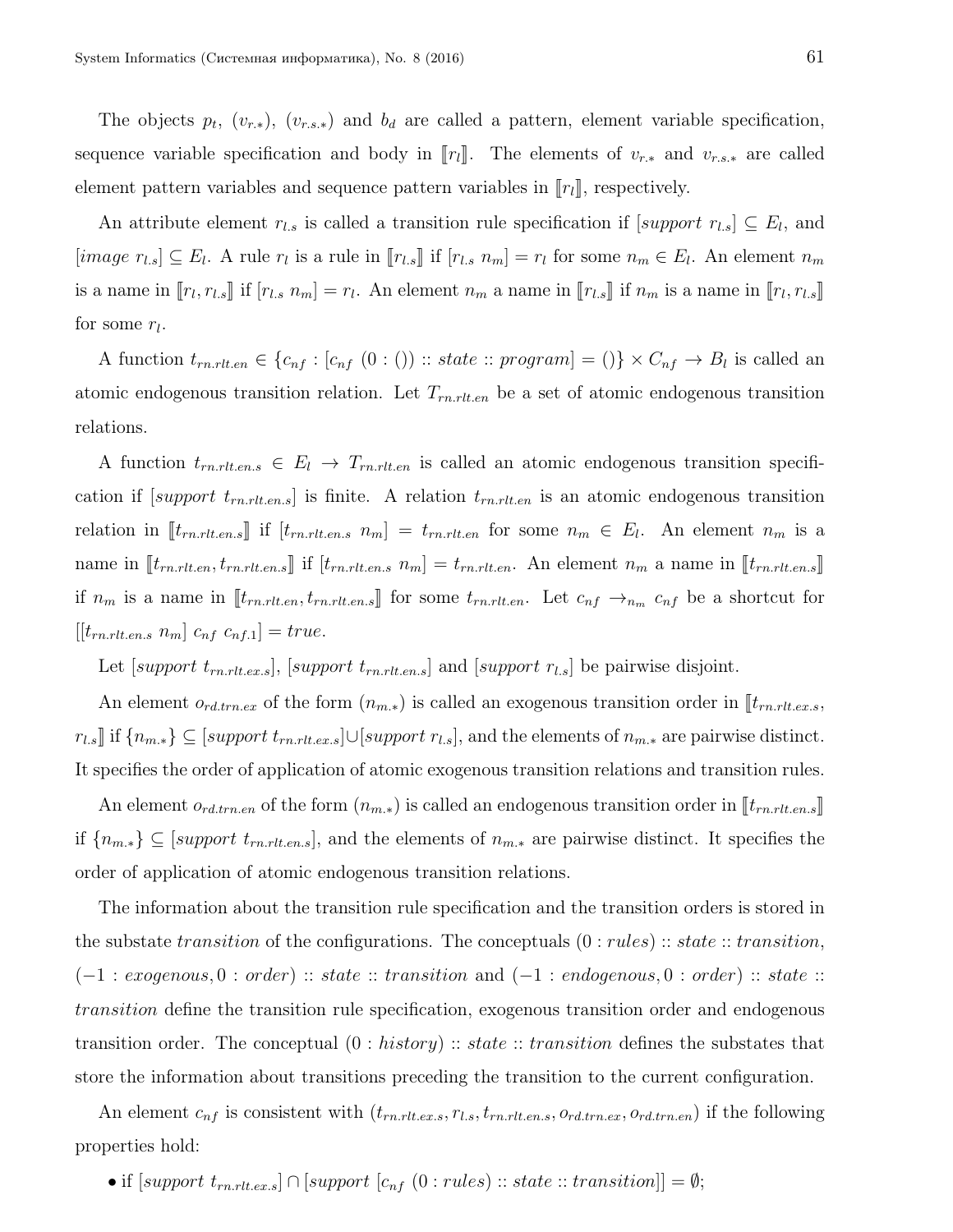- if  $[support\,\,o_{rd,trn,en}] \cap [support\,\, [c_{nf}\,\, (0:rules) :: state :: transition]] = \emptyset;$
- if  $r_{l,s} \subseteq [c_{nf}(0: rules) :: state :: transition];$
- if  $n_{m,1} \prec_{\llbracket o_{rd,trn,ex} \rrbracket} n_{m,2}$ , and  $n_{m,1}, n_{m,2} \in [c_{nf} (-1 : exogenous, 0 : order) :: state ::$ transition], then  $n_{m.1} \prec_{\parallel [c_{nf} (-1:exogenous,0:order)::state::transition]]} n_{m.2};$
- if  $n_{m,1} \prec_{\llbracket o_{rd,tran} \rrbracket} n_{m,2}$ , and  $n_{m,1}$ ,  $n_{m,2} \in [c_{nf} (-1 : endogenous, 0 : order) :: state ::$  $transition], \, \text{then} \,\, n_{m.1} \prec_{\text{[[}c_{nf} \ ( -1:endogenous, 0:order) :: state::transition \text{]]}} \, n_{m.2}.$

Let  $e_{l,*} \# c_{nf}$  be a shortcut for  $[c_{nf}$  program. $(0 : ()): (e_{l,*})$ . Let  $e_{l,*} \# v_l \# c_{nf}$  be a shortcut for  $[c_{nf}$  program. $(0:())$  :  $(e_{l,*})$ , value. $(0:())$  :  $v_l$ ].

Let  $[add-history \ c_{nf,1} \ to \ c_{nf,2}]$  denote  $[narrow \ c_{nf,1} \ [support \ c_{nf,1}] \ \ (c_{nf,1} \ (0 : history) ::$ state :: transition]}]  $\cup$  [narrow  $c_{nf,1}$  {[ $c_{nf,1}$  (0 : history) :: state :: transition]}]. A function  $t_{rn.rlt} \in C_{nf.c} \times C_{nf} \to B_l$  is a transition relation in  $[\![t_{rn.rlt.ex.s}, r_{l.s}, t_{rn.rlt.en.s}, o_{rd.trn.ex}, o_{rd.trn_en}]\!]$ if it is defined by the following definition rules (the first proper rule is applied):

- if  $c_{nf}$  is not consistent with  $(t_{rn.rtlex,s}, r_{ls}, t_{rn.rtlex,s}, o_{rd.trn.ex}, o_{rd.trn,en})$ , then  $[t_{rn.rtt}, c_{nf}]$  $[c_{nf,1}]$  = false;
- if  $t_{rn.rlt.ex} = [t_{rn.rlt.ex.sn} \ n_m], e_l$  is an instance in  $[pt_s[[t_{rn.rlt.ex}], m_t, s_b], e_{l,*} \# c_{nf}$  $\rightarrow_{n_m,s_b\cup (conf::in:c_{nf},val::in:v_l[\![c_{nf}]\!])}$   $e_{l.*.1} \# v_l \# c_{nf.1}$ , and  $v_l \neq und$ , then  $(execute-\n$ exogenous-transition,  $e_l$ ,  $(n_m \ n_{m,*})$ ),  $e_{l,*} \# c_{nf} \rightarrow e_{l*.1} \# v_l \# c_{nf.1}$ ;
- if  $t_{rn.rlt.ex} = [t_{rn.rlt.ex.sn} n_m], e_l$  is an instance in  $[pt_s[[t_{rn.rlt.ex}], m_t, s_b], e_{l,*} \# c_{nf}$  $\rightarrow_{n_m,s_b\cup (conf::in:c_{nf},val::in:v_l[[c_{nf}])} e_{l*1} \# u_{nd} \# c_{nf,1}$ , then (execute–exogenous–transition,  $(e_l, (n_m n_{m,*}))$ ,  $e_{l,*} \# c_{nf} \rightarrow (execute-exogenous-transition, e_l, (n_{m,*}))$ ,  $e_{l,*} \# [add$ history  $c_{nf,1}$  to  $c_{nf}$ ];
- if  $t_{rn.rlt.ex} = [t_{rn.rlt.ex,s} \ n_m]$ , and  $e_l$  is not an instance in  $[\![p_{t,s}]\!] t_{rn.rlt.ex} ]$ ,  $m_t]$ , then (execute–  $exogenous-transition, e_l, (n_m, n_{m,*}))$ ,  $e_{l,*} \# c_{nf} \rightarrow (execute-exogenous-transition,$  $(e_l, (n_{m,*}))$ ,  $e_{l,*} \# c_{nf};$
- if  $r_l = [[c_{nf} (0: rules) :: state :: transition] n_m]$ , and  $e_l$  is an instance in  $[ p_{t,s} [r_l], m_t, s_b]$ , then (execute–exogenous–transition,  $e_l$ ,  $(n_m n_{m,*})$ ),  $e_{l,*} \# c_{nf} \rightarrow$  ([subst  $s_b \cup (conf::$  $in : c_{nf}, val :: in : v_l[[c_{nf}]]) b_d[[r_l]], (execute-exogenous-transition, e_l, (n_m n_{m,*}), (e_{l,*}),$  $(c_{nf}), e_{l,*} \# c_{nf};$
- if  $v_l \neq und$ , then (execute–exogenous–transition,  $e_l$ ,  $(n_m n_{m,*})$ ,  $(e_{l,*1})$ ,  $c_{nf,1}$ ),  $e_{l,*} \neq v_l$  $# c_{nf}$  →  $e_{l,*}$   $# v_l$   $# c_{nf}$ ;
- (execute–exogenous–transition,  $(n_m \ n_{m,*})$ ,  $e_l$ ,  $(e_{l,*1})$ ,  $c_{nf,1}$ ),  $e_{l,*} \# \ und \# c_{nf} \rightarrow$  $(execute-exogenous-transition, e_l, (n_{m,*}))$ ,  $e_{l*,1} \# [add-history \ c_{nf} \ to \ c_{nf,1}]$ ;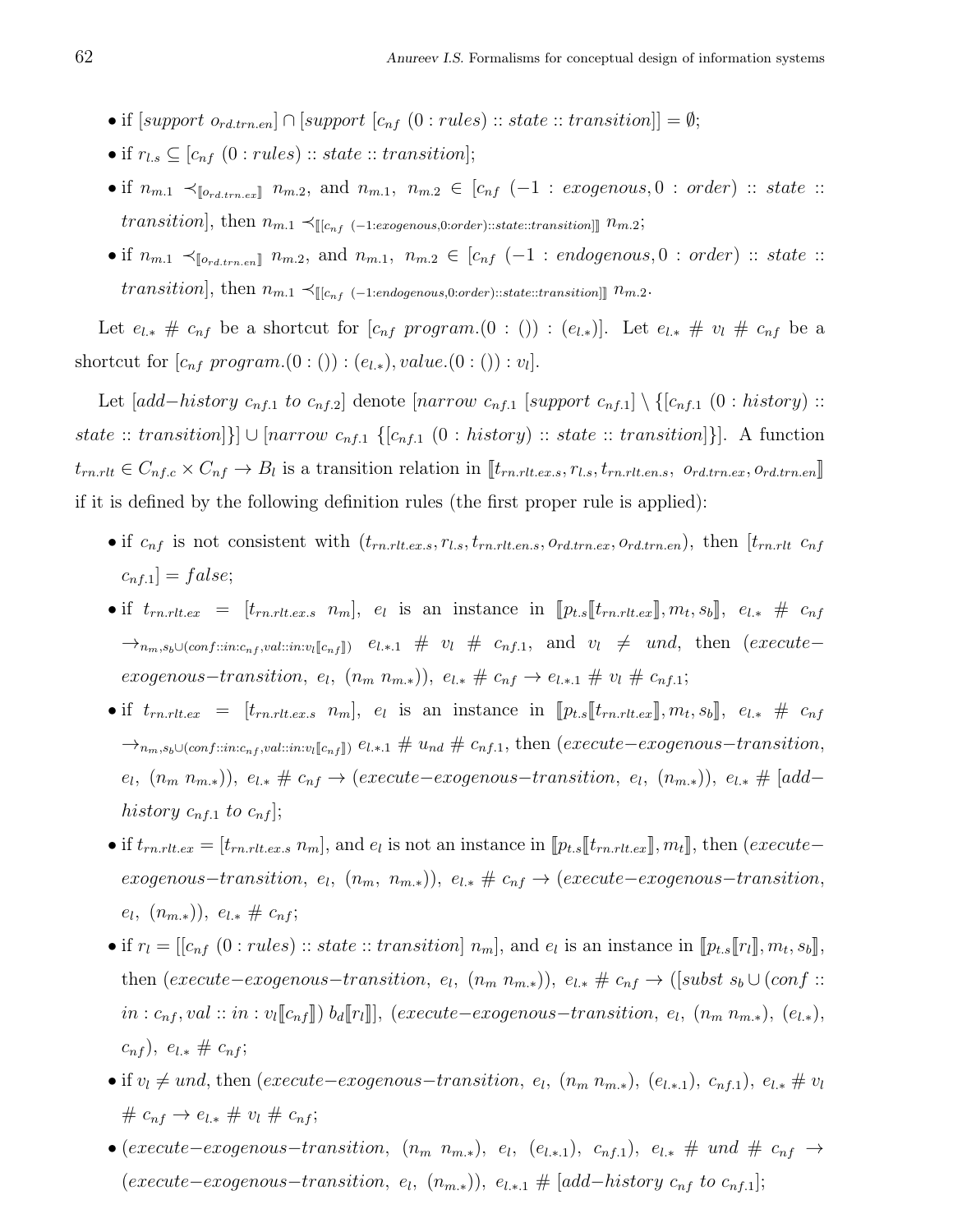- if  $r_l = [[c_{nf} (0: rules) :: state :: transition] n_m]$ , and  $e_l$  is not an instance in  $[ p_{t,s}[[r_l], m_t]],$ then (execute–exogenous–transition,  $e_l$ ,  $(n_m \ n_{m,*})$ ),  $e_{l,*} \# c_{nf} \rightarrow$  (execute–  $exogenous-transition, e_l, (n_{m,*}), e_{l,*} \# c_{nf};$
- (execute–exogenous–transition,  $e_l$ , ()),  $e_{l,*} \nleftrightarrow e_{nf} \rightarrow e_{l,*} \nleftrightarrow u_{nd} \nleftrightarrow e_{nf};$
- if  $t_{rn.rlt.en} = [t_{rn.rlt.en.s} \ n_m], \ c_{nf} \rightarrow_{n_m} e_{l.*} \# v_l \# c_{nf.1}$ , and  $v_l \neq und$ , then (execute– endogenous-transition,  $(n_m \ n_{m,*})$   $\# c_{nf} \rightarrow e_{l,*} \# v_l \# c_{nf,1};$
- if  $t_{rn.rlt.en} = [t_{rn.rlt.en.s} \ n_m]$ , and  $c_{nf} \rightarrow_{n_m} e_l \ e_{l.*} \# u_{nd} \# c_{nf.1}$ , then  $(execute$ endogenous-transition,  $(n_m \ n_{m,*})$   $\# c_{nf} \rightarrow e_l \ e_{l,*} \# u_{nd} \# c_{nf,1};$
- if  $t_{rn.rlt.en} = [t_{rn.rlt.en.s} \ n_m]$ , and  $c_{nf} \rightarrow_{n_m} \# u_{nd} \# c_{nf.1}$ , then (execute–endogenous– transition,  $(n_m n_{m,*})$ ) #  $c_{nf}$  → (execute–endogenous–transition,  $(n_{m,*})$ ) # [add– history  $c_{nf,1}$  to  $c_{nf}$ ];
- $e_l, e_{l,*} \nleftrightarrow c_{nf} \rightarrow (execute-exogenous-transition, e_l, [c_{nf} (-1:exogenous, 0:order) ::$  $state::transition]), e_{l.*} \neq c_{nf};$
- $\bullet \# c_{nf} \rightarrow (execute-endogenous-transition, [c_{nf} (-1:endogenous, 0:order) :: state ::$ transition]),  $\# c_{nf}$ .

#### 3.4. Conceptual transition systems

An object  $s_{s.t.c}$  of the form  $(s_{s.c.c}, t_{rn.rlt.ex.s}, r_{l.s}, t_{rn.rlt.en.s}, o_{rd.trn.ex}, o_{rd.trn.en})$  is a conceptual transition system if  $s_{s.c.c}$  is a conceptual configuration system,  $t_{rn.rlt.ex.s}, r_{ls}, t_{rn.rlt.en.s}, o_{rd.trn.ex}$ and  $o_{rd,tran}$  are an atomic exogenous transition specification, transition rule specification, atomic endogenous transition specification, exogenous transition order and endogenous transition order in  $[\![A_{tm}[\![s_{s.c.}\!]]\!]$ , and the sets [support  $t_{rn.rtlex.s}]$ , [support  $t_{rn.rtten.s}]$  and [support  $r_{l.s}]$ are pairwise disjoint. It specifies the transition system  $(C_{nf}[[s_{s.c}]], t_{rn.rlt}[[t_{rn.rlt, ex.s}, r_{ls}, t_{rn.rlt, en.s}]$  $o_{rd.tran.ex}, o_{rd.tran.em}, m_t[[s_{s.c.}]]$ . Let  $S_{s.t.c}$  be a set of conceptual transition systems.

The elements of  $A_{tm}\llbracket s_{s.c.c} \rrbracket$ ,  $E_l\llbracket s_{s.c.c} \rrbracket$ ,  $C_{ncpl}\llbracket s_{s.c.c} \rrbracket$ ,  $C_{nf}\llbracket s_{s.c.c} \rrbracket$ ,  $C_{nf}\llbracket s_{s.c.c} \rrbracket$  and  $T_{rn}\llbracket A_{tm}\llbracket s_{s.c.c} \rrbracket$ are called atoms, elements, conceptuals, states, configurations and transitions in  $[s_{s.t.c}]$ .

The objects  $t_{rn.rlt.ex.s}, r_{l.s}, t_{rn.rlt.ens}, o_{rd.trn.ex}, o_{rd.trn,en}, i_{ntr.a.s} \sim s_{sc.c}$ ,  $d_{f.s} \sim s_{sc.c}$ ,  $o_{rd.intr} \sim s_{sc.c}$ and  $m_t[s_{s.c.}]$  are called an atomic exogenous transition specification, transition rule specification, atomic endogenous transition specification, exogenous transition order, endogenous transition order, atomic element interpretation specification, element definition specification, element intepretation order and match in  $[s_{s.t.c}]$ .

The function  $t_{rn.rlt}$   $[t_{rn.rlt.ex.s}, r_{ls}, t_{rn.rlt.en.s}, o_{rd.trn.ex}, o_{rd.trn.en}, m_t]$  is called a transition rela-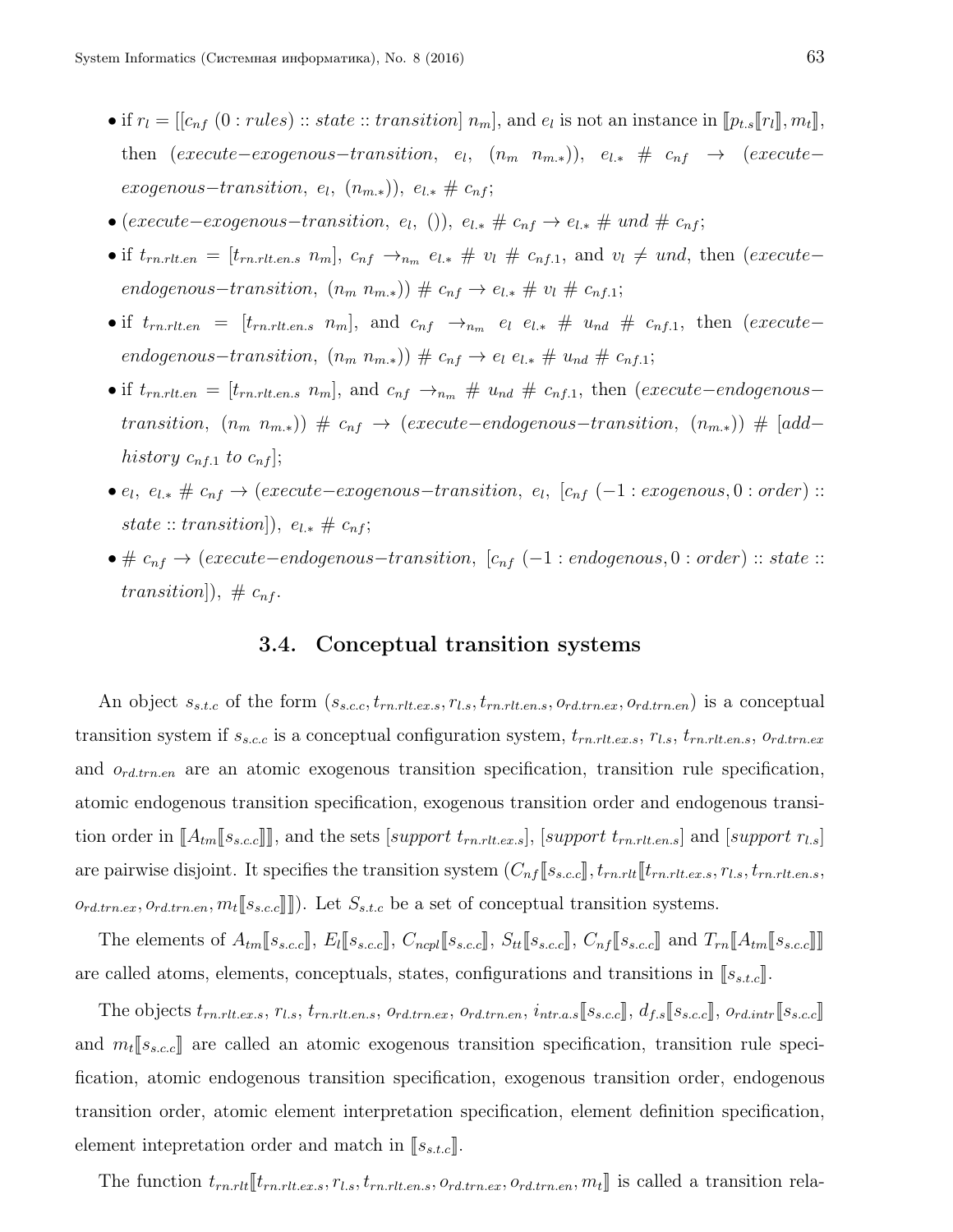tion in  $[s_{s.t.c}]$ . A system  $s_{s.t.c}$  executes  $t_{rn}$  if  $s_{tt.1}\llbracket t_{rn} \rrbracket \rightarrow s_{tt.2}\llbracket t_{rn} \rrbracket$ . A system  $s_{s.t.c}$  transits from  $s_{tt,1}$  to  $s_{tt,2}$  if  $s_{s.t.c}$  executes  $(s_{tt,1}, s_{tt,2})$ .

An element  $e_l$  is interpretable in  $[\![s_{s.t.c}]\!]$  if  $e_l$  is interpretable in  $[\![s_{s.c.c}][\![s_{s.t.c}]\!]$ .

An element  $e_l$  is executable in  $[s_{s,t,c}]$  if there exist  $n_m$  such that  $e_l$  is an instance in  $[\![p_{t,s}[[t_{rn.rlt.ex.s} n_m]]], m_t]\!]$ , or  $e_l$  is an instance in  $[\![p_{t,s}[[r_{l.s} n_m]]], m_t]\!]$ .

#### 3.5. Conceptual information transition models

An object  $m_{d l,t,q,c}$  of the form  $(s_{s,t,c}, r_{pr,s}, r_{pr,q}, r_{pr,a})$  is a conceptual information transition model in  $[s_{s.t.i}]$  if  $(s_{s.c.c}[s_{s.t.c}], r_{pr.s}, r_{pr.q}, r_{pr.a})$  is a conceptual query model in  $[s_{s.q}[s_{s.t.i}]]$ ,  $[t_{rn.rlt.ex} [s_{s.t.i}]$   $q_r$   $a_{ns}$   $s_{tt.1}$   $s_{tt.2}] = [t_{rn.rlt} [s_{s.t.c}]$   $[[r_{pr.s}$   $s_{tt.1}]$   $(0 : ())$  :: state :: program :  $([r_{pr.q}$   $q_r])]$  $[[r_{pr.s} s_{tt.2}] (0:()) :: state :: value : [r_{pr.a} a_{ns}]]],$  and  $[t_{rn.rlte} [s_{s.t.1}] a_{ns} s_{tt.1} s_{tt.2}] = [t_{rn.rlt} [s_{s.t.c}]]$  $[[r_{pr,s} s_{tt,1}] (0:()) :: state :: program : ()] [[r_{pr,s} s_{tt,2}] (0:()) :: state :: value : [r_{pr,a} a_{ns}]]].$  Let  $M_{dl.t.q.c}$  be a set of conceptual query transition models.

The objects  $s_{s.c.c}$   $[s_{s.t.c}]$  and  $s_{s.t.c}$  are called a conceptual configuration system and conceptual transition system in  $[\![m_{dl.t.q.c}]\!]$ , respectively. The functions  $r_{pr.s.}$ ,  $r_{pr.q}$  and  $r_{pr.a}$  are called a state representation, query representation and answer representation in  $\llbracket m_{dl,t,q,c} \rrbracket$ .

A system  $s_{s,t,i}$  is conceptually modelled in  $[s_{s,t,c}]$  if there exists  $m_{dl,t,q,c}$  such that  $s_{s,t,c}$  =  $s_{s.t.c}[\text{m}_{dl.t.q.c}]$ , and  $\text{m}_{dl.t.q.c}$  is a conceptual query model in  $[s_{s.t.i}]$ . The set  $\text{mage } r_{pr.s}]$  is called an ontology in  $[s_{s.t.i}, m_{dl.t.q.c}].$ 

#### 3.6. Extensions

A system  $s_{s.t.i.1}$  is an extension of  $s_{s.t.i.2}$  if  $s_{s.4}[[s_{s.t.i.1}]]$  is an extension of  $s_{s.4}[[s_{s.t.i.2}]]$ , and  $s_t[s_{s.t.i.1}]\subseteq s_t[s_{s.t.i.2}]\text{ for each }s_t \in \{t_{rn.rlt.ex}, t_{rn.rlt.en}\}.$ 

A system  $s_{s.t.c.1}$  is an extension of  $s_{s.t.c.2}$  if  $s_{s.c.c}[[s_{s.t.c.1}]]$  is an extension of  $s_{s.c.c}[[s_{s.t.c.2}]]$ ,  $s_t[[s_{s.t.c.1}]] \subseteq s_t[[s_{s.t.c.2}]]$  for each  $s_t \in \{t_{rn.rlt.ex.s}, r_{l.s}, t_{rn.rlt.en.s}\}$ , and the following property hold:

- if  $n_{m,1} \prec_{\llbracket o_{rd,trn,ex} \llbracket s_{s,t,c,1} \rrbracket} n_{m,2}$ , and  $n_{m,1}, n_{m,2} \in o_{rd,trn,ex} \llbracket s_{s,t,c,2} \rrbracket$ , then  $n_{m.1} \prec_{\llbracket o_{rd.trn.ex} \llbracket s_{s.t.c.2} \rrbracket \rrbracket} n_{m.2};$
- if  $n_{m,1} \prec_{\llbracket o_{rd,trn,en} \llbracket s_{s,t,c,1} \rrbracket} n_{m,2}$ , and  $n_{m,1}$ ,  $n_{m,2} \in o_{rd,trn,en} \llbracket s_{s,t,c,2} \rrbracket$ , then  $n_{m.1} \prec_{\llbracket o_{rd.tran} \llbracket s_{s.t.c.2} \rrbracket \rrbracket} n_{m.2}.$

A CCS  $l_n$  is a language of CTSs if the conceptual structures (atoms, elements, conceptuals and so on) of  $l_n$  is syntactically defined.

#### 3.7. Programs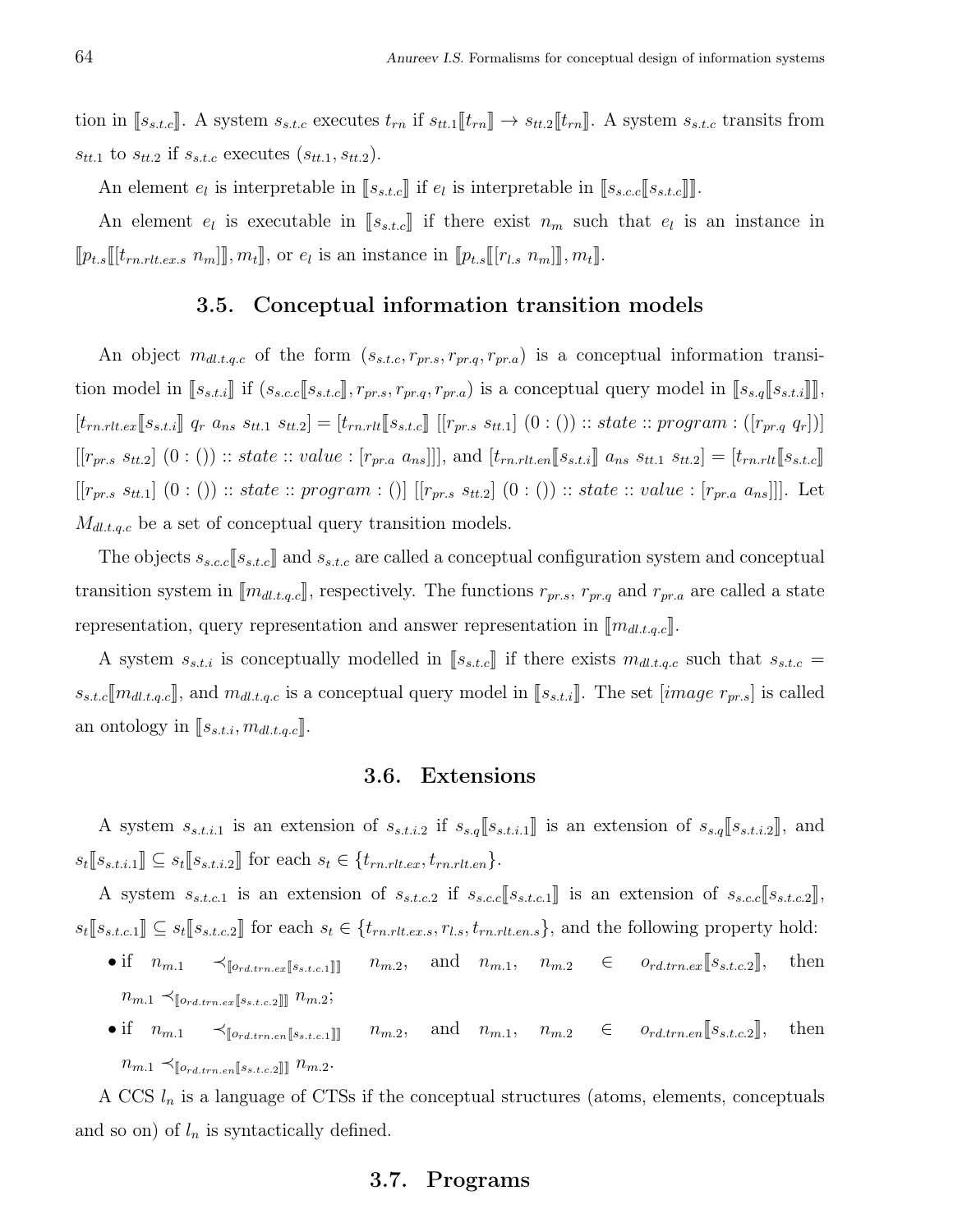A program  $p_{rg}$  is executed in  $[\![t_{rn}]\!]$  if  $p_{rg}$  is a program in  $[\![c_{nf,1}]\!]$ , and  $c_{nf,1}[\![t_{rn}]\!] \rightarrow$  $c_{nf,2}\llbracket t_{rn} \rrbracket$ . A program  $p_{rg}$  executes (initiates)  $t_{rn}$  if  $p_{rg}$  is executed in  $\llbracket t_{rn} \rrbracket$ .

An element  $v_l$  is a value in  $[\![p_{rg}, t_{rn}]\!]$  if  $p_{rg}$  executes  $[\![t_{rn}]\!]$ , and  $v_l$  is a value in  $[\![t_{rn}]\!]$ . A program  $p_{rg}$  returns  $v_l$  in  $[\![t_{rn}]\!]$  if  $v_l$  is a value in  $[\![p_{rg}, t_{rn}]\!]$ . A program  $p_{rg}$  returns  $v_l$  in  $[\![c_{nf}]\!]$  if there exists  $t_{rn}$  such that  $p_{rg}$  returns  $v_l$  in  $[[t_{rn}]]$ , and  $c_{nf} = c_{nf,1}[[t_{rn}]]$ .

A program  $p_{rg}$  returns (or generates) an exception  $e_{xc}$  in  $[[t_{rn}]]$  if  $e_{xc}$  is a value in  $[[p_{rg}, t_{rn}]]$ . A program  $p_{rg}$  is normally executed in  $[\![t_{rn}]\!]$  if  $p_{rg}$  is executed in  $[\![t_{rn}]\!]$ , and  $t_{rn}$  is normally executed.

An element  $e_l$  is executed in  $[[t_{rn}]]$  if there exist  $p_{rg}$  such that  $p_{rg}$  is executed in  $[[t_{rn}]]$ , and  $e_l = [p_{rg} \tcdot 1]$ . An element  $e_l$  executes (initiates)  $t_{rn}$  if  $e_l$  is executed in  $[[t_{rn}]]$ .

An element  $v_l$  is a value in  $[\![e_l, t_{rn}]\!]$  if  $e_l$  is executed in  $[\![t_{rn}]\!]$ , and  $v_l$  is a value in  $[\![t_{rn}]\!]$ . An element  $v_l$  returns  $v_l$  in  $[\![t_{rn}]\!]$  if  $v_l$  is a value in  $[\![v_l, t_{rn}]\!]$ . An element  $v_l$  returns  $v_l$  in  $[\![c_{nf}]\!]$  if there exists  $t_{rn}$  such that  $v_l$  returns  $v_l$  in  $[[t_{rn}]]$ , and  $c_{nf} = c_{nf,1}[[t_{rn}]]$ .

An element  $e_l$  returns (or generates) an exception  $e_{xc}$  in  $[\![t_{rn}]\!]$  if  $e_{xc}$  is a value in  $[\![e_l, t_{rn}]\!]$ . An element  $e_l$  is normally executed in  $[\![t_{rn}]\!]$  if  $e_l$  is executed in  $[\![t_{rn}]\!]$ , and  $t_{rn}$  is normally executed.

#### 3.8. Safe configurations, transitions, programs and elements

A configuration  $c_{nf}$  is locally safe if  $v_l[[c_{nf}]] \neq und$ .

A transition  $t_{rn}$  is safe if  $c_{nf,1}[[t_{rn}]]$  and  $c_{nf,2}[[t_{rn}]]$  are locally safe.

A configuration  $c_{nf}$  is safe if there is no  $c_{nf,1}$  such that  $c_{nf} \rightarrow^* c_{nf,1}$  and  $c_{nf,1}$  is not locally safe.

A program  $p_{rg}$  is safe in  $\llbracket c_{nf} \rrbracket$  if  $p_{rg}$  is a program in  $\llbracket c_{nf} \rrbracket$ , and  $c_{nf}$  is safe. A program  $p_{rg}$  is safe if  $p_{rg}$  is safe in  $\llbracket c_{nf} \rrbracket$  for each  $c_{nf}$ .

An element  $e_l$  is safe in  $[\![c_{nf}]\!]$  if  $e_l = [p_{rg}[\![c_{nf}]\!]$ . 1], and  $p_{rg}$  is safe in  $[\![c_{nf}]\!]$ . An element  $e_l$  is safe if  $e_l$  is safe in  $[[c_{nf}]]$  for each  $c_{nf}$ .

#### 4. The CTSL language

The CTSL language (Conceptual Transition System Language) is a basic language of CTSs. The CCSL language is a sublanguage of CTSL. Interpretable and executable elements of CTSL are called basic elements of CTSs.

Let  $s_b \subseteq (x : x_0, y : y_0, z : z_0, u : u_0, v : v_0, w : w_0, x_1 : x_{1,0}, ..., x_{n_t} : x_{n_t,0}, conf :: in :$  $c_{nf}, val :: in : v_l[[c_{nf}]].$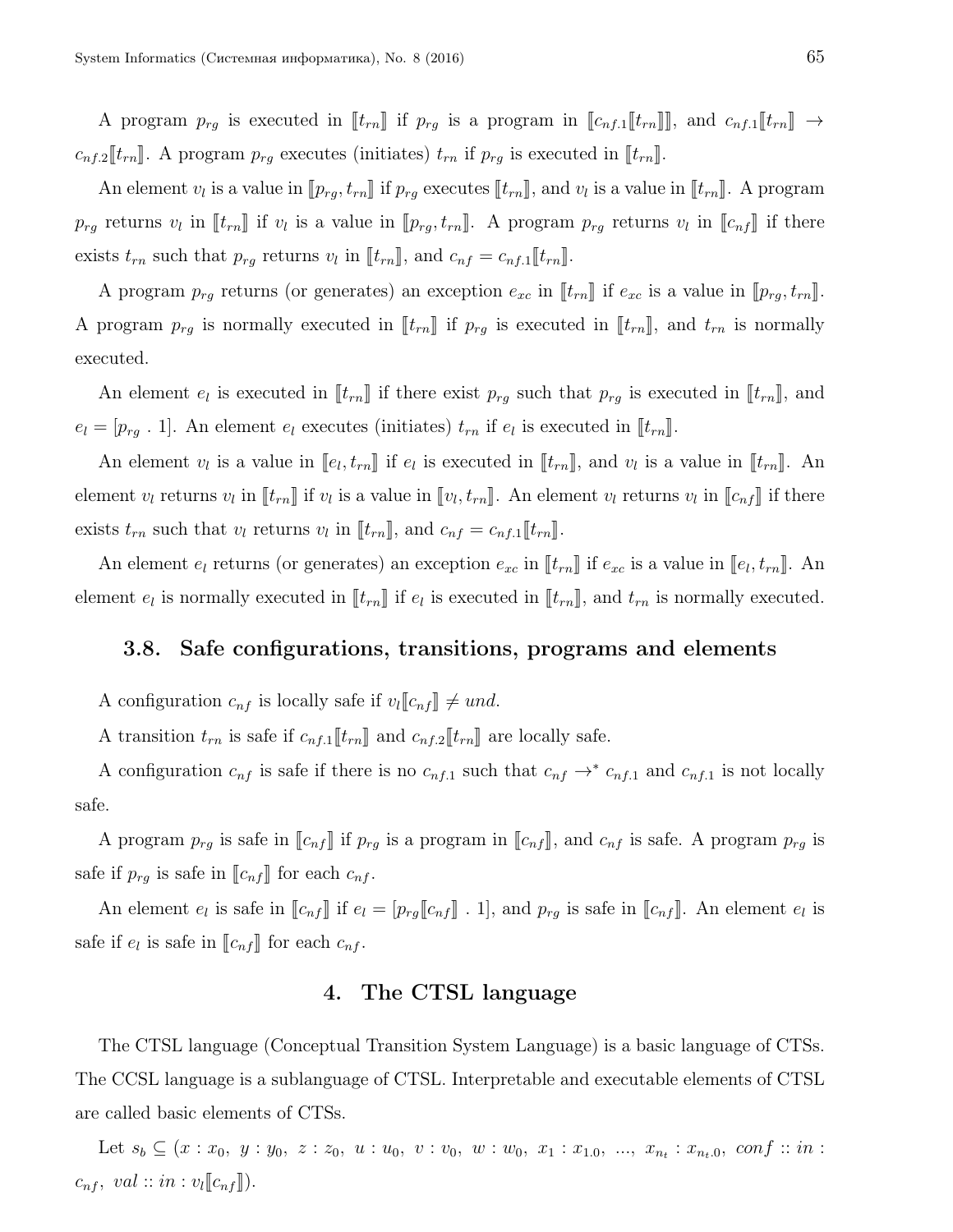# 4.1. Syntax of CCSL

CTSL is an extension of CCSL. Therefore, atoms, elements, conceptual states, conceptual configurations, pattern specifications and element definitions are represented in CTSL as in CCSL.

The element (rule  $p_t$  var  $(v_{r,*})$  seq  $(v_{r,s,*})$  then  $b_d)$  :: name ::  $n_m$  in CCSL represents the transition rule  $(p_t, (v_{r,*}), (v_{r,s,*}), b_d)$  with the name  $n_m$ .

For simplicity, we omit the names of atomic transition relations and transition rules.

# 4.2. The special forms for atomic exogenous transition relations, transition rules and atomic endogenous transition relations

In this section we define the special forms for atomic exogenous transition relations, transition rules and atomic endogenous transition relations used below.

The form (transition  $p_t$  var  $(v_{r,*})$  seq  $(v_{r,s,*})$  then  $f_n)$  :: name ::  $n_m$  denotes the atomic exogenous transition relation  $(p_t, (v_{r,*}), (v_{r,s,*}), f_n)$  with the name  $n_m$ .

The objects var  $(v_{r,*})$  and seq  $(v_{r,s,*})$  in the form  $(transition \dots)$  can be omitted. The omitted objects correspond to var  $($ ) and seq  $($ ), respectively.

The form (endogenous–transition  $f_n$ ) :: name ::  $n_m$  denotes the atomic endogenous transition relation  $f_n$  with the name  $n_m$ .

Let  $\{v_{r,*}\}, \{v_{r,s,*}\}, \{v_{r,*,1}\}$  and  $\{v_{r,*,2}\}$  are pairwise disjoint,  $\{v_{r,*,3}\}\subseteq \{v_{r,*}\}\cup \{v_{r,*,1}\}\cup \{v_{r,*,2}\},\$ and  $(e_{l,*}) \in \{(), und, abn\}$ . The form (rule  $p_t$  var  $(v_{r,*})$  seq  $(v_{r,s,*})$  abn  $(v_{r,*,1})$  und  $(v_{r,*,2})$  val  $(v_{r.*.3})$   $e_{l.*}$  where  $c_{nd}$  then  $b_d$ ) called a rule form is defined as follows:

- (rule  $p_t$  var  $(v_{r,*})$  seq  $(v_{r,s,*})$  und  $(v_{r,*,1})$  abn  $(v_{r,*,2})$  val  $(v_{r,*,3})$   $e_{l,*}$  where  $c_{nd}$  then  $b_d$ ) is a shortcut for (rule  $p_t$  var  $(v_{r,*})$  seq  $(v_{r,s,*})$  abn  $(v_{r,*,1})$  und  $(v_{r,*,2})$  val  $(v_{r,*,3})$  e<sub>l.\*</sub> then (if  $c_{nd}$ ) then  $b_d$  else und));
- (rule  $p_t$  var  $(v_{r,*})$  seq  $(v_{r,s,*})$  und  $(v_{r,*,1})$  abn  $(v_{r,*,2})$  val  $(v_{r*,3}, v_r)$   $e_{l,*}$  then  $b_d$ ) is a shortcut for (rule  $p_t$  var  $(v_{r,*})$  seq  $(v_{r,s,*})$  und  $(v_{r,*,1})$  abn  $(v_{r,*,2})$  val  $(v_{r,*,3})$   $e_{l,*}$  then (let w be  $v_r$  in [subst  $(v_r :: * : w) b_d$ ]), where w is a new element that does not occur in this definition;
- (rule p<sub>t</sub> var  $(v_{r,*})$  seq  $(v_{r,s,*})$  und  $(v_{r,*,1})$  abn  $(v_{r,*,2})$  val  $(v_{r,*}$  then  $b_d)$  is a shortcut for (rule  $p_t$  var  $(v_{r.*})$  seq  $(v_{r.s.*})$  und  $(v_{r.*.1})$  abn  $(v_{r.*.2})$   $e_{l.*}$  then  $b_d$ );
- (rule  $p_t$  var  $(v_{r,*})$  seq  $(v_{r,s,*})$  und  $(v_{r,*,1}, v_r)$  abn  $(v_{r,*,2})$   $e_{l,*}$  then  $b_d$ ) is a shortcut for (rule  $p_t$  var  $(v_{r,*})$  seq  $(v_{r,s,*})$  und  $(v_{r,*,1})$  abn  $(v_{r,*,2})$   $e_{l,*}$  then (if  $(v_r$  is undefined) then und else  $b_d$ );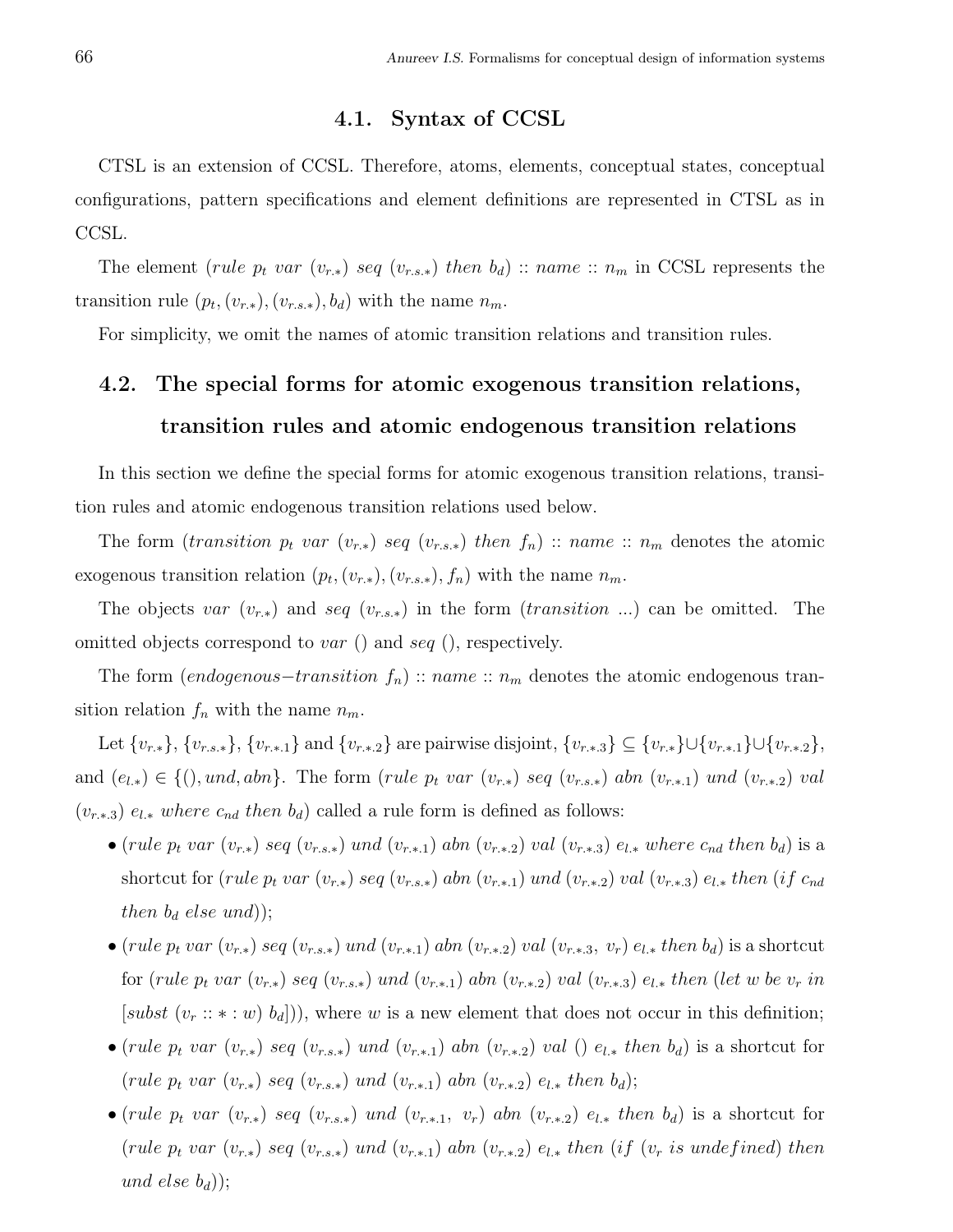- (rule  $p_t$  var  $(v_{r,*})$  seq  $(v_{r,s,*})$  und () abn  $(v_{r,*,2})$   $e_{l,*}$  then  $b_d$ ) is a shortcut for (rule  $p_t$  var  $(v_{r,*})$  seq  $(v_{r,s,*})$  abn  $(v_{r,*,2})$   $e_{l,*}$  then  $b_d)$ ;
- (rule  $p_t$  var  $(v_{r,*})$  seq  $(v_{r,s,*})$  abn  $(v_{r,*}, v_r)$   $e_{l,*}$  then  $b_d$ ) is a shortcut for (rule  $p_t$  var  $(v_{r,*})$ seq  $(v_{r,s,*})$  abn  $(v_{r,*,2})$   $e_{l,*}$  then (if  $(v_r$  is abnormal) then  $v_r$  else  $b_d$ ));
- (rule  $p_t$  var  $(v_{r,*})$  seq  $(v_{r,s,*})$  abn ()  $e_{l,*}$  then  $b_d$ ) is a shortcut for (rule  $p_t$  var  $(v_{r,*})$  seq  $(v_{r.s.}\rangle e_{l.}\; then\; b_d);$
- (rule  $p_t$  var  $(v_{r,*})$  seq  $(v_{r,s,*})$  und then  $b_d$ ) is a shortcut for (rule  $p_t$  var  $(v_{r,*})$  seq  $(v_{r,s,*})$ then (if (val :: in is undefined) then skip else  $b_d$ );
- (rule  $p_t$  var  $(v_{r,*})$  seq  $(v_{r,s,*})$  abn then  $b_d$ ) is a shortcut for (rule  $p_t$  var  $(v_{r,*})$  seq  $(v_{r,s,*})$ then (if (val :: in is abnormal) then skip else  $b_d$ ).

The element  $c_{nd}$  specifies the restriction on the values of the pattern variables. The undefined value is propagated through the variables of  $v_{r,*,1}$ . Abnormal values are propagated through the variables of  $v_{r.*.2}$ . The sequence  $e_{l.*}$  specifies propagation of abnormal values depending on the value of val :: in. The undefined value is propagated when  $e_{l,*} = und$ . Abnormal values are propagated when  $e_{l,*} = abn$ . The special element  $v_r :: *$  references to the value of element associated with the pattern variable  $v_r$ . A pattern variable is evaluated if the element associated with it is evaluated. Thus, the sequence  $v_{r*3}$  contains evaluated pattern variables. A pattern variable is quoted if the element associated with it is not evaluated. Let  $F_{rm}$  be a set of rule forms.

The objects var  $(v_{r,*})$ , seq  $(v_{r,s,*})$ , und  $(v_{r,*,1})$ , abn  $(v_{r,*,2})$ , val  $(v_{r,*,3})$  and where  $c_{nd}$  in the form  $(\text{rule} \dots)$  can be omitted. The omitted objects correspond to var  $(), \text{seq }(), \text{und }(), \text{abn }(),$ val () and where true, respectively.

#### 5. Semantics of executable elements in CTSL

#### 5.1. Element interpretation

The element  $x::value$  returning the interpretation of x is defined by the rule (rule  $x::value var(x)$  abn then  $x::value::atm$ );  $(transition \ x:: value::atm \ var \ (x) \ then \ f_n),$ where  $x_0 :: value :: atm e_{l,*} \# c_{nf} \rightarrow_{f_n,s_b} e_{l,*} \# [value x_0 c_{nf}] \# c_{nf}.$ 

#### 5.2. Abnormal elements operations

The element *und* is defined by the rule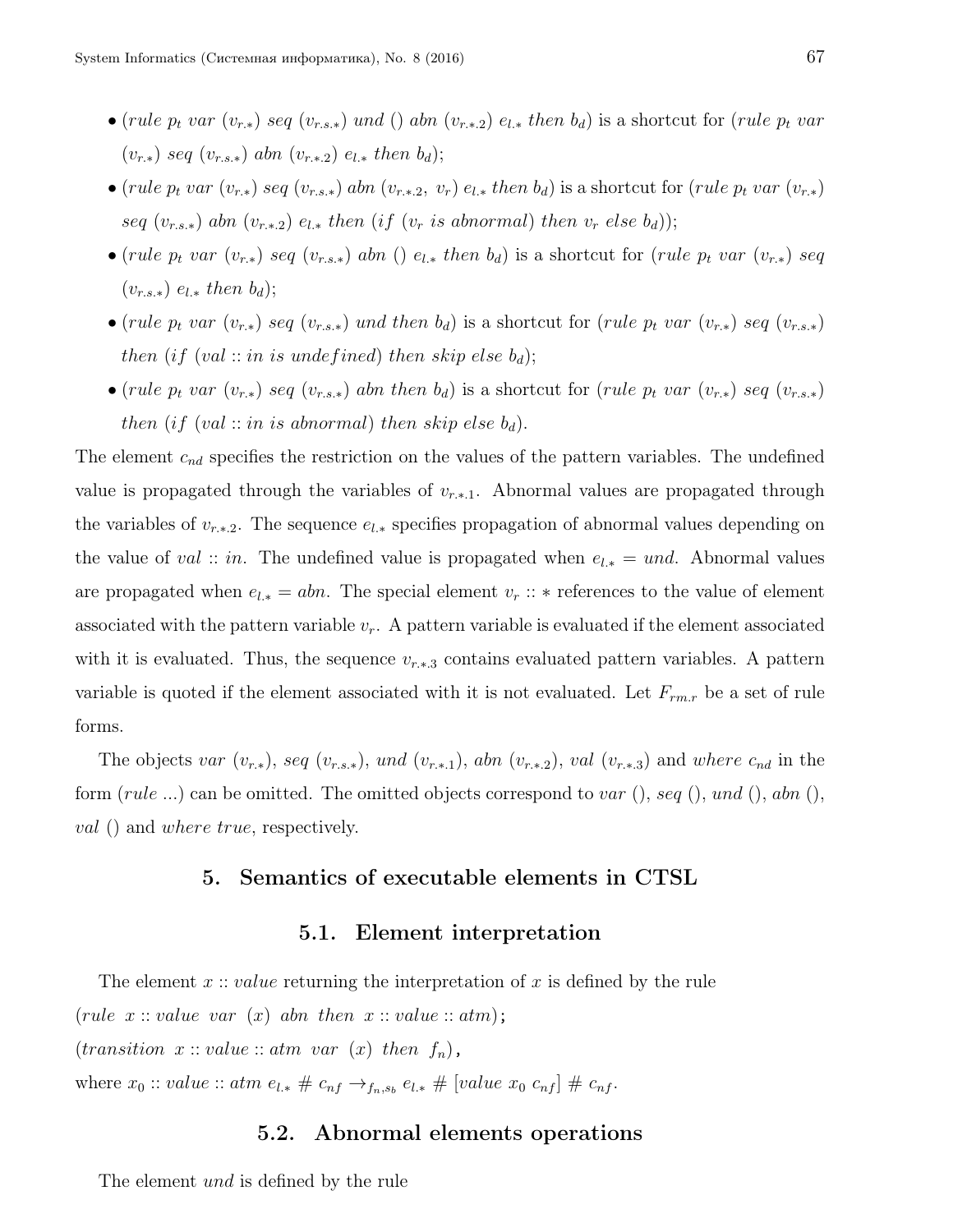(rule und abn then und  $: q$ ).

The element  $e_{xc}$  is defined by the rule

(rule x var  $(x)$  abn where  $(x \text{ is exception})$  then  $x : q) :: name :: ("@", exception)$ .

The rule satisfies the property:  $n_m \prec_{\llbracket o_{rd, trn, ex} \rrbracket} ("@", exception)$  for each  $n_m$  such that  $n_m$  is a name of an atomic exogenous transition relation or transition rule with the pattern distinct from  $v_r$ , where  $v_r$  is a variable of this pattern.

The element  $e_l$ : q is defined by the rule

(rule  $x: q \text{ var } (x)$  abn then  $x: q: value$ ).

The element  $e_l$  of the form  $(catch:: u x y)$  called an undefined value handler is defined as follows:

 $(transition (catch :: u x y) var (x) seq (y) then f<sub>n</sub>),$ 

where  $(catch :: u x_0 y_0), e_{l,*} \# v_l \# c_{nf} \rightarrow_{f_n,s_b} [subst (x_0 : v_l) y_0], e_{l,*} \# true \# c_{nf}.$  The elements x and y are called a variable and body in  $\llbracket e_l \rrbracket$ . The element  $e_l$  replaces all occurences of x in y by the current value, resets the current value to true and executes the modified body.

The element  $e_l$  of the form  $(catch\ x\ y)$  called an exception handler is defined as follows: (rule (catch x y) var  $(x)$  seq  $(y)$  und then  $(catch::u x y)$ ). The elements x and y are called a variable and body in  $||e_l||$ .

The element  $e_l$  of the form  $(throw\ x)$  is defined by the rule (rule (throw x) var  $(x)$  val  $(x)$  abn then (throw  $x :: *$ ) :: atm);  $(transition (throw x) :: atm var (x) then f_n),$ where  $(throw x_0) :: atm, e_{l,*} \# c_{nf} \rightarrow_{f_n,s_b} e_{l,*} \# x_0 \# c_{nf}.$  The element x is called a body in  $\|e_l\|.$ 

The deletion (delete–exception x) of the exception of the type x is defined by the rule (rule (delete−exception x) var (x) und then (catch w

(if  $((w \text{ is exception}) \text{ and } (((element \text{ in } w) \dots type) = x :: q))$ 

then (throw true) else (throw  $w::q$ ))).

#### 5.3. Statements

The element *skip* is defined as follows:

(rule skip abn then skip::  $atm$ );

 $(transition \; skip::atm \; then \; f_n),$ 

where  $skip :: atm, e_{l,*} \# c_{nf} \rightarrow_{f_n,s_b} e_{l,*} \# c_{nf}.$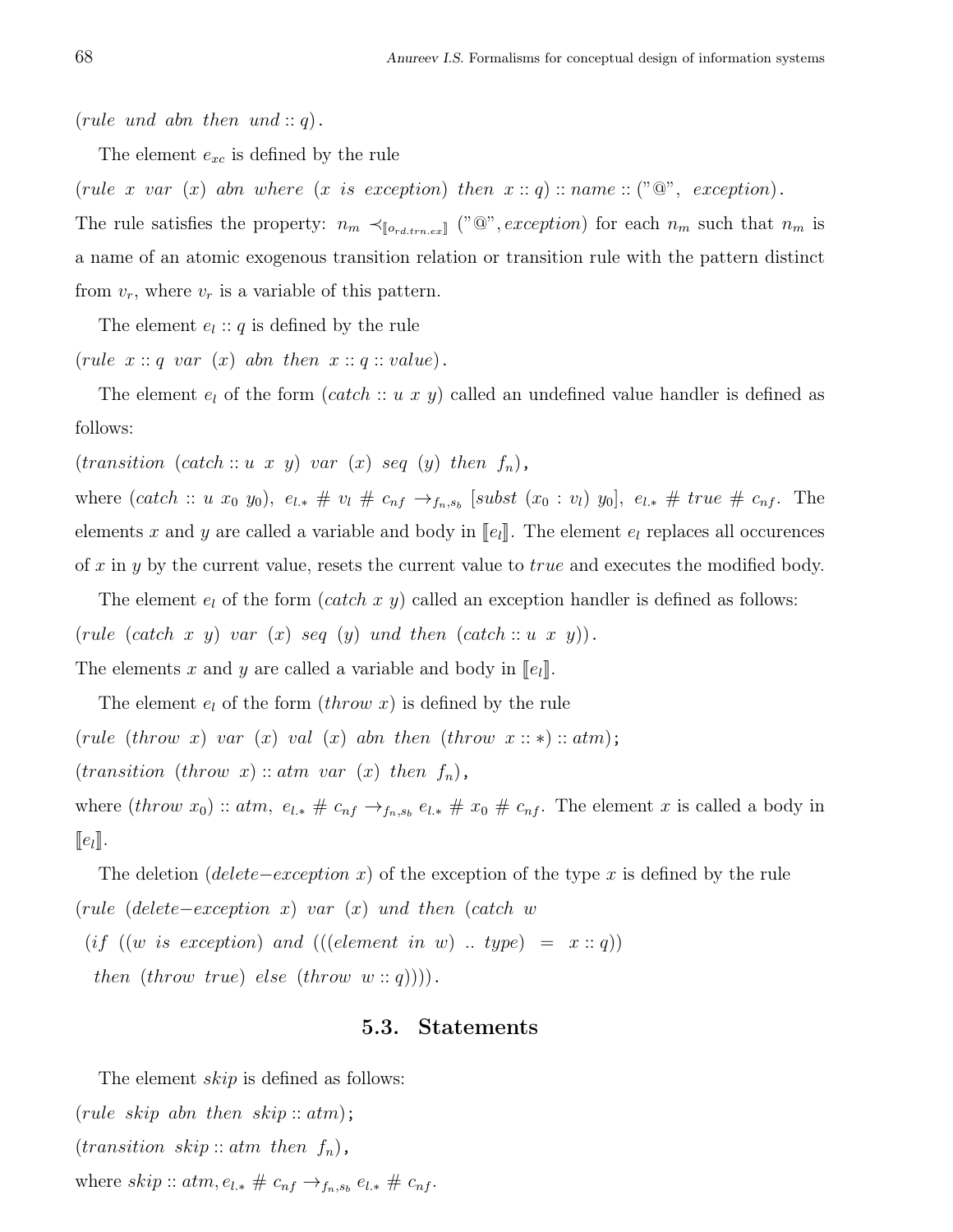The sequential composition  $e_l$  of the form (seq  $e_{l,*}$ ) is defined by the rule

(rule (seq x) var  $(x)$  seq  $(x)$  then x)

The elements of  $e_{l,*}$  are called elements in  $\llbracket e_l \rrbracket$  and  $e_{l,*}$  is called a body in  $\llbracket e_l \rrbracket$ . The element  $e_l$ executes its elements sequentially from left to right.

The conditional element (if x then y else z) is defined as follows:

(rule (if x then y else z) var  $(x)$  seq  $(y, z)$  val  $(x)$  abn

then  $(if x :: * then y else z) :: atm);$ 

(transition (if x then y else z): atm var (x) seq  $(y, z)$  then  $f_n$ ),

where  $(if x_0 then y_0 else z_0) :: atm, e_{l,*} \# c_{nf} \rightarrow_{f_n,s_b} [if [x_0 \neq und] then y_0 else z_0], e_{l,*} \# c_{nf}.$ 

The element  $(if x then y)$  is a shortcut for  $(if x then y else skip)$ .

The conditional element (if x then y elseif z then u ... else v) is defined as follows:

(definition (if x then y elseif z) var  $(x)$  seq  $(y, z)$  abn

then  $(if x then y else (if z))$ .

The element  $e_l$  of the form (let x be y in z) is defined as follows:

(rule (let x be y in z) var  $(x)$  seq  $(y, z)$  abn then (let x be y in z):  $atm$ );

(transition (let x be y in z) :: atm var (x) seq  $(y, z)$  then  $f_n$ ),

where  $(left x_0 be y_0 in z_0) :: atm, e_{l,*} \# c_{nf} \rightarrow_{f_n,s_b} y_0$ ,  $(left x_0 be-val-in z_0), e_{l,*} \# c_{nf}$ . The elements  $x, y$  and z are called a substitution variable, substitution value and substitution body in  $\llbracket e_l \rrbracket$ .

The auxiliary element (let x be–val–in y) is defined as follows:

(transition (let x be–val–in y) var (x) seq (y) abn then  $f_n$ ),

where  $(left\ x_0\ be-val-in\ y_0), e_{l,*}\ \# \ v_l\ \# \ c_{nf} \rightarrow_{f_n,s_b} [subst\ (x_0:v_l)\ y_0], e_{l,*}\ \# \ c_{nf}.$ 

The element  $e_l$  of the form (let :: seq x be y in z), where  $x \in E_{l(x)}$ ,  $y \in E_{l(x)}$ , and  $[len x] = [len y]$ , is defined by the rule

(rule (let :: seq x, y be  $(z)$ , u in v) var  $(x)$  seq  $(y, z, u, v)$  abn

then (let x be z in (let :: seq y be u in v)));

(rule (let :: seq be in v) seq (v) abn then v).

The elements x, y and z are called a substitution variables specification, substitution values specification and substitution body in  $\llbracket e_l \rrbracket$ . The elements of x and y are called substitution variables and substitution values in  $||e_l||$ .

The iterator  $e_l$  of the form (while x do y) is defined by the rule

(if (while x do y) var  $(x)$  seq  $(y)$  abn then (if x then y (while x do y))).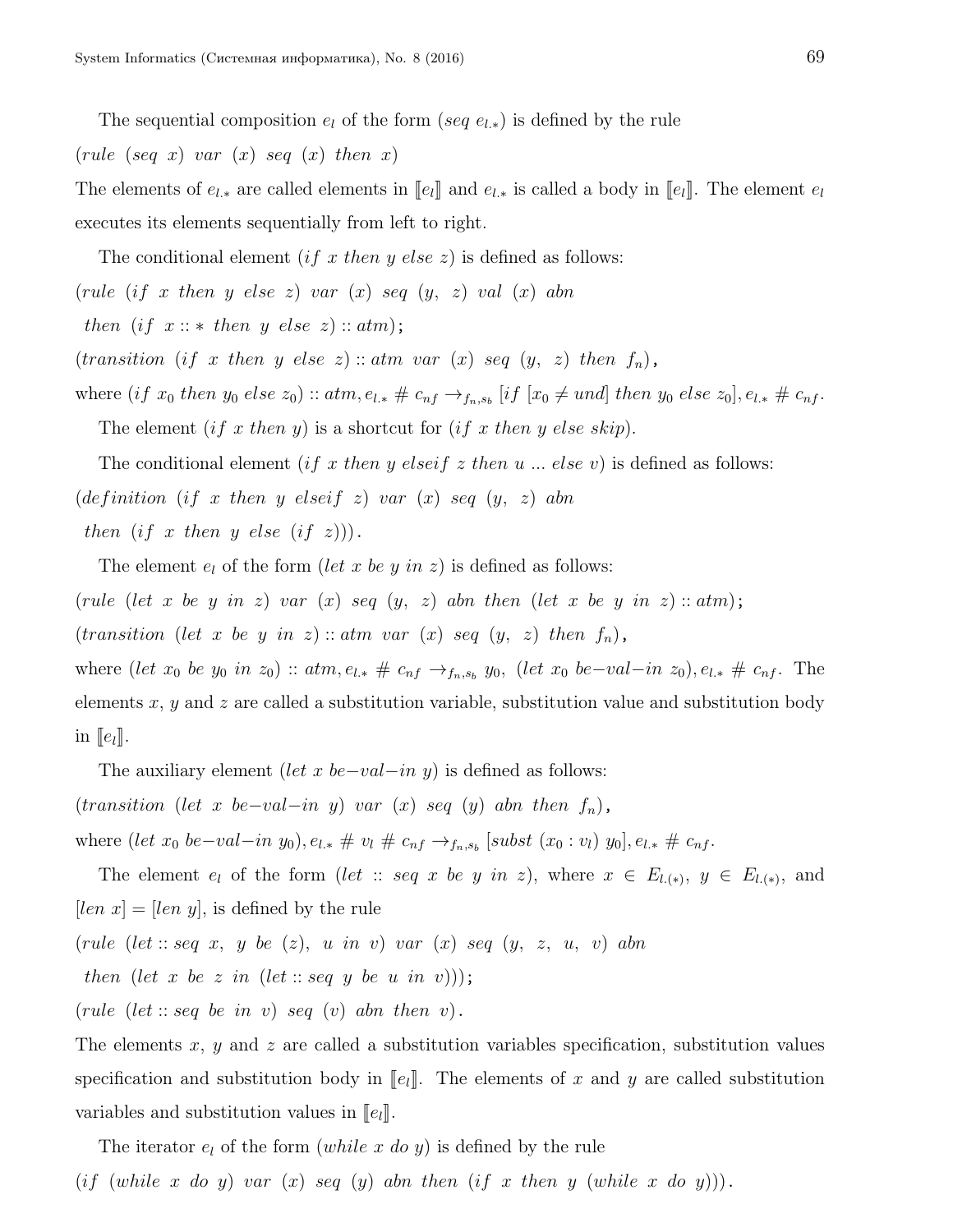The elements x and y are called a condition and body in  $\llbracket e_l \rrbracket$ .

The iterator  $e_l$  of the form (*foreach x in y do z*) is defined as follows:

(rule (foreach x in y do z) var  $(x, y)$  seq  $(z)$  val  $(y)$  abn where  $(y::*$  is sequence) then (foreach) x in  $y :: *$  do z)).

The objects x, y and z are called an iteration variable, iteration structure specifier and body in  $\llbracket e_l \rrbracket$ . The element  $e_l$  executes sequentially z for values of x from  $e_{l,1}$ , where  $e_{l,1}$  is the value of  $y$ .

The element (*foreach* 1 x in y do z) is defined by the rules

(rule (foreach  $x$  in () do y) var  $(x)$  seq  $(y)$  abn then); (rule (foreach1 x in (y z) do v) var (x, y) seq (z, v) abn then (let x be y in v), (foreach x in (z) do v)).

#### 5.4. Characteristic functions for defined concepts

An object  $d_{f,c}$  is a concept definition if  $d_{f,c}$  is an atomic transition relation of the form (transition  $n_m$  if (e<sub>l.1</sub> is e<sub>l.2</sub>) var (v<sub>r.\*</sub>) seq (v<sub>r.s.\*</sub>) then  $f_n$ ), or  $d_{f.c}$  is a transition rule of the form (rule  $n_m$  if  $(e_{l,1}$  is  $e_{l,2}$ ) var  $(v_{r,*})$  seq  $(v_{r,s,*})$  then  $b_d$ ). Concept definitions specify concepts and their instances. Concepts specified by them are called defined concepts. The elements  $e_{l,1}$ and  $e_{l,2}$  are called an instance pattern and concept pattern in  $[[d_{f,c}]]$ . The element  $(e_{l,1} \text{ is } e_{l,2})$ is called a characteristic function in  $[\![d_{f,c}]\!]$ . Let  $D_{f,c}$  be a set of concept definitions.

An element  $c_{ncp,d}$  is a defined concept in  $[[d_{f,c}, s_b]]$  if  $c_{ncp}$  is an instance in  $[[(e_{l,2}, var (v_{r,*}) s e q_{l}]]]$  $(v_{r,s,*})$ ,  $m_t$ ,  $s_b$ ]. An element  $c_{ncp.d}$  is a defined concept in  $[[d_{f.c}]]$  if there exists  $s_b$  such that  $c_{ncp.d}$ is a concept in  $[\![d_{f,c}, s_b]\!]$ . An element  $c_{ncp,d}$  is a defined concept in  $[\![c_{nf}]\!]$  if there exists  $d_{f,c}[\![c_{nf}]\!]$ such that  $c_{ncp.d}$  is a concept in  $[[d_{f.c}]]$ . Let  $C_{ncp.d}$  be a set of defined concepts.

An element  $i_{nstn}$  is an instance in  $[[d_{f.c}, s_b]]$  if  $i_{nstn}$  is an instance in  $[[(e_{l,1}, var (v_{r,*}) seq (v_{r,s,*})),$  $m_t, s_b$ . An element  $i_{nstn}$  is an instance in  $\llbracket d_{f,c} \rrbracket$  if there exists  $s_b$  such that  $c_{ncp,d}$  is an instance in  $\llbracket d_{f.c}, s_b \rrbracket$ .

An element  $i_{nstn}$  is an instance in  $[\![c_{ncp.d}, c_{nf}, d_{f.c}]\!]$  if  $i_{nstn}$  is an instance in  $[\![d_{f.c}]\!]$ ,  $c_{ncp.d}$  is a defined concept in  $[[d_{f.c}]]$ , and there exist  $c_{nf,1}$  and  $v_l$  such that (execute–exogenous–transition,  $(i_{nstn} \text{ is } c_{ncp.d}), (n_m)$   $\# c_{nf} \rightarrow^* \# v_l \# c_{nf.1}$ , and  $v_l \neq und$ . An element  $i_{nstn}$  is an instance in  $[\![c_{ncp.d}, c_{nf}]\!]$  if there exists  $d_{f.c}$  such that  $i_{nstn}$  is an instance in  $[\![c_{ncp.d}, c_{nf}, d_{f.c}]\!]$ . An element  $c_{ncp.d}$  is an instance in  $[\![c_{nf}]\!]$  if there exists  $c_{ncp.d}$  such that  $i_{nstn}$  is an instance in  $[\![c_{ncp.d}, c_{nf}]\!]$ . Let  $I_{nstn}$  be a set of instances.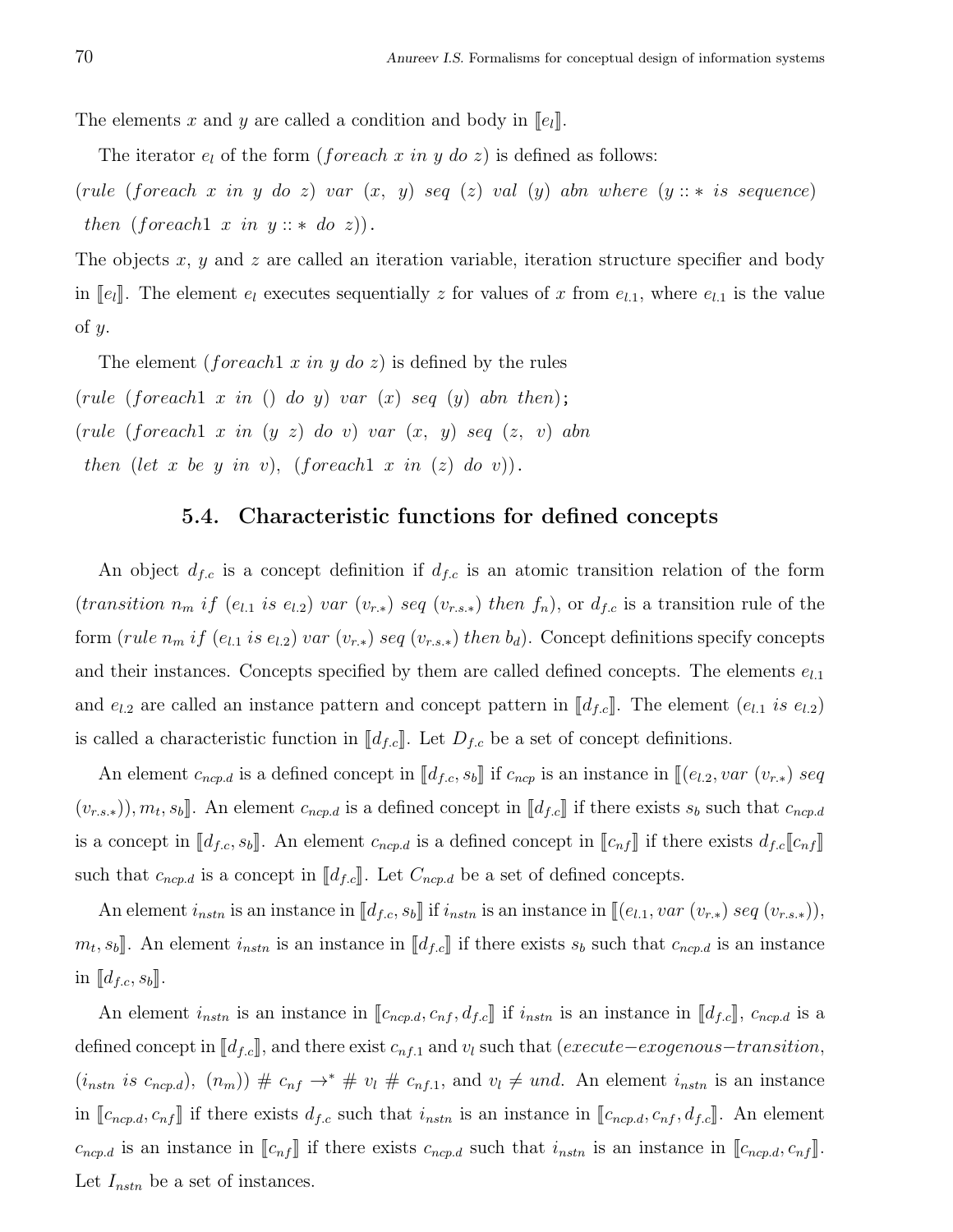A set  $s_t$  is called a content in  $[\![c_{ncp.d}, c_{nf}]\!]$  if  $s_t$  is a set of all  $i_{nstn}$  such that  $i_{nstn}$  is an instance in  $[\![c_{ncp.d}, c_{nf}]\!]$ . Let  $[content\ c_{ncp.d}\ c_{nf}]$  denote the content in  $[\![c_{ncp.d}, c_{nf}]\!]$ .

The notion of defined concepts is extended to the rules of the form (rule ( $e_{l,1}$  is  $e_{l,2}$ ) var  $(v_{r,*})$ seq  $(v_{r,s,*})$  und  $(v_{r,*,1})$  val  $(v_{r,*,3})$  where  $c_{nd}$  then  $b_d$ ). Let  $r_l$  have this form. An element  $c_{ncp,d}$ is a defined concept in  $[\![r_l, s_b]\!]$  if  $c_{ncp,d}$  is a defined concept in  $[\![r_{l,1}, s_b]\!]$ , where  $r_{l,1}$  is a rule of the form (rule (e<sub>l.1</sub> is e<sub>l.2</sub>) var (v<sub>r.\*</sub>) seq (v<sub>r.s\*</sub>) then  $b_{d,1}$ ) such that  $r_l$  is reduced to  $r_{l,1}$ .

The element  $(x \text{ is atom})$  specifying that x is an atom is defined by the rule

(rule  $(x \text{ is atom})$  var  $(x)$  abn then  $(x \text{ is atom}) :: value)$ .

The element  $(x \text{ is update})$  specifying that x is an element update is defined by the rule (rule  $(x \text{ is update})$  var  $(x)$  abn then  $(x \text{ is update}) :: value)$ .

The element  $(x \text{ is } multi-attribute)$  specifying that x is a multi-attribute element is defined by the rule

(rule  $(x \text{ is multi-attribute})$  var  $(x)$  abn then  $(x \text{ is multi-attribute})$ : value).

The element  $(x \text{ is attribute})$  specifying that x is an attribute element is defined by the rule (rule  $(x \text{ is attribute})$  var  $(x)$  abn then  $(x \text{ is attribute})$ : value).

The element  $(x \text{ is sorted})$  specifying that x is a sorted element is defined by the rule (rule  $(x \text{ is sorted})$  var  $(x)$  abn then  $(x \text{ is sorted})$ : value).

The element (x is undefined) specifying that x equals und is defined by the rule (rule (x is undefined) var  $(x)$  abn then  $(x$  is undefined) :: value).

The element  $(x \text{ is defined})$  specifying that x does not equal und is defined by the rule (rule (x is defined) var  $(x)$  abn then  $(x$  is defined) : value).

The element  $(x \text{ is exception})$  specifying that x is an exception is defined by the rule (rule  $(x \text{ is exception})$  var  $(x)$  abn then  $(x \text{ is exception}) :: value$ ).

The element  $(x \text{ is normal})$  specifying that x is a normal element is defined by the rule (rule  $(x \text{ is normal})$  var  $(x)$  abn then  $(x \text{ is normal}) :: value$ .

The element  $(x \text{ is normal})$  specifying that x is an abnormal element is defined by the rule (rule  $(x \text{ is abnormal})$  var  $(x)$  abn then  $(x \text{ is abnormal}) :: value$ .

The element  $(x \text{ is sequence})$  specifying that x is a sequence element is defined by the rule (rule (x is sequence) var  $(x)$  abn then  $(x$  is sequence) : value).

The element  $(x \text{ is set})$  specifying that the elements of the sequence element x are pairwise distinct is defined as follows:

(rule  $(x \text{ is set})$  var  $(x)$  abn then  $(x \text{ is set})$ : value).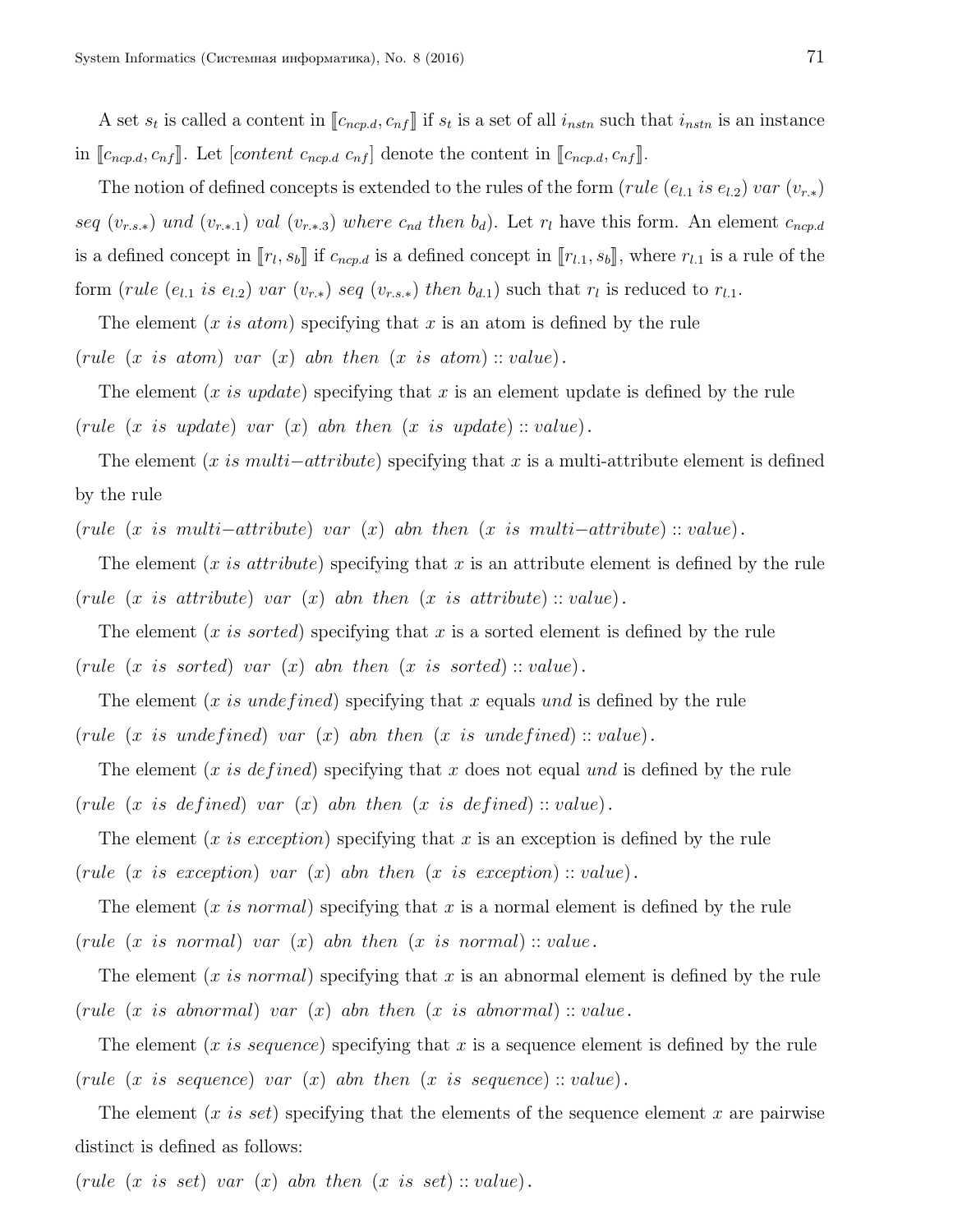The element  $(x \text{ is empty})$  specifying that x is an empty element is defined by the rule (rule  $(x \text{ is empty})$  var  $(x)$  abn then  $(x \text{ is empty})$ : value).

The element  $(x \text{ is nonempty})$  specifying that x is not an empty element is defined by the rule

(rule  $(x \text{ is nonempty})$  var  $(x)$  abn then  $(x \text{ is nonempty})$ : value).

The element (x is conceptual) specifying that x is a conceptual is defined by the rule (rule  $(x \text{ is conceptual})$  var  $(x)$  abn then  $(x \text{ is conceptual})$ : value).

The element  $(x \text{ is (conceptual in } y))$  specifying that x is a conceptual in the context of the state y is defined by the rule

(rule  $(x \text{ is (conceptual in y)})$  var  $(x, y)$  abn then  $(x \text{ is (conceptual in y)})$ : value.

The element  $(x \text{ is state})$  specifying that x is a conceptual state is defined by the rule (rule  $(x \text{ is state})$  var  $(x)$  abn then  $(x \text{ is state})$ : value).

The element (x is configuration) specifying that x is a conceptual configuration is defined by the rule

(rule (x is configuration) var (x) abn then (x is configuration) :: value).

The element  $(x \text{ is } nat)$  specifying that x is a natural number is defined by the rule (rule  $(x \text{ is } nat)$  var  $(x)$  abn then  $(x \text{ is } nat) :: value)$ .

The element  $(x \text{ is } nat0)$  specifying that x is either a natural number, or a zero is defined by the rule

(rule  $(x \text{ is } nat0)$  var  $(x)$  abn then  $(x \text{ is } nat0) :: value)$ .

The element  $(x \text{ is int})$  specifying that x is an integer is defined by the rule

(rule  $(x \text{ is } int)$  var  $(x)$  abn then  $(x \text{ is } int) :: value)$ .

The element  $(x \text{ is (satisfiable in } y))$  specifying that x is satisfiable in the context of variables y is defined by the rule

 $(rule (x is (satisfiable in y)) var (x) seq (y) abn$ 

then  $(x \text{ is (satisfiable in } (y))) :: value).$ 

The element  $(x \text{ is } (valid \text{ in } y))$  specifying that x is valid in the context of variables y is defined by the rule

(rule  $(x \text{ is } (valid \text{ in } y))$  var  $(x)$  seq  $(y)$  abn then  $(x \text{ is } (valid \text{ in } (y)))$  :: value).

The element  $(x \text{ is (sequence y)})$  specifying that x is a sequence element such that the value in  $[(e_i is y)]$  does not equal und for each element  $e_i$  of x is defined by the rule (rule ((x y) is (sequence z)) var (x, z) seq (y) abn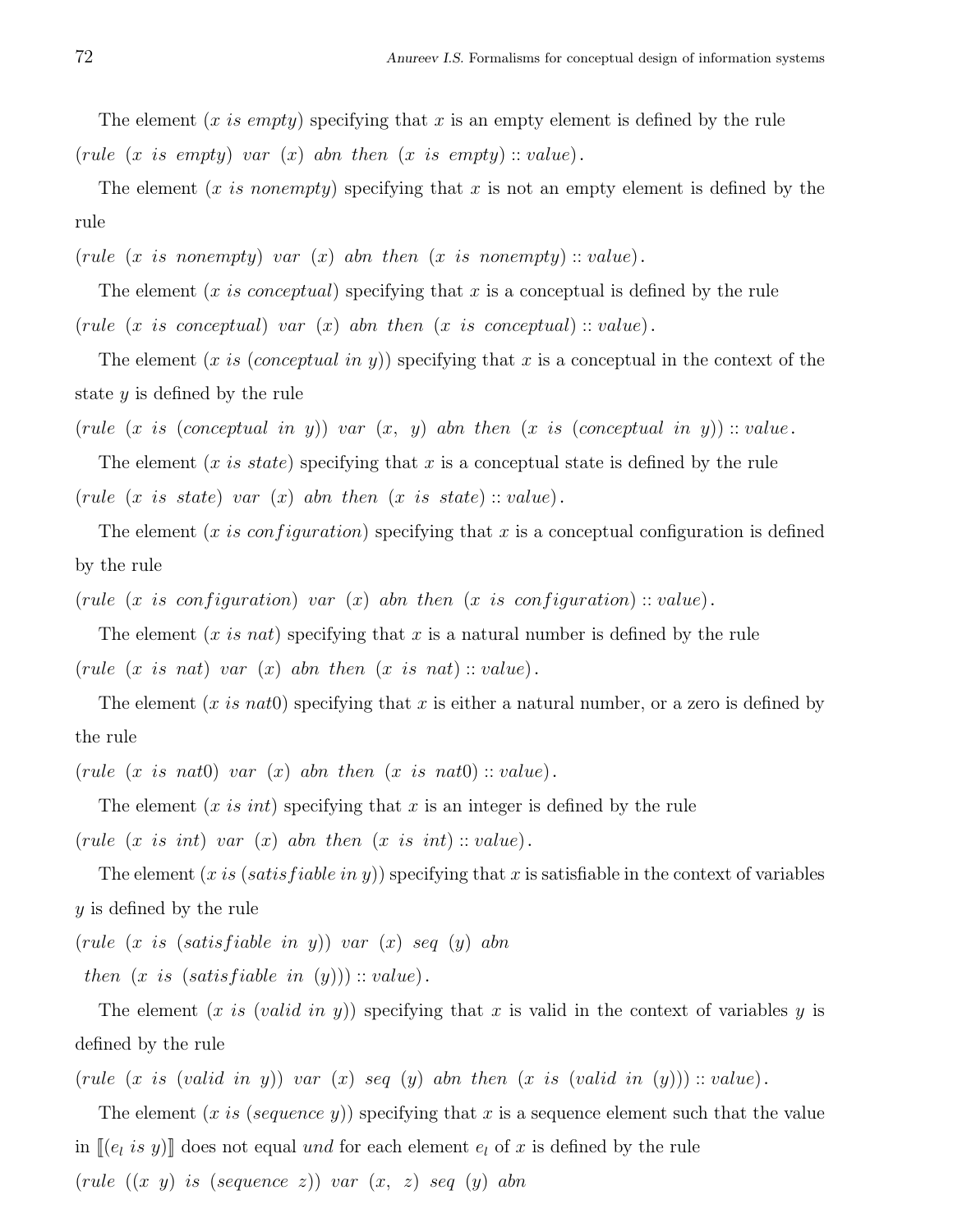then  $((x \text{ is } z) \text{ and } ((y) \text{ is } (sequence z)))$ ;

(rule (() is (sequence x)) var  $(x)$  abn then true).

The element  $(x \text{ is rule})$  specifying that x is a rule is defined as follows:

(rule  $(x \text{ is rule})$  var  $(x)$  abn then  $(x \text{ is rule})$ : value);

(interpretation (x is rule) var  $(x)$  then  $f_n$ ),

where  $[f_n s_b] = [if [x_0 \in R_l] then true else und].$ 

The element  $(x \text{ is (rule in y))}$  specifying that x is a rule in the context of the state y is defined as follows:

(rule  $(x \text{ is (rule in y))}$  var  $(x, y)$  abn then  $(x \text{ is (rule in y))}$  :: value); (definition  $(x \text{ is (rule in y))}$  var  $(x, y)$  where  $((x \text{ is rule})$  and  $(y \text{ is state}))$ then  $(x \text{ is conceptual in } y) :: atm);$ (interpretation (x is (conceptual in y)) :: atm var  $(x, y)$  then  $f_n$ ), where  $[f_n s_b] = [if [x_0 \in R_l[[y_0]]]$  then true else und].

The element  $(x \text{ is transition})$  specifying that x is a transition is defined as follows: (rule  $(x \text{ is transition})$  var  $(x)$  abn then  $(x \text{ is transition}): value);$ (interpretation (x is transition) var  $(x)$  then  $f_n$ ), where  $[f_n s_b] = [if [x_0 \in T_{rn}] then true else und].$ 

#### 5.5. Elements operations

The element () is defined by the rule

 $(\text{rule }() \text{abn then } () :: q).$ 

The element  $(len x)$  specifying the length of the element x is defined by the rule

(rule (len x) var (x) val (x) abn then (len  $x::*::q::value$ ).

The element  $(x = y)$  specifying the equality of the elements x and y is defined by the rule (rule  $(x = y)$  var  $(x, y)$  val  $(x, y)$  abn then  $(x :: * :: q = y :: * :: q) :: value)$ .

The element  $(x := y)$  specifying the inequality of the elements x and y is defined in the similar way.

The element  $(x, y)$  specifying the y-th element of the sequence element x is defined by the rule

(rule  $(x, y)$  var  $(x, y)$  val  $(x, y)$  abn then  $(x :: * :: q . y :: * :: q) :: value)$ .

The element  $(x \dots y)$  specifying the value of the attribute element x for the attribute y is defined by the rule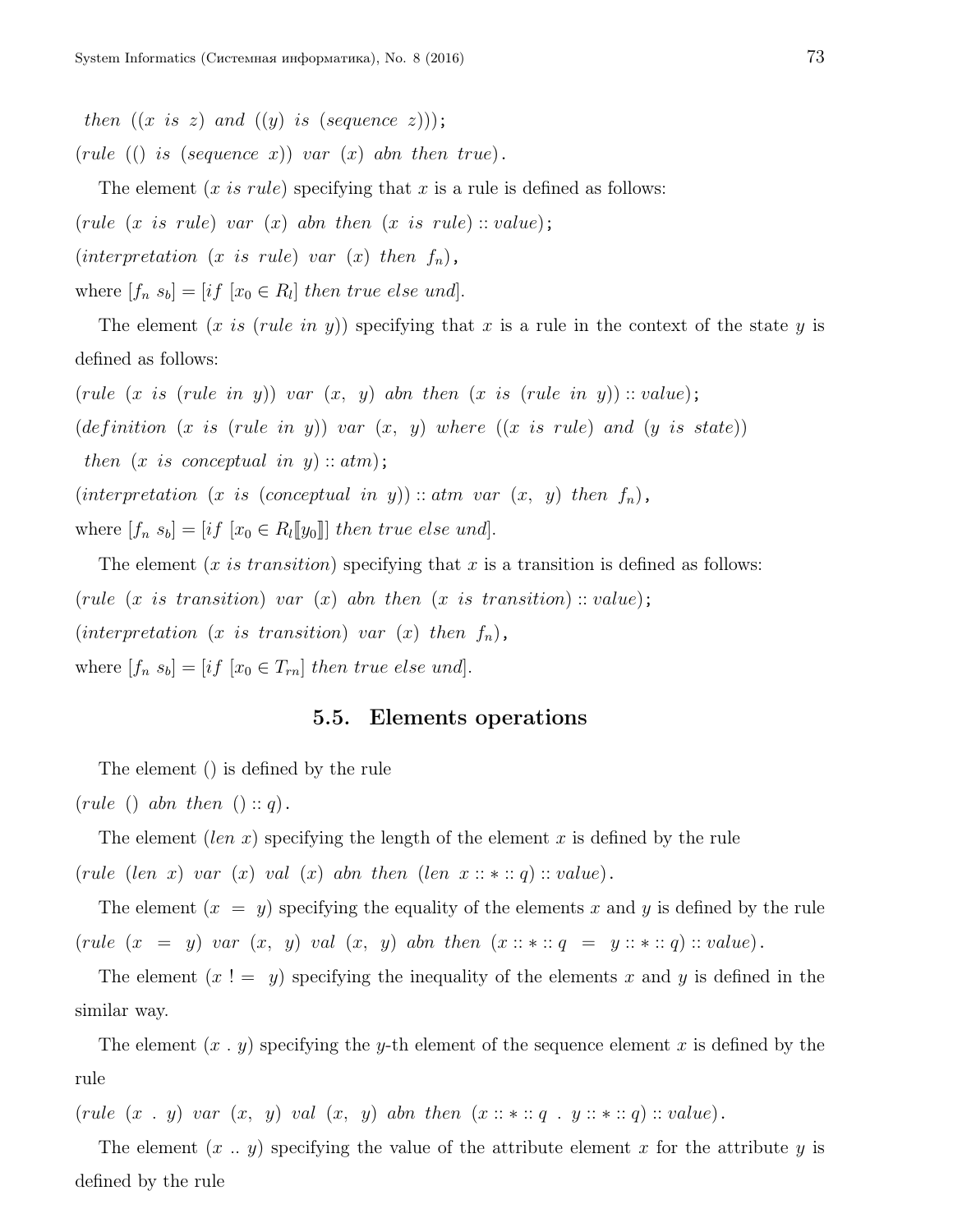(rule  $(x \dots y)$  var  $(x, y)$  val  $(x)$  abn then  $(x :: * :: q \dots y) :: value)$ .

The element  $(x + y)$  specifying the concatenation of the sequence elements x and y is defined by the rule

(rule  $(x + y)$  var  $(x, y)$  val  $(x, y)$  abn then  $(x :: * :: q + y :: * :: q) :: value)$ .

The element  $(x + y)$  specifying the addition of the element x to the head of the sequence element  $y$  is defined by the rule

(rule  $(x + y)$  var  $(x, y)$  val  $(x, y)$  abn then  $(x :: * :: q + y :: * :: q) :: value)$ .

The element  $(x + :: set y)$  specifying the addition of the element x to the head of the sequence element y representing a set is defined as follows:

(rule  $(x + :: set y)$  var  $(x, y)$  val  $(x, y)$  abn where  $(y :: * is set)$ then  $(x :: * :: q + :: set y :: * :: q) :: value)$ .

The element  $(x + y)$  specifying the addition of the element y to the tail of the sequence element  $x$  is defined by the rule

(rule  $(x + y)$  var  $(x, y)$  val  $(x, y)$  abn then  $(x :: * :: q + y :: * :: q) :: value)$ .

The element  $(x + \dots \text{ set } y)$  specifying the addition of the element y to the tail of the sequence element  $x$  representing a set is defined by the rule

(rule  $(x + \dots set y)$  var  $(x, y)$  val  $(x, y)$  abn where  $(x \dots * is set)$ ) then  $(x :: * :: q + \ldots set y :: * :: q) :: abn)$ .

The element  $(x - \ldots : set y)$  specifying the deletion of the element y from the sequence element  $x$  representing a set is defined by the rule

(rule  $(x - \dots set y)$  var  $(x, y)$  val  $(x, y)$  abn where  $(x :: * is set)$  $then \ (x::*::q\ -\ .::set\ y::*::q):: value) \,.$ 

The element  $(upd\ x\ y_1: z_1, ..., y_{n_t}: z_{n_t})$  specifying the sequential updates of the attribute element x at the points  $y_1, ..., y_{n_t}$  by  $z_1, ..., z_{n_t}$  is defined by the rules

 $(\text{rule } (upd x y) \text{ var } (x) \text{ seq } (y) \text{ val } (x) \text{ abn})$ 

where  $((x::*is attribute) and ((y) is (sequence update))) then (upd::att x::* y))$ ;

 $(\text{rule } (upd::at x y z) \text{ var } (y) \text{ seq } (z) \text{ und } (x) \text{ abn})$ 

then  $(upd::att (upd1::att x y) z));$ 

 $(\text{rule } (upd::at x) \text{ \textit{var } (x) \text{ \textit{then } x);}$ 

 $(rule (upd1:: att x y: z) var (x, y, z) val (z) abn$ 

then  $(upd1::att \ x \ y:z::*::q): value$ .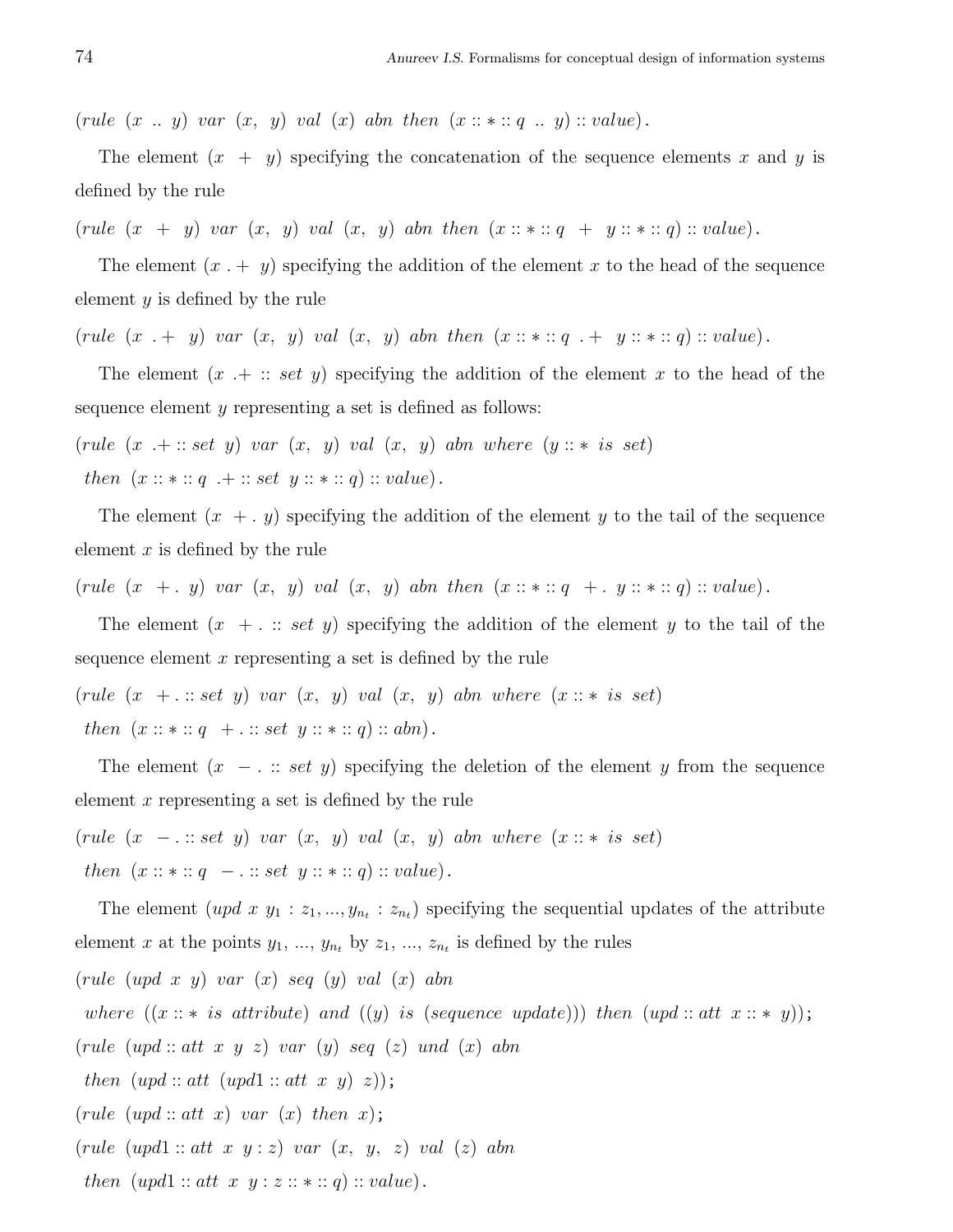The element  $(upd x y : z)$  specifying the update of the sequence element x at the index y by z is defined by the rule

 $(\text{rule } (upd \ x \ y \ z) \ \text{var} \ (x, \ y, \ z) \ \text{val} \ (x, \ y, \ z) \ \text{abn}$ 

then  $(upd::seq x::*::q y::*::q z::*::q): value)$ .

The element  $(x \in \mathit{in} : set \ y)$  specifying that x is an element of the sequence element y is defined as follows:

(rule  $(x \in i \mathfrak{n} :: set \ y)$  var  $(x, y)$  val  $(x, y)$  abn then  $(x \in i \mathfrak{n} :: set \ y) :: value)$ .

The element  $(x \text{ includes } :: \text{set } y)$  specifying that the sequence element x includes the elements of the sequence element  $y$  is defined as follows:

(rule  $(x \text{ includes } :: set \text{ } y)$  var  $(x, y)$  val  $(x, y)$  abn then  $(x \text{ includes } :: set \text{ } y) :: value)$ .

The element  $(attribute \sin x)$  specifying the sequence of attributes of the attribute element x is defined by the rule

(rule (attributes in x) var  $(x)$  abn then (attributes in x) : value).

The element (values in x) specifying the sequence of attribute values of the attribute element x is defined by the rule

(rule (values in x) var  $(x)$  abn then (values in x) :: value).

The element (element in x) specifying the element of the sorted element x is defined by the rule

(rule (element in x) var  $(x)$  abn then (element in x) :: value).

The element (sort in x) specifying the sort of the sorted element x is defined by the rule (rule (sort in x) var  $(x)$  abn then (sort in x) :: value).

The element (*attribute in x*) specifying the attribute of the element update x is defined by the rule

(rule (attribute in x) var  $(x)$  abn then (attribute in x) : value).

The element (value in x) specifying the value of the element update x is defined by the rule (rule (value in x) var  $(x)$  abn then (value in x) :: value).

The element *(unbracket*  $(x)$ *)* is defined by the rule

(rule (unbracket  $(x)$ ) seq  $(x)$  abn then x).

# 5.6. Boolean operations

The element *true* is defined by the rule:

(rule true abn then true :: value).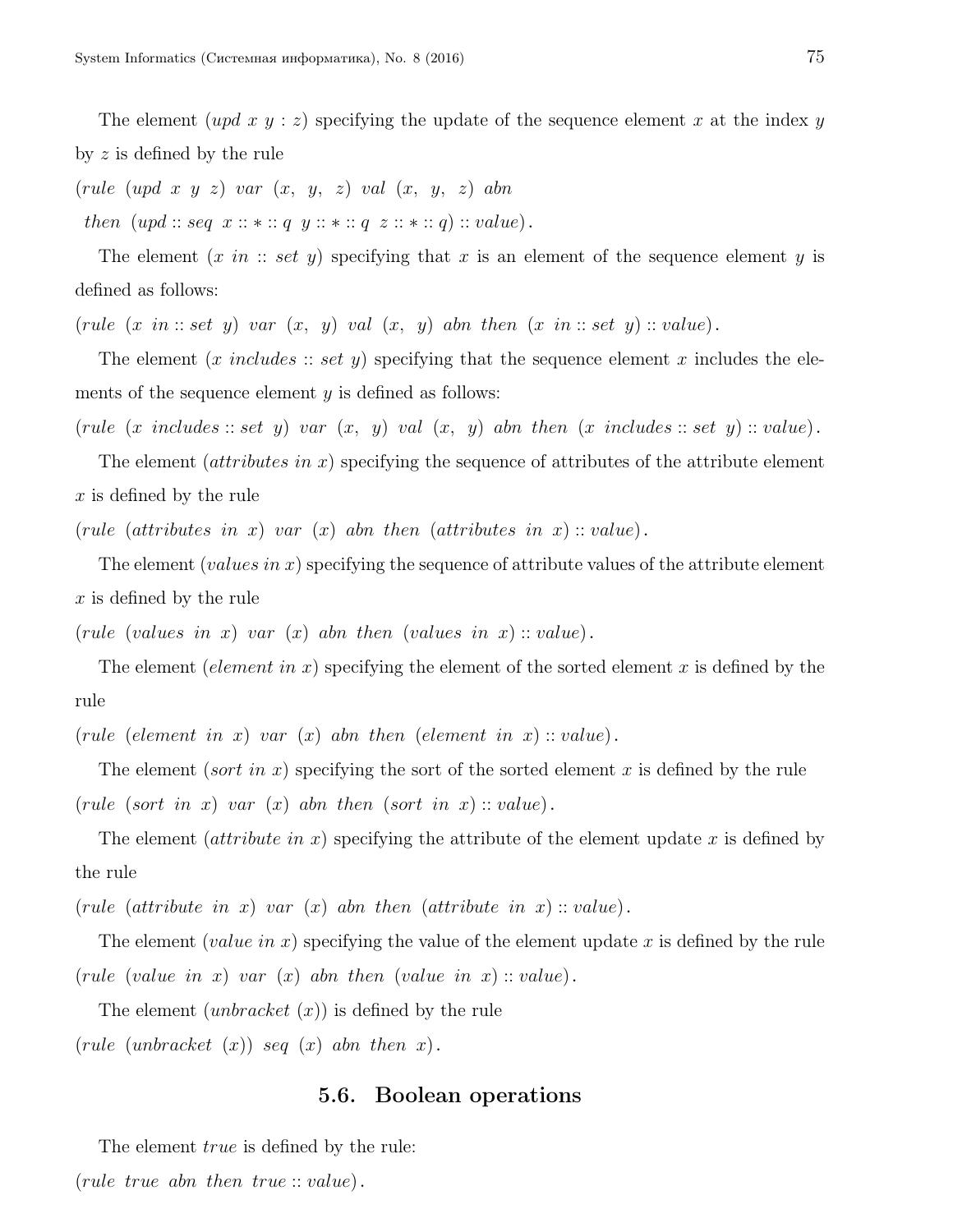The element  $(x \text{ and } y)$  specifying the conjunction of x and y is defined by the rule:

(rule  $(x \text{ and } y)$  var  $(x, y)$  abn then  $(if x \text{ then } y \text{ else } und)).$ 

The elements  $(x \ o_p y)$ , where  $o_p \in \{or, =>, \leq >\}$  specifying the disjunction, implication and equivalence of  $x$  and  $y$  are defined in the similar way.

The element  $(x_1 \text{ and } x_2 \text{ and } ... \text{ and } x_{n_t})$  specifying the conjunction of  $x_1, x_2, ..., x_{n_t}$  is defined by the rule

(rule  $(x \text{ and } y \text{ and } z)$  var  $(x, y)$  seq  $(z)$  abn then  $((x \text{ and } y) \text{ and } z)$ .

The element  $(x_1 \text{ or } x_2 \text{ or } ... \text{ or } x_{n_t})$  specifying the disjunction of  $x_1, x_2, ..., x_{n_t}$  is defined in the similar way.

The element  $(not\ x)$  specifying the negation of x is defined by the rule (rule (not x) var  $(x)$  abn then (if x then und else true)).

# 5.7. Integers

The element  $i_{nt}$  is defined by the rule

(rule x var  $(x)$  abn where  $(x \text{ is int})$  then  $x :: q) :: name :: ("@", int).$ 

The rule satisfies the property:  $("@", exception) \prec_{[o_{rd, trn, ex}]} ("@", int).$ 

The element  $(x + y)$  specifying the sum of x and y is defined by the rule (rule  $(x + y)$  var  $(x, y)$  val  $(x, y)$  abn then  $(x :: * :: q + y :: * :: q) :: value)$ .

The elements  $(x \ o_p y)$ , where  $o_p \in \{-, *, div, mod\}$ , specifying the integer operations  $-, *,$ div and mod, are defined in the similar way.

The element  $(x < y)$  specifying that x is less than y is defined by the rule (rule  $(x < y)$  var  $(x, y)$  val  $(x, y)$  abn then  $(x :: * :: q < y :: * :: q) :: value)$ .

The elements  $(x \ o_p y)$ , where  $o_p \in \{ \leq , \geq , \geq \leq \}$ , specifying the integer relations  $\leq , \geq$  and  $\geq$ , are defined in the similar way.

#### 5.8. Conceptuals operations

The element  $(x \text{ in } y)$  specifying the value of the conceptual x in the state y is defined by the rule

(rule  $(x \in y)$  var  $(x, y)$  abn then  $(x \in y)$ : value).

The element  $x:: state:: y$  specifying the value of the conceptual  $x$  in the substate with the name y of the current configuration is defined by the rule

(rule  $x::state::y \text{ var } (x, y)$  abn then  $(x::state::y)::value)$ .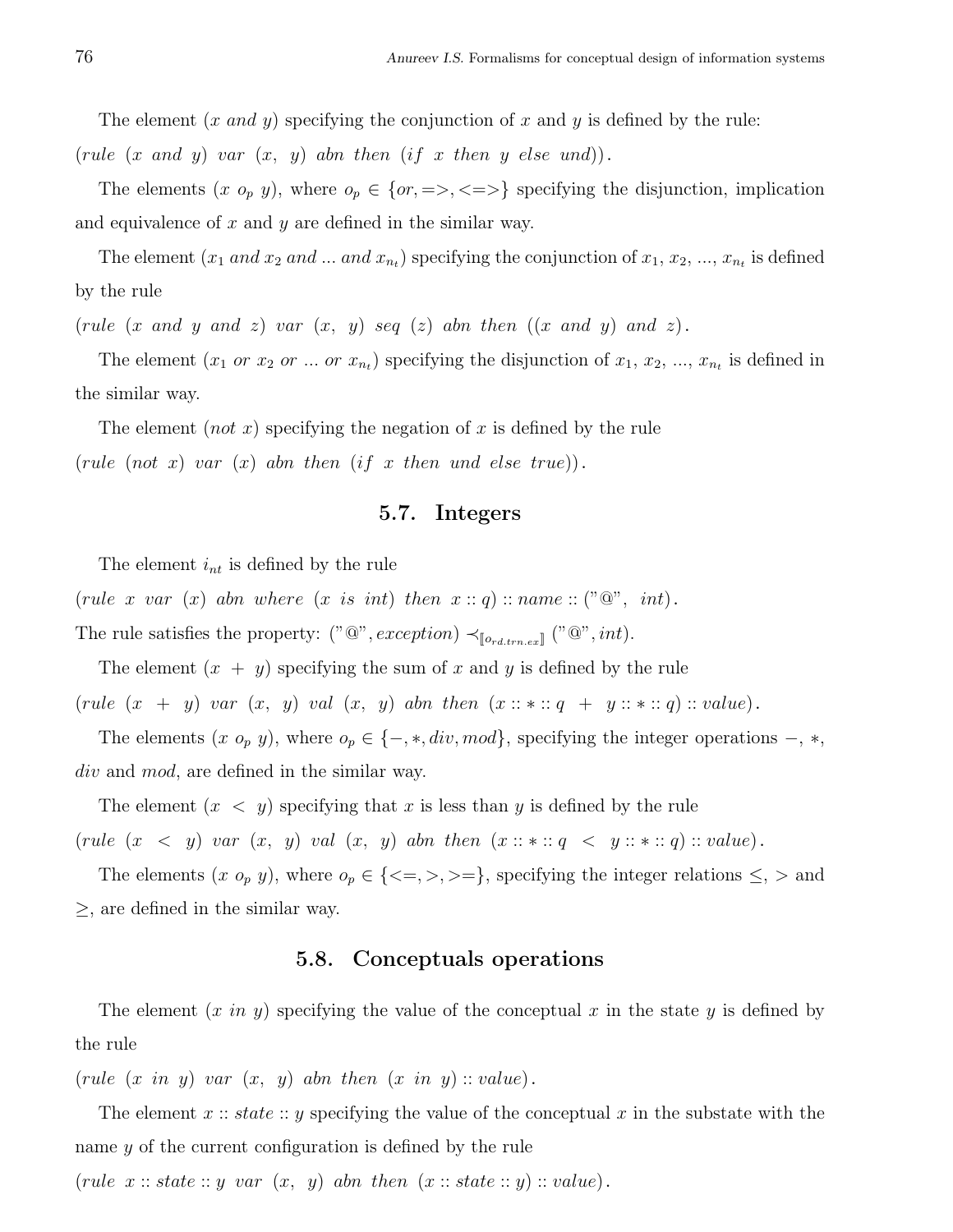The element  $c_{ncpl}$  is a shortcut for  $c_{ncpl}$  :: ().

The assignment  $(c_{ncpl}::state::n_m ::= e_l)$  of  $e_l$  to  $c_{ncpl}::state::n_m$  is defined as follows: (rule  $(x::state::z ::= y)$  var  $(x, y, z)$  val  $(y)$  abn where  $(x is conceptual)$ then  $(x::state::z ::= y::*)::atm);$  $(transition (x:: state:: z ::= y): atm var (x, y, z) then f_n),$ 

where  $(x_0::state:: z_0 ::= y_0)::atm, e_{l,*} \# c_{nf} \rightarrow_{f_n,s_b} e_{l,*} \# [[c_{nf} z_0] x_0:y_0].$ 

The element  $(c_{ncpl} ::= e_l)$  is a shortcut for  $(c_{ncpl} :: () ::= e_l)$ . The elements  $(c_{ncpl} :: state ::$  $n_m$  ::=) and  $(c_{ncpl}$  ::=) are shortcuts for  $(c_{ncpl}$  :: state ::  $n_m$  ::= und) and  $(c_{ncpl}$  ::= und).

#### 5.9. Countable concepts operations

A normal element  $c_{ncp.c}$  is a countable concept in  $\llbracket c_{nf} \rrbracket$  if  $\llbracket c_{nf}$  countable–concept] (0 :  $(c_{ncp.c})$  ∈  $N_t$ . Thus, the substate *countable–concept* specifies countable concepts. Let  $C_{ncp.c}$  be a set of countable concepts. The element  $[[c_{nf} countable-concept]$   $(0 : c_{ncp.c})]$  is called an order in  $[\![c_{ncp.c}, c_{nf}]\!]$ . Let  $O_{rd.cncp.c}$  be a set of orders of countable concepts. An element  $n_t :: cc :: c_{ncp.c}$ is called an instance in  $[\![c_{ncp.c}]\!]$ . An element  $n_t :: cc :: c_{ncp.c}$  is an instance in  $[\![c_{ncp.c}, c_{nf}]\!]$  if  $n_t \leq o_{rd.cncp.c}[\![c_{ncp.c}, c_{nf}]\!]$ .

The element (x is countable–concept) specifying that x is a countable concept is defined as follows:

(rule (x is countable–concept) var  $(x)$  abn then  $(x$  is countable–concept) :: value).

The element  $n_t :: cc :: c_{ncp.c}$  is defined by the rule:

(rule  $x :: cc :: y$  var  $(x, y)$  abn then  $x :: cc :: y :: value)$ .

Let  $c_{ncpl}$  denote  $(0 : x)$  :: *countable–concept*. The element (new x) called an instance generator generates a new instance of the countable concept  $x$  and adds this concept if it was not. It is defined as follows:

(rule (new x) var  $(x)$  abn then (new x):  $atm$ );

 $(transition (new x) :: atm var (x) then f_n),$ 

where  $(new x_0) :: atm, e_{l,*} \# c_{nf} \rightarrow_{f_n,s_b} (let w be c_{ncpl} in (if (w is int) then (seq (c_{ncpl} ::=$  $(w + 1)$ , (let w1 be  $(w + 1)$  in w1 :: x :: cc)) else (seq (c<sub>ncpl</sub> ::= 1), 1 :: x :: cc))),  $e_{l,*} \# c_{nf}$ .

# 5.10. Matching operations

The conditional pattern matching element  $e_l$  of the form (if x matches y var z seq u then v else w), where  $(y, z, u)$  is a pattern specification, is defined as follows: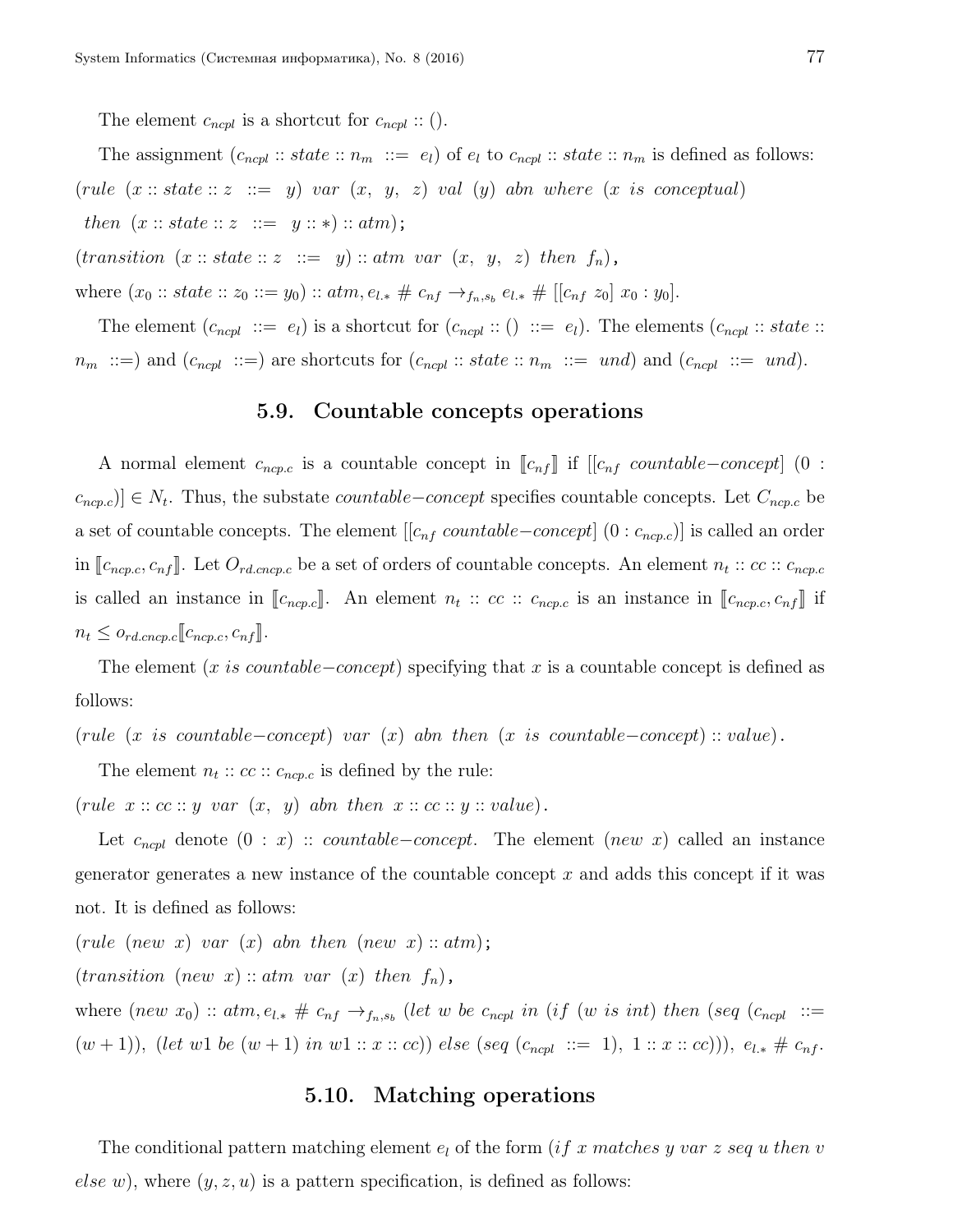(rule  $(if x \ matches y \ var z \ seq u \ then v \ else w) \ var (x, y, z, u) \ seq (v, w) \ abn$ where  $((z \text{ is sequence}) \text{ and } (u \text{ is sequence}) \text{ and } (z \text{ includes} :: set u))$ then (if x matches y var z seq u then v else w) ::  $atm$ ; (transition (if x matches y var z seq u then v else w) :: atm var  $(x, y, z, u, v, w)$  then  $f_n$ ,

where (if  $x_0$  matches  $y_0$  var  $z_0$  seq  $u_0$  then  $v_0$  else  $w_0$ ) ::  $atm$ ,  $e_{l,*} \# c_{nf} \rightarrow_{f_n,s_b} [if [x_0 \text{ is an}]$ instance in  $[(y_0, z_0, u_0), m_t, s_{b,1}]$  for some  $s_{b,1}]$  then [subst  $s_{b,1} \cup (conf :: in : c_{nf}, val :: in :$  $v_l[[c_{nf}])$   $v_0]$  else [subst (conf :: in :  $c_{nf}$ , val :: in :  $v_l[[c_{nf}])$   $w_0]$ ,  $e_{l,*} \# c_{nf}$ . The objects x, y,  $z, u, v$  and w are called a matched element, pattern, variable specification, sequence variable specification, then-branch and else-branch in  $\llbracket e_l \rrbracket$ . The elements of z are called pattern variables in  $\llbracket e_l \rrbracket$ . The element  $e_l$  executes the instance of the then-branch v in  $\llbracket s_{b,1} \rrbracket$  if x is an instance in  $[y, s_{b,1}]$ . Otherwise, the element  $e_l$  executes the *else*-branch w.

Let  $\{v_{r,*}\}, \{v_{r,s,*}\}, \{v_{r*,1}\}\$  and  $\{v_{r,*,2}\}\$  are pairwise disjoint, and  $\{v_{r*,3}\}\subseteq \{v_{r,*}\}\cup \{v_{r,*,1}\}\cup \{v_{r,*,2}\}\$  ${v_{r*2}}$ . The form (if  $e_l$  matches  $p_t$  var  $(v_{r*})$  seq  $(v_{r,s*})$  abn  $(v_{r*1})$  und  $(v_{r*2})$  val  $(v_{r*3})$  where  $c_{nd}$  then  $e_{l,1}$  else  $e_{l,2}$ ) is defined as follows:

- (if  $e_l$  matches  $p_t$  var  $(v_{r.*})$  seq  $(v_{r.s.*})$  und  $(v_{r.*.1})$  abn  $(v_{r.*.2})$  val  $(v_{r.*.3})$  where  $c_{nd}$  then  $e_{l.1}$ else  $e_{l,2}$ ) is a shortcut for (if  $e_l$  matches  $p_t$  var  $(v_{r,*})$  seq  $(v_{r,s,*})$  abn  $(v_{r,*,1})$  und  $(v_{r,*,2})$  val  $(v_{r.*.3})$  then (if  $c_{nd}$  then  $e_{l.1}$  else  $e_{l.2}$  :: (nosubstexcept conf :: in, val :: in)) else  $e_{l.2}$ );
- (if  $e_l$  matches  $p_t$  var  $(v_{r,*})$  seq  $(v_{r,s,*})$  und  $(v_{r,*,1})$  abn  $(v_{r,*,2})$  val  $(v_{r,*,3}, v_r)$  then  $e_{l,1}$  else  $e_{l,2}$ ) is a shortcut for (if  $e_l$  matches  $p_t$  var  $(v_{r,*})$  seq  $(v_{r,s,*})$  und  $(v_{r,*,1})$  abn  $(v_{r,*,2})$  val  $(v_{r*3})$  then (let w be  $v_r$  in [subst  $(v_r :: * : w) e_{l,1}$ ]) else  $e_{l,2}$ ), where w is a new element that does not occur in this definition;
- (if e<sub>l</sub> matches  $p_t$  var  $(v_{r,*})$  seq  $(v_{r,s,*})$  und  $(v_{r,*,1})$  abn  $(v_{r,*,2})$  val () then  $e_{l,1}$  else  $e_{l,2}$ ) is a shortcut for (if  $e_l$  matches  $p_t$  var  $(v_{r,*})$  seq  $(v_{r,s,*})$  und  $(v_{r,*,1})$  abn  $(v_{r,*,2})$  then  $e_{l,1}$  else  $e_{l.2}$ );
- (if  $e_l$  matches  $p_t$  var  $(v_{r,*})$  seq  $(v_{r,s,*})$  und  $(v_{r,*,1}, v_r)$  abn  $(v_{r,*,2})$  then  $b_d$ ) is a shortcut for (if  $e_l$  matches  $p_t$  var  $(v_{r,*})$  seq  $(v_{r,s,*})$  und  $(v_{r,*,1})$  abn  $(v_{r,*,2})$  then (if  $(v_r$  is undefined) then und else  $e_{l,1}$ ) else  $e_{l,2}$ );
- (if  $e_l$  matches  $p_t$  var  $(v_{r,*})$  seq  $(v_{r,s,*})$  und () abn  $(v_{r,*,2})$  then  $e_{l,1}$  else  $e_{l,2}$ ) is a shortcut for (if  $e_l$  matches  $p_t$  var  $(v_{r,*})$  seq  $(v_{r,s,*})$  abn  $(v_{r,*,2})$  then  $e_{l,1}$  else  $e_{l,2}$ );
- (if  $e_l$  matches  $p_t$  var  $(v_{r,*})$  seq  $(v_{r,s,*})$  abn  $(v_{r,*,2}, v_r)$  then  $e_{l,1}$  else  $e_{l,2}$ ) is a shortcut for (if e<sub>l</sub> matches  $p_t$  var  $(v_{r,*})$  seq  $(v_{r,s,*})$  abn  $(v_{r,*,2})$  then (if  $(v_r$  is abnormal) then  $v_r$  else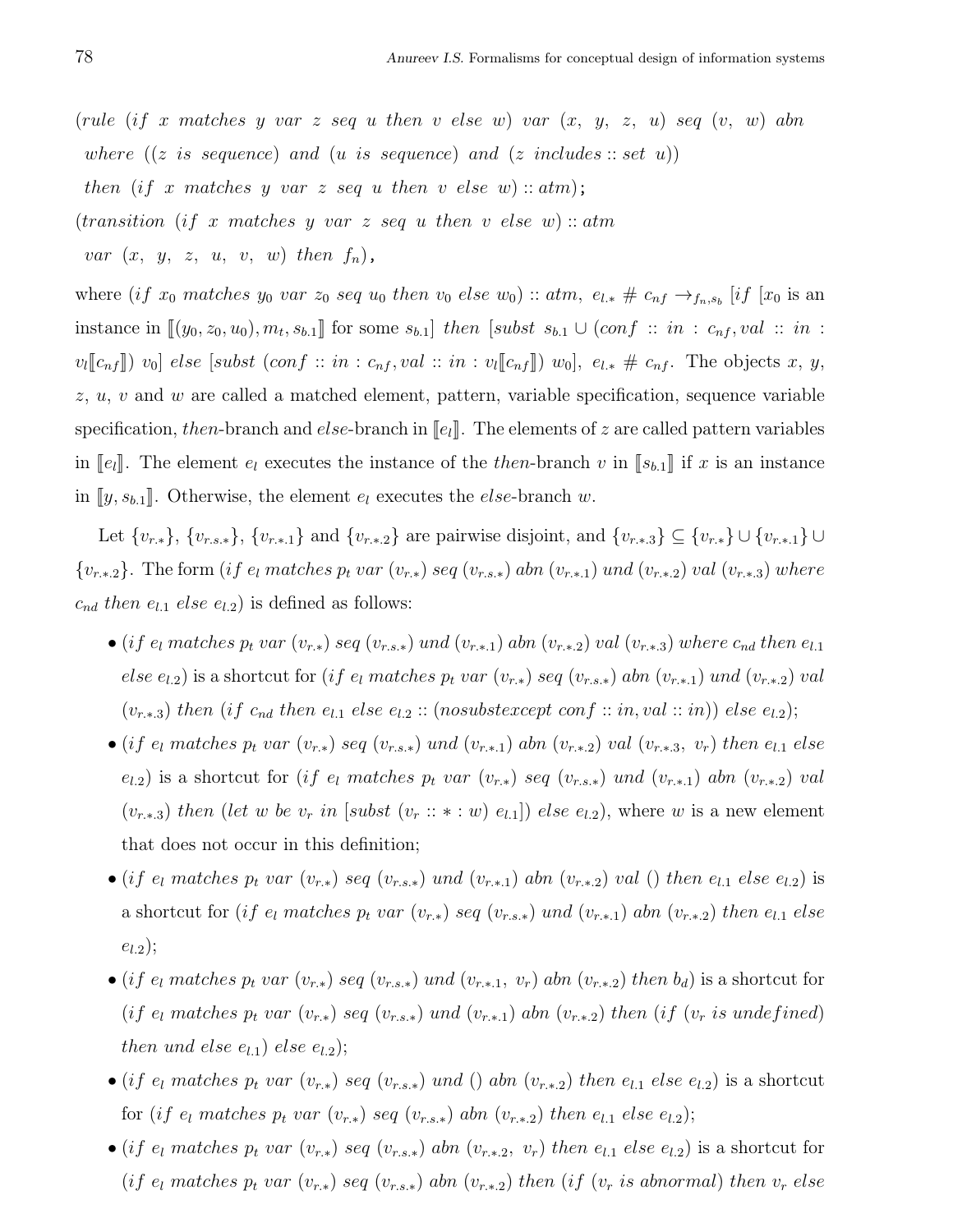$(e_{l,1})$  else  $e_{l,2})$ ;

• (if  $e_l$  matches  $p_t$  var  $(v_{r,*})$  seq  $(v_{r,s,*})$  abn () then  $e_{l,1}$  else  $e_{l,2}$ ) is a shortcut for (if  $e_l$  matches  $p_t$  var  $(v_{r.*})$  seq  $(v_{r.s.*})$  then  $e_{l.1}$  else  $e_{l.2}$ ).

The element  $c_{nd}$  specifies the restriction on the values of the pattern variables. The undefined value is propagated through the variables of  $v_{r,*,1}$ . Abnormal values are propagated through the variables of  $v_{r,*,2}$ . The special element  $v_r :: *$  references to the value of element associated with the pattern variable  $v_r$ . A pattern variable is evaluated if the element associated with it is evaluated. Thus, the sequence  $v_{r*3}$  contains evaluated pattern variables. A pattern variable is quoted if the element associated with it is not evaluated.

The objects var  $(v_{r,*})$ , seq  $(v_{r,s,*})$ , und  $(v_{r,*,1})$ , abn  $(v_{r,*,2})$ , val  $(v_{r,*,3})$ , where  $c_{nd}$  and else e<sub>l.2</sub> in this form can be omitted. The omitted objects correspond to var  $($ , seq  $($ ), und  $($ ), abn  $($ ), val (), where true and else skip, respectively.

The form  $(e_l$  matches  $p_t$  var  $(v_{r.*})$  seq  $(v_{r.s.*})$  und  $(v_{r.*.1})$  abn  $(v_{r.*.2})$  val  $(v_{r.*.3})$  where  $c_{nd}$ ) is a shortcut for (if  $e_l$  matches  $p_t$  var  $(v_{r.*})$  seq  $(v_{r.s.*})$  und  $(v_{r.*.1})$  abn  $(v_{r.*.2})$  val  $(v_{r.*.3})$  where  $c_{nd}$ then true else und). The objects var  $(v_{r,*})$ , seq  $(v_{r,s,*})$ , und  $(v_{r,*,1})$ , abn  $(v_{r,*,2})$ , val  $(v_{r,*,3})$  and where  $c_{nd}$  in this form can be omitted. The omitted objects correspond to var (), seq (), und (), abn  $($ , val  $($ ) and where true, respectively.

#### 5.11. Interpretations operations

The element  $(x \text{ is definition} - form)$  specifying that x is a definition form is defined as follows:

(rule (x is definition–form) var (x) abn then (x is definition–form) :: value);  $(transition (x is definition-form) var (x) then f<sub>n</sub>),$ 

where  $[f_n s_b] = [if [x_0 \in F_{rm.d}]$  then true else und].

The element  $f_{rm. d}$  :: name ::  $n_m$  specifying a definition with the name  $n_m$  is defined as follows:

(rule  $x :: name :: y var (x, y)$  abn where  $(x is definition-form)$ 

then  $x::name::y::atm::definition);$ 

 $(transition \ x::name:: y::atm::definition \ var(x, y) then f_n),$ 

where

• if  $y_0 \in [support \ [c_{nf} \ (0: definitions) :: state :: interpretation]] \cup [support \ i_{ntr.a.s}],$  then  $x_0::name:: y_0::atm::definition, e_{l,*} \# c_{nf} \rightarrow_{f_n,s_b} e_{l,*} \# und \# c_{nf};$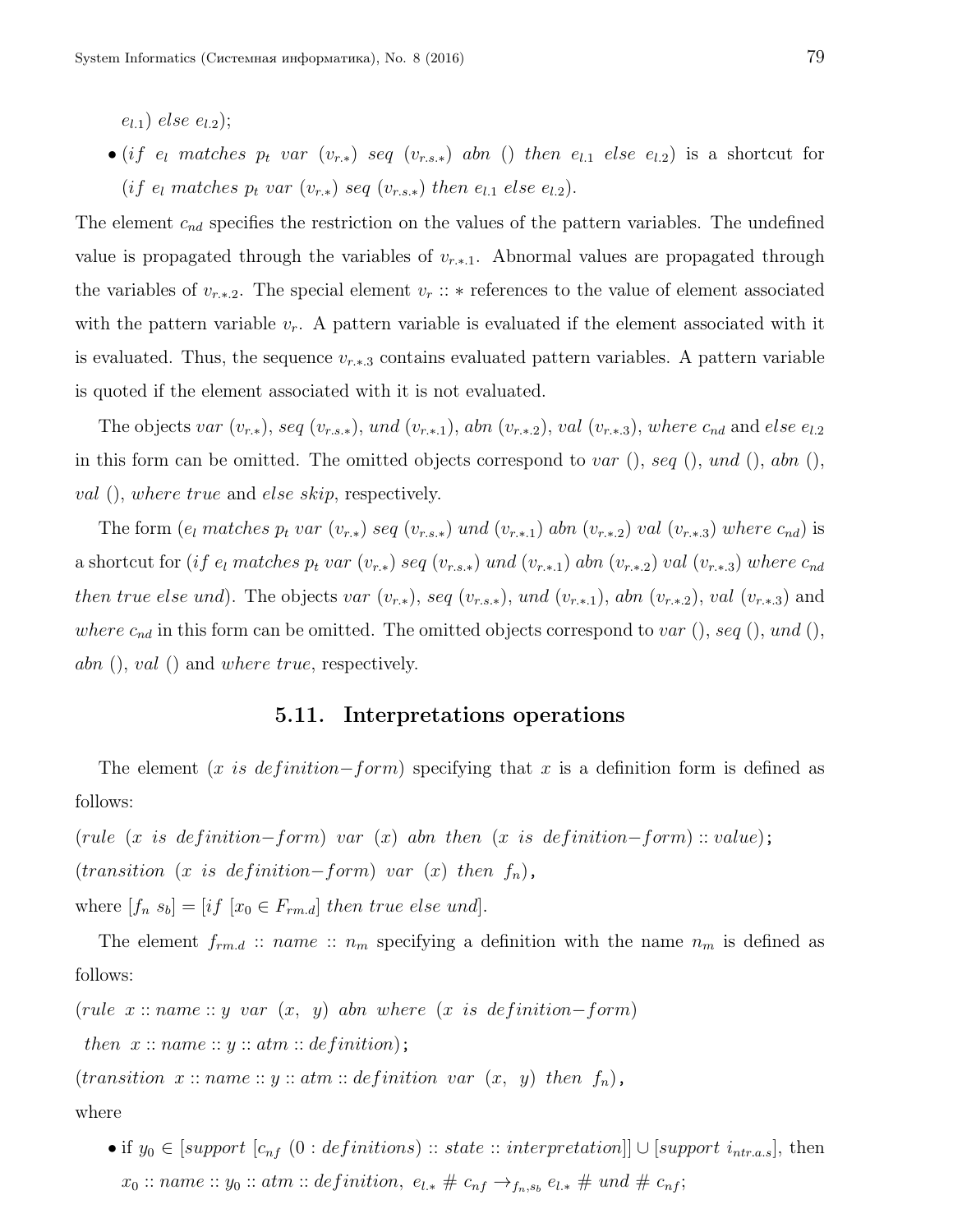• if  $y_0 \notin [support \ [c_{nf} \ (0 : definitions) :: state :: interpretation]] \cup [support \ i_{ntr.a.s}],$ and  $x_0$  is reduced to  $d_f$ , then  $x_0 :: name :: y_0 :: atm :: definition, e_{l,*} \# c_{nf} \rightarrow_{f_n,s_b}$  $e_{l,*} \# [c_{nf}$  interpretation.(0 : definitions). $y_0 : d_f$ .

The element  $(add-interpretation x)$  adding the interpretation with the name x is defined as follows:

(rule (add–interpretation x) var (x) abn then (add–interpretation x) :: atm);  $(transition (add-interpretation x) :: atm var (x) then f<sub>n</sub>),$ where

- if  $x_0 \in [support \ [c_{nf} \ (0: definitions) :: state :: interpretation]] \cup [support \ i_{ntr.a.s}],$  then  $(add-interpretation x_0) :: atm, e_{l,*} \# c_{nf} \rightarrow_{f_n,s_b} e_{l,*} \# [c_{nf} interpretation. (0:order) :$ [value  $[[c_{nf} (0 : order) :: state :: interpretation] :: q + \ldots set x_0 :: q] c_{nf}$ ];
- if  $x_0 \notin [support \ [c_{nf} (0 : definitions) :: state :: interpretation]] \cup [support \ i_{ntr.a.s}],$  then  $(add-interpretation x_0) :: atm, e_{l,*} \# c_{nf} \rightarrow_{f_n,s_b} e_{l,*} \# und \# c_{nf}.$

The element  $(add-interpretation x after y)$  adding the interpretation with the name x after the interpretation with the name  $y$  is defined as follows:

(rule (add−interpretation x after y) var  $(x, y)$  abn

then  $(add-interpretation \ x \ after \ y) :: atm);$ 

 $(transition (add-interpretation x after y) :: atm var (x, y) then f<sub>n</sub>),$ 

#### where

- if  $x_0 \in [support \ [c_{nf} \ (0: definitions) :: state :: interpretation]] \cup [support \ i_{ntr.a.s}],$  and  $y_0 \notin [c_{nf} (0 : order) :: state :: interpretation] :: q - \dots set x_0],$  then  $(add-interpretation$  $(x_0) :: atm, e_{l,*} \# c_{nf} \rightarrow_{f_n,s_b} e_{l,*} \# und \# c_{nf};$
- if  $x_0 \in [support \ [c_{nf} \ (0: definitions) :: state :: interpretation]] \cup [support \ i_{ntr.a.s}],$  and [value  $[c_{nf} (0 : order) :: state :: interpretation] :: q - \ldots set x_0] = n_{m.*.1} y_0 n_{m.*.2}$ , then  $(add-interpretation x_0) :: atm, e_{l,*} \# c_{nf} \rightarrow_{f_n,s_b} e_{l,*} \# [c_{nf} interpretation. (0:order) :$  $n_{m.*.1}$  y<sub>0</sub>  $x_0$   $n_{m.*.2}$ ];
- if  $x_0 \notin [support \ [c_{nf} (0 : definitions) :: state :: interpretation]] \cup [support \ i_{ntr.a.s}],$  then  $(add-interpretation x_0) :: atm, e_{l,*} \# c_{nf} \rightarrow_{f_n,s_b} e_{l,*} \# und \# c_{nf}.$

The element (delete−interpretation x) deleting the interpretation with the name x is defined as follows:

(rule (delete−interpretation x) var (x) abn then (delete−interpretation x) :: atm);  $(transition (delete-interpretation x) :: atm var (x) then f<sub>n</sub>),$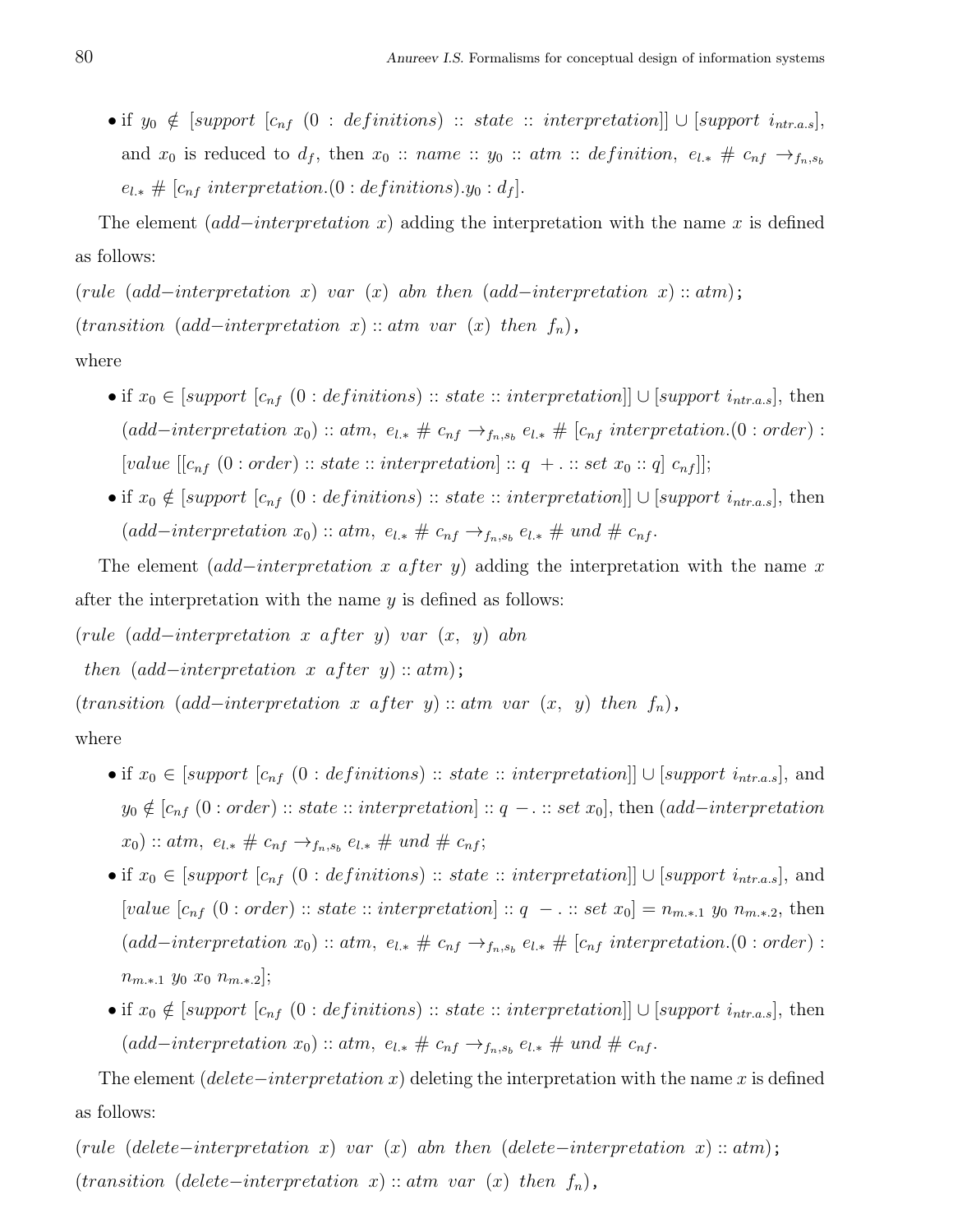where

- if  $x_0 \in [support \ [c_{nf} \ (0: definitions) \ :: state \ :: \ interpretation]] \cup [support \ i_{ntr.a.s}],$ then (delete–interpretation  $x_0$ ) :: atm,  $e_{l,*} \# c_{nf} \rightarrow_{f_n,s_b} e_{l,*} \# [c_{nf}$  interpretation.(0 :  $order): [value [c_{nf} (0:order) :: state :: transition] :: q - ... set x_0 :: q c_{nf}]];$
- if  $x_0 \notin [support \ [c_{nf} (0 : definitions) :: state :: interpretation]] \cup [support \ i_{ntr.a.s}],$  then  $(delete-interpretation x_0) :: atm, e_{l,*} \# c_{nf} \rightarrow_{f_n,s_b} e_{l,*} \# und \# c_{nf}.$

# 5.12. Configurations operations

The element  $conf::cur$  specifying the current configuration is defined as follows: (rule conf :: cur abn then conf :: cur :: value).

The element val :: cur specifying the value in the current configuration is defined as follows: (rule val  $:: cur$  abn then val  $::cur::value);$  $(definition \ val :: cur \ then \ val :: cur : value);$ (interpretation val :: cur then  $f_n$ ), where  $[f_n s_b] = v_l[[c_{nf}]]$ .

#### 5.13. Transitions operations

The element  $(x \text{ is rule} - form)$  specifying that x is a rule form is defined as follows: (rule (x is rule–form) var (x) abn then (x is rule–form) :: value);  $(transition (x is rule-form) var (x) then f_n),$ where  $[f_n s_b] = [if [x_0 \in F_{rm.r}]$  then true else und].

The element  $f_{rm,r}$ :  $name: n_m$  specifying a rule with the name  $n_m$  is defined as follows: (rule  $x :: name :: y var (x, y)$  abn where  $(x is rule-form)$ 

then  $x::name::y::atm::rule);$ 

 $(transition x::name:: y::atm::rule var (x, y) then f<sub>n</sub>),$ 

where

- if  $y_0 \in [support \ [c_{nf} \ (0 : rules) :: state :: transition]] \cup [support \ t_{rn.rlt. ex.s}] \cup [support \$  $t_{rn.rlt. en.s}$ , then  $x_0 :: name :: y_0 :: atm :: rule, e_{l.*} \# c_{nf} \rightarrow_{f_n, s_b} e_{l.*} \# und \# c_{nf};$
- if  $y_0 \notin [support \ [c_{nf} \ (0 : rules) :: state :: transition]] \cup [support \ t_{rn.rlt.ex.s}] \cup [support \ t_{nr.rlt.ex.s}]$  $t_{rn.rlt.ens}]$ , and  $x_0$  is reduced to  $r_l$ , then  $x_0 :: name :: y_0 :: atm :: rule, e_{l.*} \# c_{nf} \rightarrow_{f_n,s_b}$  $e_{l,*}\# [c_{nf}$  transition. $(0:rules).y_0:r_l].$

The element  $(add-transition\ x)$  adding the transition with the name x is defined as follows: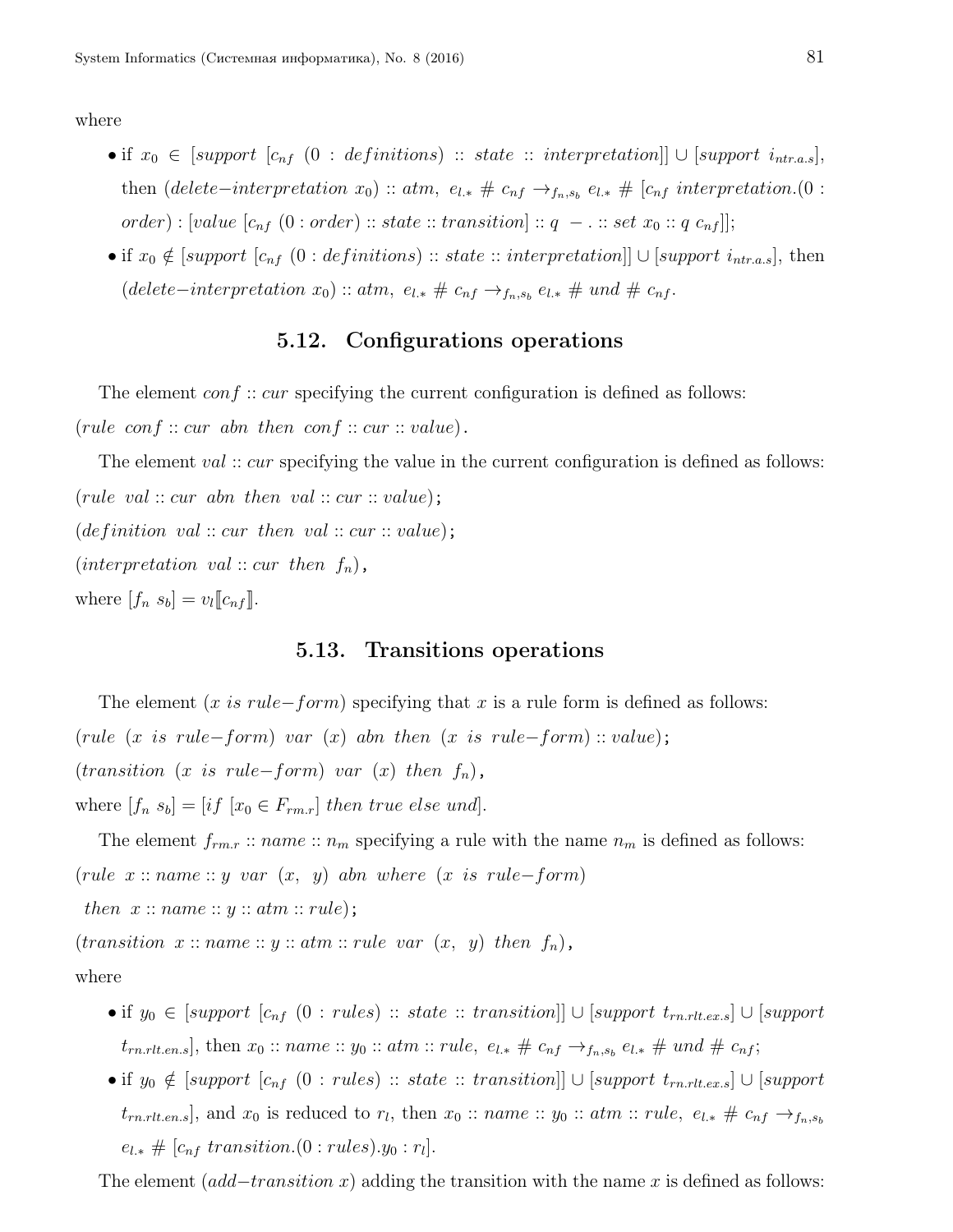(rule (add–transition x) var (x) abn then (add–transition x) :: atm);  $(transition (add-transition x) :: atm var (x) then f_n),$ where

- if  $x_0 \in [support \ [c_{nf} \ (0 : rules) :: state :: transition]] \cup [support \ t_{rn,rlt,ex,s}],$  then  $(add-transition x_0) :: atm, e_{l,*} \# c_{nf} \rightarrow_{f_n,s_b} e_{l,*} \# [c_{nf} transition.(-1:exogenous,0:$  $order): [value [[c_{nf} (-1:exogenous, 0:order) :: state::transition] :: q + ... : set x<sub>0</sub> ::$  $q \mid c_{nf}$ ];
- if  $x_0 \in [support\ t_{rn.rtt.en.s}]$ , then  $(add-transition\ x_0) :: atm$ ,  $e_{l,*} \# c_{nf} \rightarrow_{f_n,s_b} e_{l,*} \# [c_{nf} \rightarrow_{f_n,s_b} e_{l,*}]$ transition.(-1 : endogenous, 0 : order) : [value  $[[c_{nf}(-1 : endogenous, 0 : order) ::$ state :: transition] ::  $q + \ldots$  set  $x_0 : q]$   $c_{nf}$ ]];
- if  $x_0 \notin [support \ [c_{nf} (0 : rules) :: state :: transition]] \cup [support \ t_{rn.rtlex.s}] \cup [support \ t_{nr:rtlex.s}]$  $t_{rn.rtt.en.s}$ , then  $(add-transition x_0) :: atm, e_{l.*} \# c_{nf} \rightarrow_{f_n,s_b} e_{l.*} \# und \# c_{nf}.$

The element  $(add-transition\ x\ after\ y)$  adding the transition with the name x after the transition with the name  $y$  is defined as follows:

(rule  $(add-transition \; x \; after \; y) \; var \; (x, \; y) \; abn$ 

then  $(add-transition \ x \ after \ y) :: atm);$ 

 $(transition (add-transition x after y) :: atm var (x, y) then f<sub>n</sub>),$ 

where

- if  $x_0 \in [support \ [c_{nf} \ (0 : rules) :: state :: transition]] \cup [support \ t_{rn.rtlex.s}],$  and  $y_0 \notin$  $[c_{nf} (-1:exogenous, 0:order) :: state :: transition] :: q - \ldots set x_0],$  then  $(add$ transition  $x_0$ ) :: atm,  $e_{l,*} \# c_{nf} \rightarrow_{f_n,s_b} e_{l,*} \# und \# c_{nf};$
- if  $x_0 \in [support \ [c_{nf} \ (0 : rules) :: state :: transition]] \cup [support \ t_{rn.rtt.ex.s}],$  and  $[value \ [c_{nf} \ (0 : rules] \ ... ]$  $(-1:exogenous, 0:order) :: state :: transition] :: q - \ldots set x_0] = n_{m.*.1} y_0 n_{m.*.2}$ , then  $(add-transition x_0) :: atm, e_{l,*} \# c_{nf} \rightarrow_{f_n,s_b} e_{l,*} \# [c_{nf} transition.(-1:exogenous,0:$  $order): n_{m.*.1} y_0 x_0 n_{m.*.2};$
- if  $x_0 \in [support \ t_{rn.rtt.ens}]$ , and  $y_0 \notin [c_{nf} (-1 : endogenous, 0 : order) :: state ::$ transition] :: q - . :: set x<sub>0</sub>], then  $(add-transition x_0)$  ::  $atm$ ,  $e_{l,*} \# c_{nf} \rightarrow_{f_n,s_b}$  $e_{l,*} \# und \# c_{nf};$
- if  $x_0 \in [support \ t_{rn.rlt.ens}]$ , and  $[value \ [c_{nf} \ (-1 \ : \ endogenous, 0 \ : \ order) \ :: \ state \ ::$ transition] ::  $q -$ . :: set  $x_0$ ] =  $n_{m*1}$   $y_0$   $n_{m*2}$ , then (add–transition  $x_0$ ) :: atm,  $e_{l*} \# c_{n}$  $\rightarrow_{f_n, s_b} e_{l,*} \# [c_{nf}$  transition.(-1 : endogenous, 0 : order) :  $n_{m.*.1}$  y<sub>0</sub>  $x_0$   $n_{m.*.2}$ ];
- if  $x_0 \notin [support \ [c_{nf} (0 : rules) :: state :: transition]] \cup [support \ t_{rn.rtt.ex.s}] \cup [support$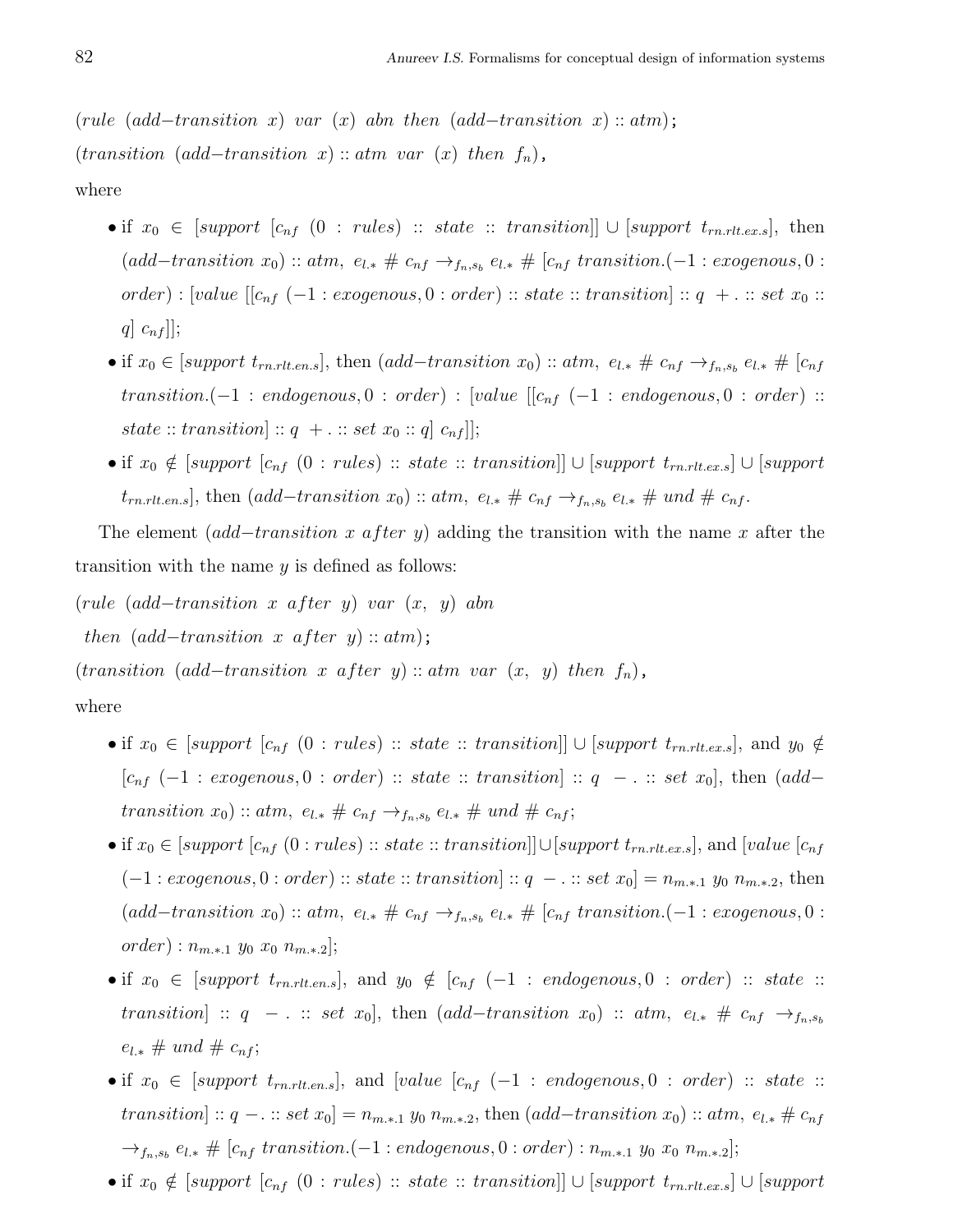$t_{rn.rlt. en.s}$ , then  $(add-transition x_0) :: atm, e_{l.*} \# c_{nf} \rightarrow_{f_n,s_b} e_{l.*} \# und \# c_{nf}.$ 

The element (delete–transition x) deleting the transition with the name x is defined as follows:

(rule (delete–transition x) var (x) abn then (delete–transition x) :: atm);  $(transition (delete-transition x) :: atm var (x) then f<sub>n</sub>),$ 

#### where

- if  $x_0 \in [support \ [c_{nf} \ (0 : rules) \ :: state \ :: transition]] \cup [support \ t_{rn.rlt.ex.s}],$  then  $(delete-transition x<sub>0</sub>) :: atm, e<sub>l</sub> * # c<sub>nf</sub> →<sub>f<sub>n</sub>,s<sub>b</sub></sub> e<sub>l</sub> * # [c<sub>nf</sub> transition. (-1 : exogenous, 0 :$  $order): [value [c_{nf} (-1:exogenous, 0:order) :: state :: transition] :: q - ... : set x_0 ::$  $q \ c_{nf}$ ];
- if  $x_0 \in [support\ t_{rn.rlt.ens}]$ , then  $(delete-transition\ x_0) :: atm, \ e_{l,*} \neq c_{nf} \rightarrow_{f_n,s_b} e_{l,*} \neq [c_{nf} \rightarrow_{f_n,s_b} e_{l,*}]$  $transition.(-1: endogenous, 0: order): [value [c_{nf} (-1: endogenous, 0: order) : [value (f_{nf} (1: endogenous, 0:order) : (right: end, 0: order)]$  $state::transition] :: q - ..:: set x_0 :: q c_{nf}$ ];
- if  $x_0 \notin [support \ [c_{nf} (0 : rules) :: state :: transition]] \cup [support \ t_{rn.rtt.ex.s}] \cup [support$  $t_{rn.rtt.en.s}$ , then (delete–transition  $x_0$ ) :: atm,  $e_{l.*}$  #  $c_{nf}$   $\rightarrow$   $_{f_n,s_b}$   $e_{l.*}$  # und #  $c_{nf}$ .

The element  $e_l$  of the form  $(modify\ x)$  or  $(modify::n\ x)$  is defined as follows:

(rule  $(modify\ x)$  var  $(x)$  then  $(modify\ x) :: atm);$ 

- (rule  $(modify::n\ x)$  var  $(x)$  abn then  $(modify\ x):atm$ );
- $(transition (modify x) :: atm var (x) then f<sub>n</sub>),$

variable x equals to "red".

where  $(modify\ x_0) :: atm, e_{l,*} \# v_l \# c_{nf} \rightarrow_{f_n,s_b} e_{l,*} \# [if]$  [there exists  $c_{nf,1}$  such that [value  $[subst\,\, (conf\,\,::\,\,in\,\,:\,c_{nf}, val\,\,::\,\,in\,\,:\,\,v_l[\![c_{nf}]\!],conf\,\,::\,\,out\,\,:\,\,c_{nf,1}, val\,\,::\,\,out\,\,:\,\,v_l[\![c_{nf,1}]\!])\,\,x_0]\,\,c_{nf}]\,\,\neq\,\,d=1,$ und] then  $v_l \# c_{nf,1}$  else und  $\# c_{nf}$ . The element x is called a transition condition in  $[0e_l]$ . It specifies the set of configurations reachable from  $c_{nf}$  for one transition. The elements  $conf::in$ and conf :: out reference to the input state and the output state, and the elements val :: in and *val* :: *out* reference to values in these states.

- $\bigoplus$  The execution of the element  $(modify$  (((-1 : value, 0 : x, 1 : variable) inconf :: out) = 0)) initiates the transition to a state in which the value of the variable x equals to 0.
- $\bigoplus$  The execution of the element  $(modify$  (((-1 : value, 0 : x, 1 : variable) = "green") and  $(((-1: value, 0: x, 1: variable) in conf:: out) = "red")$ ) initiates the transition from a state in which the value of the variable x equals to "green" to a state in which the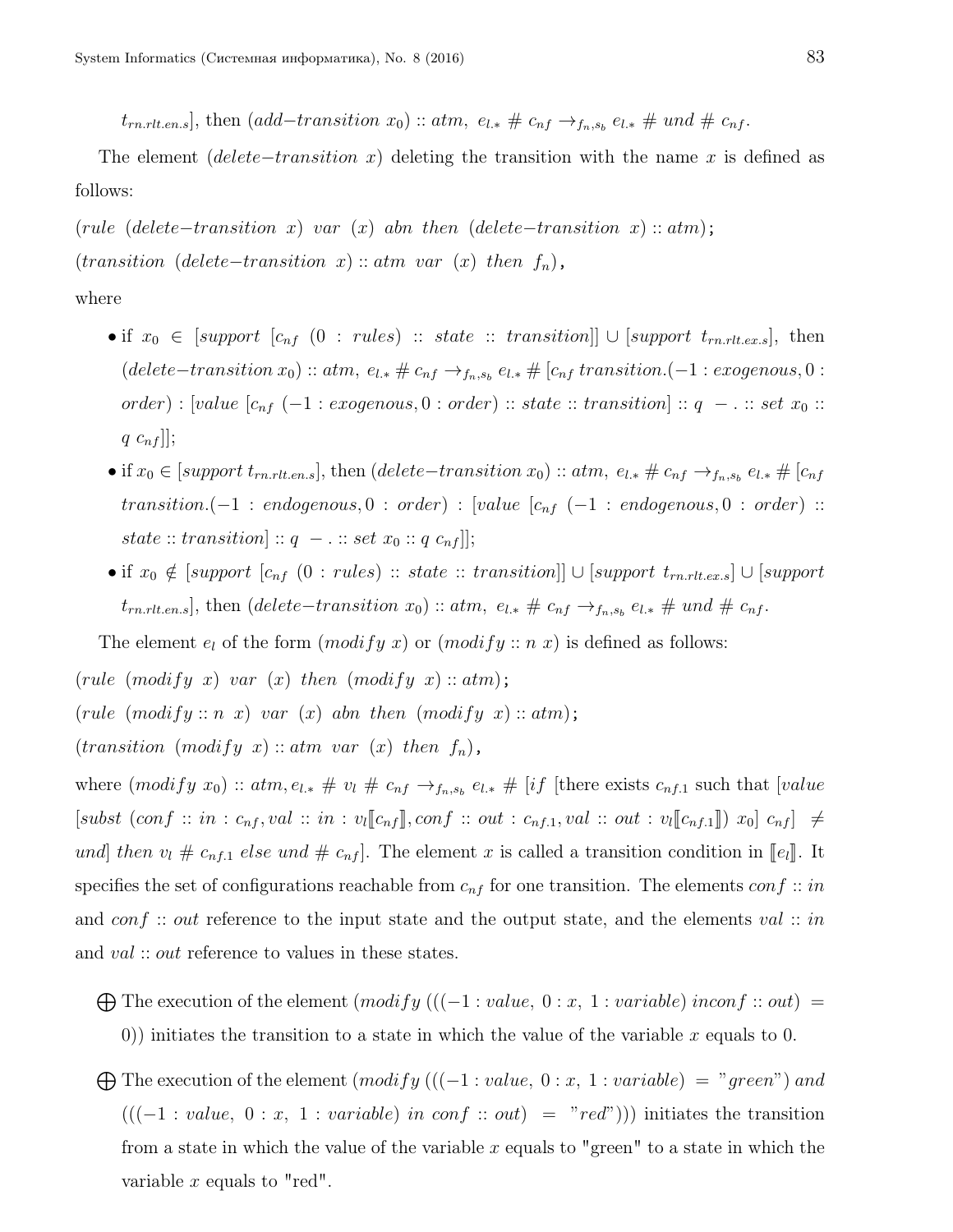The element  $e_l$  of the form  $(modify-exist(x) y)$  or  $(modify-exist :: n(x) y)$  is defined as follows:

(rule  $(modify–exist (x) y) var (y) seq (x) then (modify–exist (x) y) :: atm);$ (rule  $(modify–exist::n(x) y) var(y) seq(x) abn then (modify–exist(x) y) :: atm);$ (transition (modify-exist (x) y) :: atm var (y) seq (x) then  $f_n$ ), where  $(modify\text{-}exist(x_0)y_0) :: atm, e_{l,*} \# v_l \# c_{nf} \to_{f_n,s_b} e_{l,*} \# [if]$  [there exists  $c_{nf,1}$  such that  $[[subst (conf :: in : c_{nf}, val :: in : v_l[[c_{nf}]], conf :: out : c_{nf,1}, val :: out : v_l[[c_{nf,1}]) y_0]$  is satisfiable in  $((x_0), c_{nf})$  then  $v_l \# c_{nf,1}$  else und  $\# c_{nf}$ . The element y is called a transition condition in  $\llbracket e_l \rrbracket$ . The elements of x are called existential variables in  $\llbracket e_l \rrbracket$ .

#### 5.14. Safety operations

The element  $e_l$  of the form (assert x) or (assert :: n x) is defined as follows:

(rule (assert x) var  $(x)$  then (assert x) ::  $atm$ );

(rule (assert  $x:: n$ ) var  $(x)$  abn then (assert  $x:: atm$ );

 $(transition (assert x) :: atm var (x) then f<sub>n</sub>),$ 

where  $(assert\ x_0) :: atm, e_{l,*} \# v_l \# c_{nf} \rightarrow_{f_n,s_b} e_{l,*} \# [if\ [[value\ [subset\ [f:conf :: inc_{nf}, val :: in \ ]])$  $[v_l]$   $x_0$   $c_{nf}$   $\neq$  und then  $v_l$  else und  $\neq$   $c_{nf}$ . The element x is called a safety condition in  $\llbracket e_l \rrbracket$ .

# 5.15. Branching operations

The element  $e_l$  of the form (*branching x*) is defined as follows:

(rule (branching x) seq (x) abn then (branching x) ::  $atm$ );

 $(transition (branching x) :: atm var (x) then f_n),$ 

where (branching  $x_0$ ) ::  $atm, e_{l,*} \# v_l \# c_{nf} \rightarrow_{f_n,s_b} \# (type: assume)$  ::  $exc \# [c_{nf} branching$ .  $(0 : ()): [((x_0), c_{nf}, (e_{l*})) + [[c_{nf} branching] (0 : ())]].$  The elements of x are called branches in  $\llbracket e_l \rrbracket$ . The element  $e_l$  generates the branchpoint with the branches x. The exception  $(type: assume) :: exc$  specifies the failure of the execution of the current branch. The substate *branching* contains information about branching. The conceptual  $(0:$   $()$ ) :: state :: branching specifies the current sequence of branchpoints.

The endogenous transition relation specifying branching is defined as follows:  $(endogenous-transition f_n) :: name :: branching$ where

• if  $[[c_{nf}~branching]~(0:())] = (((e_{l*1}, e_l, e_{l*2}), c_{nf,1}, (e_{l*3})), e_{l*}),$  then #  $(type$ :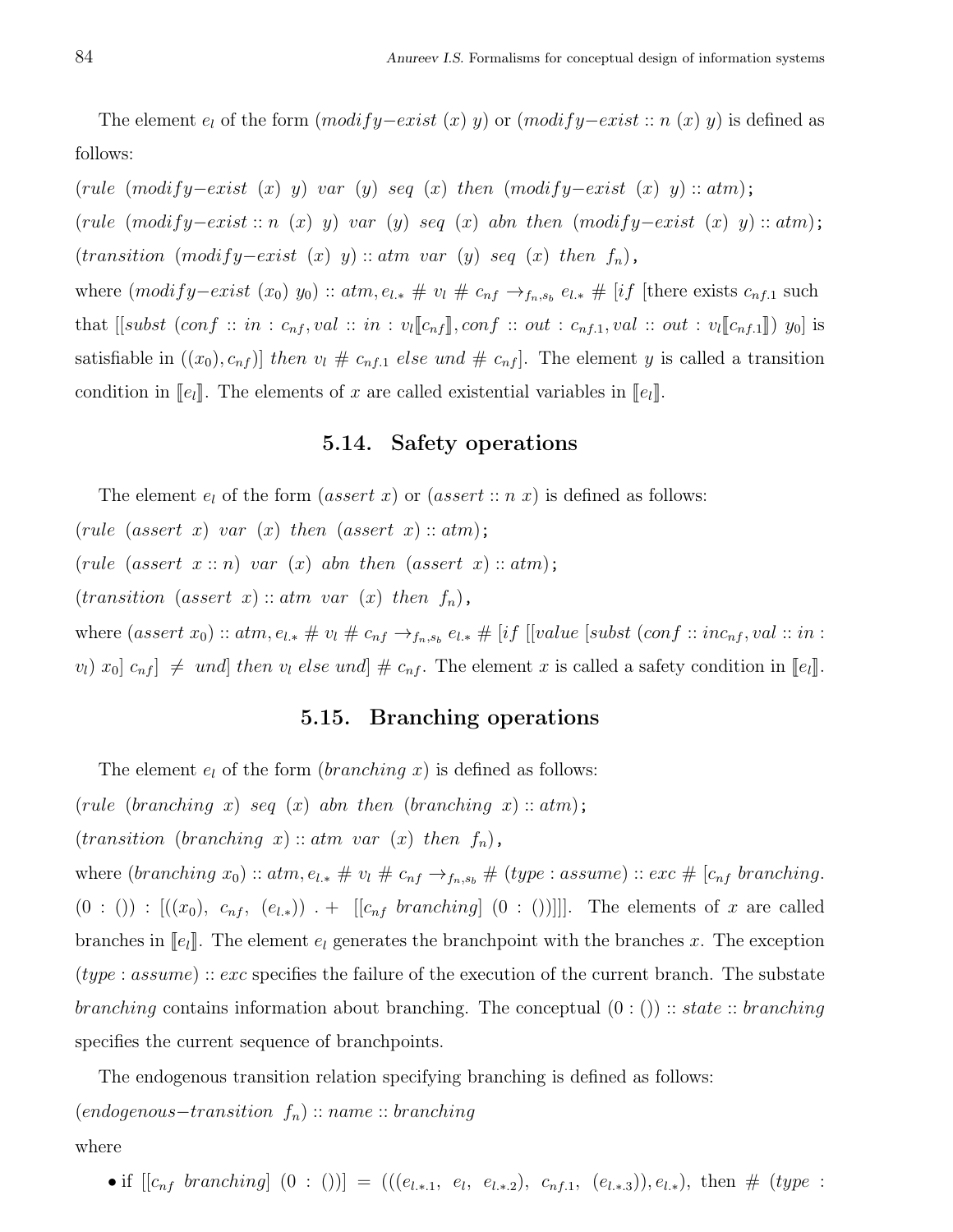assume) :: exc #  $c_{nf} \rightarrow_{branching} e_{l*3}$  #  $[c_{nf,1}$  branching.(0 : ()) : ((( $(e_{l*1}, e_{l*2})$ ,  $c_{nf,1}$ ,  $(e_{l.*.3})), e_{l.*})$ ;

• if  $[[c_{nf} branching] (0 : ())] = (((0, c_{nf,1}, (e_{l,*,3})), e_{l,*}),$  then  $\# (type : assume) ::$ exc #  $c_{nf} \rightarrow_{branching}$  # (type : assume) :: exc # [ $c_{nf,1}$  branching.(0 : ()) : ( $e_{l,*}$ )].

The element  $e_l$  of the form  $(assume x)$  or  $(assume :: n x)$  is defined as follows:

(rule (assume x) var  $(x)$  then (assume x) :: atm);

(rule (assume :: n x) var (x) abn then (assume x) :: atm);

 $(transition (assume x) :: atm var (x) then f_n),$ 

variables in  $\llbracket e_l \rrbracket$ .

where  $(assume x_0) :: atm, e_{l,*} \# v_l \# c_{nf} \rightarrow_{f_n,s_b} [if [[value [subset] to conf :: in : c_{nf}, val :: in :$  $v_l[[c_{nf}])$   $x_0]$   $c_{nf}$   $\neq$   $und$   $then$   $e_{l,*}$   $\neq$   $v_l$   $else$   $\neq$   $(type : assume) :: exc]$   $\neq$   $c_{nf}$ . The element x is called a continuation condition in  $\llbracket e_l \rrbracket$ . The violation of this condition initiates the failure of the execution of the current branch.

The element  $e_l$  of the form (assume–exist  $(x)$  y) or (assume–exist :: n  $(x)$  y) is defined as follows:

(rule (assume–exist  $(x)$  y) var  $(y)$  seq  $(x)$  then (assume–exist x) :: atm); (rule (assume–exist :: n (x) y) var (y) seq (x) abn then (assume–exist x) :: atm);  $(transition (assume–exist (x) y) :: atm var (y) seq (x) then f<sub>n</sub>),$ where  $(assume (x_0) y_0) :: atm, e_{l,*} \# v_l \# c_{nf} \rightarrow_{f_n,s_b} [if [[subst (conf :: in : c_{nf}, val :: in : c_{nf}])$  $v_l[[c_{nf}])$  y<sub>0</sub>] is satisfiable in  $[[(x_0), c_{nf}]]$  then  $e_{l,*} \# v_l$  else  $\# (type: assume) :: exc] \# c_{nf}$ . The element y is called a continuation condition in  $\llbracket e_l \rrbracket$ . The elements of x are called existential

#### 6. Justification of requirements for conceptual transition systems

In this section, we establish that CTSs meet the additional requirements stated in section 1:

- 8. The formalism must have language support. The language associated with the formalism must define syntactic representations of models of states, state objects, queries, query objects, answers and answer objects and includes the set of predefined basic query models. The CTSL language associated with CTSs defines syntactic representations of models of states, state objects, queries, query objects, answers and answer objects and includes the set of predefined basic query models.
- 9. It must model the change of the conceptual structure of states and state objects of the ITS. The change of the conceptual structure of the ITS is described by the transition relation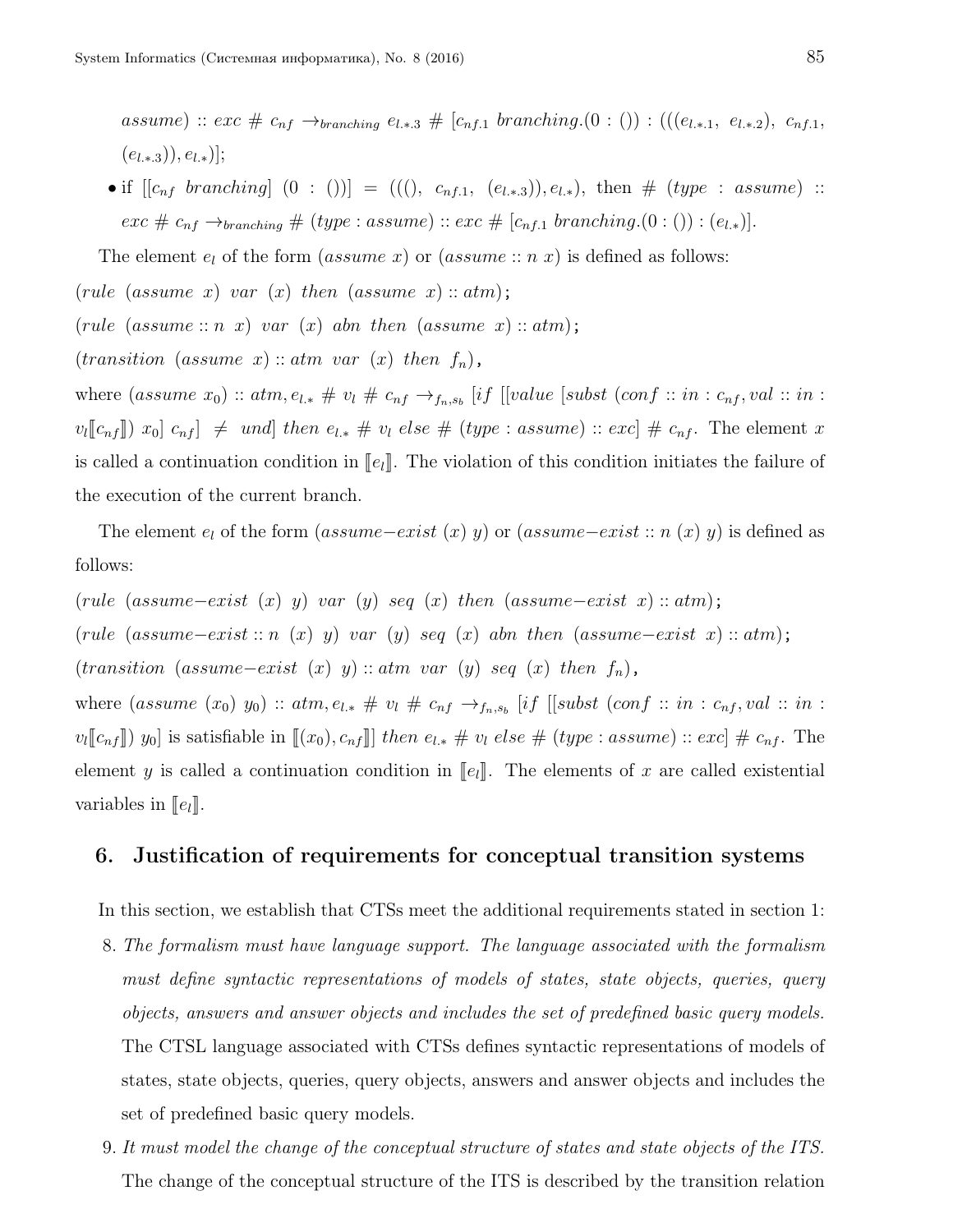on conceptual configurations specifying conceptual structures of the ITS with different sets of ontological elements.

- 10. It must model the change of the content of the conceptual structure. The change of the content of the conceptual structure of the ITS is described by the transition relation on conceptual states specifying the same conceptual structure of the ITS. In fact, the distinction between requirements 9 and 10 is relative, for conceptuals allow to define classifications of ontological elements with different granularity.
- 11. It must model the transition relations of the ITS. The transition relations of the ITS are modelled by the transition relation  $t_{rn,rlt}$  of the CTS.
- 12. The model of the exogenous transition relation must be extensible. The model of the exogenous transition relation of the IQS is extended by addition of trnasition rules.

Thus, the additional requirements are met for CTSs.

# 7. Conclusion

In the paper two formalisms (ITSs and CTSs) for abstract unified modelling of the artifacts of the conceptual design of information systems have been proposed by ontological elements with arbitrary conceptual granularity. The basic definitions of the theory of CTSs have been given. The language of CTSs has been defined.

We plan to use CTSs to design and prototype software systems as well as to specify operational and axiomatic semantics of programming languages. In the case of operational semantics of a programming language, CTSs model an abstract machine of the language. In the case of axiomatic semantics of a programming language, CTSs model a verification conditions generator for programs in the language.

# References

- 1. Sokolowski J., Banks C. Modeling and Simulation Fundamentals: Theoretical Underpinnings and Practical Domains. Wiley, 2010.
- 2. Chen P. Entity-relationship modeling: historical events, future trends, and lessons learned // Software pioneers. Springer-Verlag New York, 2002. P. 296-310.
- 3. Anureev I.S. Formalisms for conceptual design of closed information systems // System Informatics. 2016. N 7. P. 69-148.
- 4. Gurevich Y. Abstract state machines: An Overview of the Project // Foundations of Information and Knowledge Systems. Lect. Notes Comput. Sci. 2004. Vol. 2942. P. 6-13.